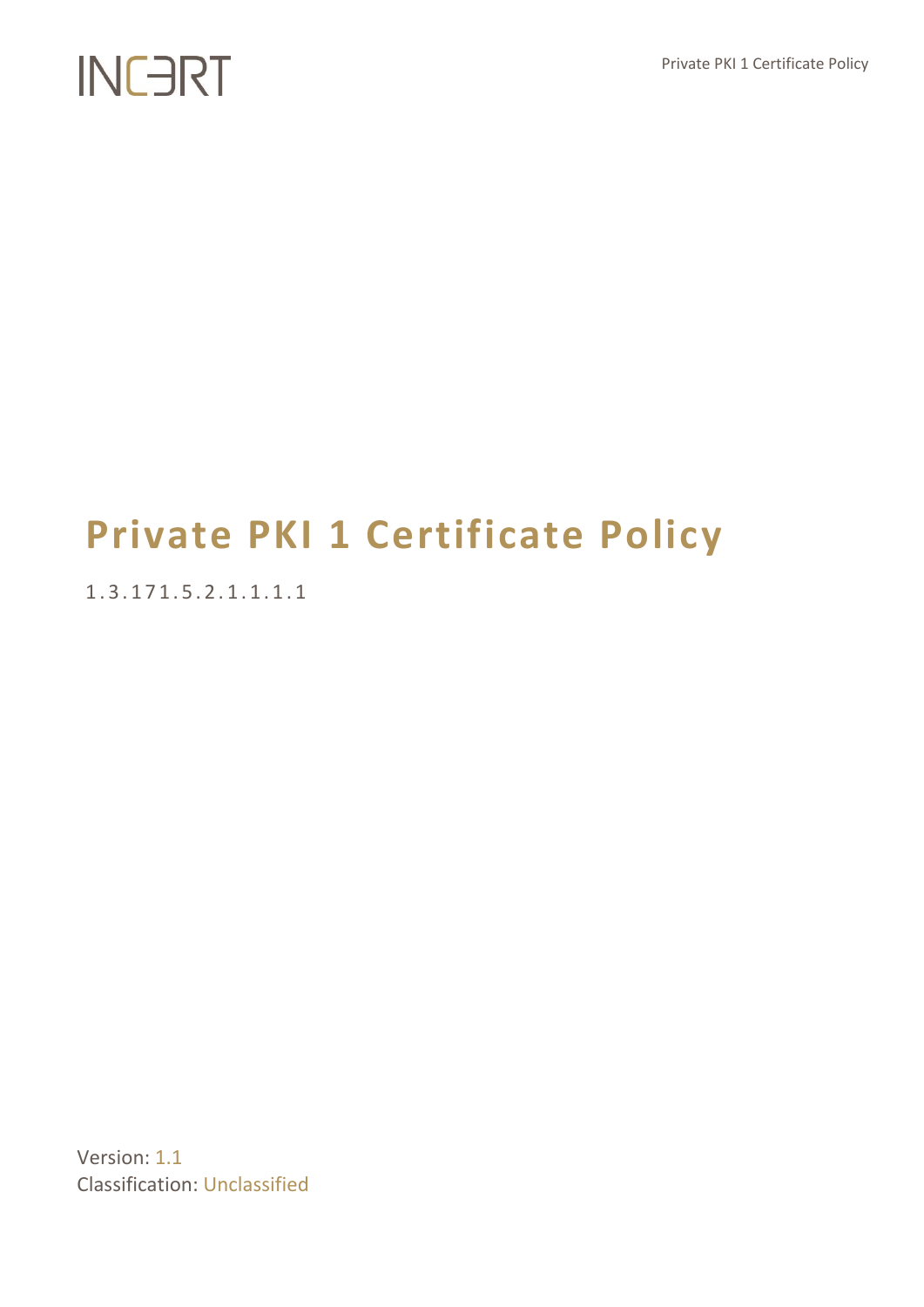## Document history and validation cycle

| <b>Version</b> | <b>Description</b>                               | <b>Author</b> | <b>Reviewer</b>       | <b>Document</b><br><b>Status</b> | Date of<br>publication |
|----------------|--------------------------------------------------|---------------|-----------------------|----------------------------------|------------------------|
| 1.0            | Initial release of the document.                 | Karim Nehari  | <b>Benoit Poletti</b> | Published                        | 20/02/2017             |
| 1.1            | Modification following the pre-<br>audit report. | Karim Nehari  | <b>Benoit Poletti</b> | Published                        | 07/08/2017             |
|                |                                                  |               |                       |                                  |                        |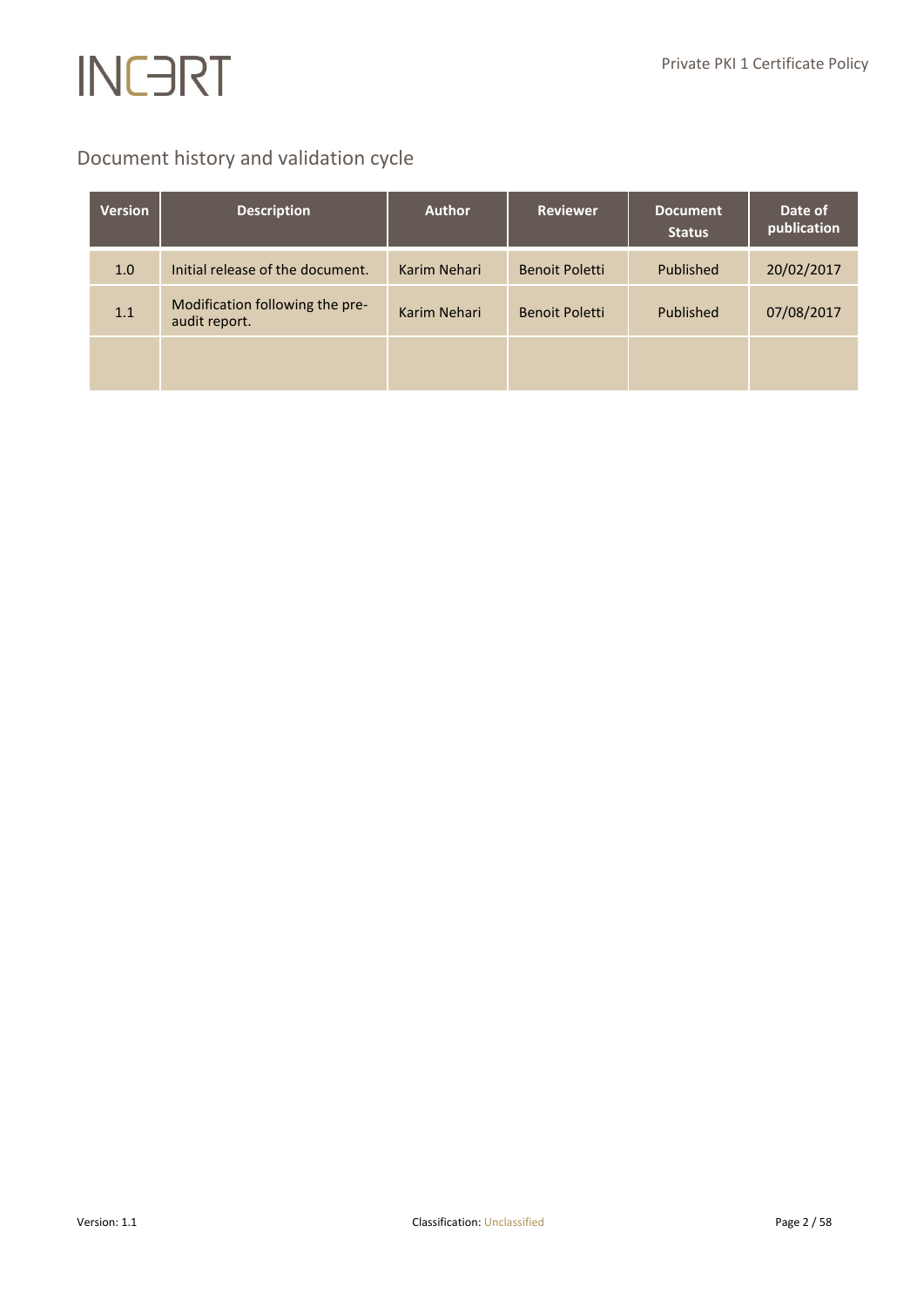## Table of content

| $\mathbf{1}$            |            |  |
|-------------------------|------------|--|
|                         | 1.1<br>1.2 |  |
|                         | 1.3        |  |
|                         | 1.3.1      |  |
|                         | 1.3.2      |  |
|                         | 1.3.3      |  |
|                         | 1.3.4      |  |
|                         | 1.3.5      |  |
|                         | 1.4        |  |
|                         | 1.4.1      |  |
|                         | 1.4.2      |  |
|                         | 1.5        |  |
|                         | 1.5.1      |  |
|                         | 1.5.2      |  |
|                         | 1.5.3      |  |
|                         | 1.5.4      |  |
|                         | 1.6        |  |
|                         | 1.6.1      |  |
|                         | 1.6.2      |  |
| $\overline{2}$          |            |  |
|                         | 2.1        |  |
|                         | 2.2        |  |
|                         | 2.3<br>2.4 |  |
| $\overline{\mathbf{3}}$ |            |  |
|                         | 3.1        |  |
|                         | 3.1.1      |  |
|                         | 3.1.2      |  |
|                         | 3.1.3      |  |
|                         | 3.1.4      |  |
|                         | 3.1.5      |  |
|                         | 3.1.6      |  |
|                         | 3.2        |  |
|                         | 3.2.1      |  |
|                         | 3.2.2      |  |
|                         | 3.2.3      |  |
|                         | 3.2.4      |  |
|                         | 3.2.5      |  |
|                         | 3.2.6      |  |
|                         | 3.3        |  |
|                         |            |  |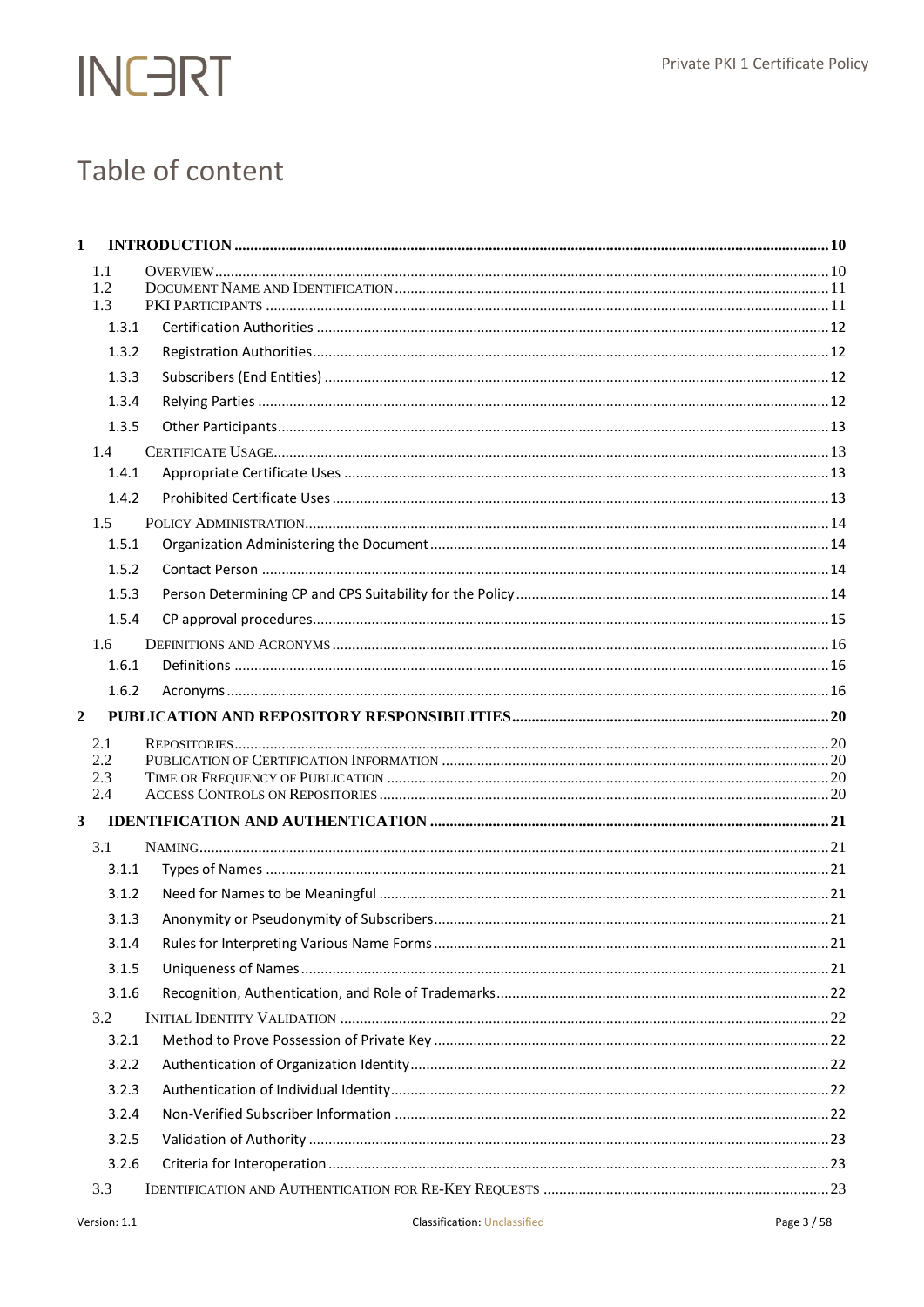|                         | 3.3.1        |  |
|-------------------------|--------------|--|
|                         | 3.3.2        |  |
|                         | 3.4          |  |
| $\overline{\mathbf{4}}$ |              |  |
|                         | 4.1          |  |
|                         | 4.1.1        |  |
|                         | 4.1.2        |  |
|                         | 4.2          |  |
|                         | 4.2.1        |  |
|                         | 4.2.2        |  |
|                         | 4.2.3        |  |
|                         | 4.3          |  |
|                         | 4.3.1        |  |
|                         | 4.3.2        |  |
|                         | 4.4          |  |
|                         | 4.4.1        |  |
|                         | 4.4.2        |  |
|                         | 4.4.3        |  |
|                         | 4.5          |  |
|                         | 4.5.1        |  |
|                         | 4.5.2        |  |
|                         | 4.6<br>4.6.1 |  |
|                         | 4.6.2        |  |
|                         | 4.6.3        |  |
|                         | 4.6.4        |  |
|                         | 4.6.5        |  |
|                         | 4.6.6        |  |
|                         | 4.6.7        |  |
|                         | 4.7          |  |
|                         | 4.7.1        |  |
|                         | 4.7.2        |  |
|                         | 4.7.3        |  |
|                         | 4.7.4        |  |
|                         | 4.7.5        |  |
|                         | 4.7.6        |  |
|                         | 4.7.7        |  |
|                         | 4.8          |  |
|                         | 4.8.1        |  |
|                         | 4.8.2        |  |
|                         | 4.8.3        |  |
|                         | 4.8.4        |  |
|                         | 4.8.5        |  |
|                         |              |  |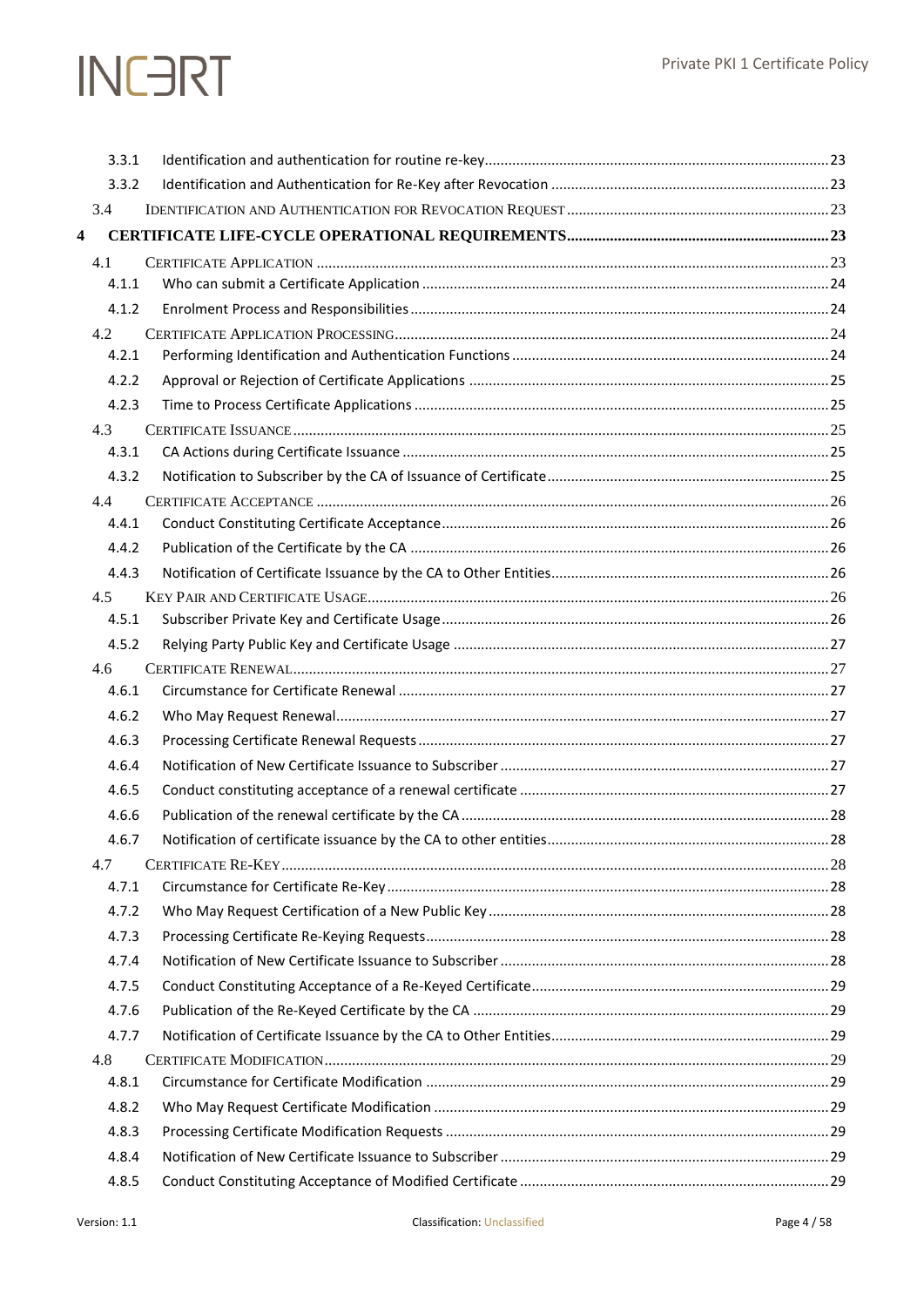|      | 4.8.6  |  |
|------|--------|--|
|      | 4.8.7  |  |
| 4.9  |        |  |
|      | 4.9.1  |  |
|      | 4.9.2  |  |
|      | 4.9.3  |  |
|      | 4.9.4  |  |
|      | 4.9.5  |  |
|      | 4.9.6  |  |
|      | 4.9.7  |  |
|      | 4.9.8  |  |
|      | 4.9.9  |  |
|      | 4.9.10 |  |
|      | 4.9.11 |  |
|      | 4.9.12 |  |
|      | 4.9.13 |  |
|      | 4.9.14 |  |
|      | 4.9.15 |  |
|      | 4.9.16 |  |
| 4.10 |        |  |
|      | 4.10.1 |  |
|      | 4.10.2 |  |
|      | 4.10.3 |  |
| 4.11 |        |  |
| 4.12 | 4.12.1 |  |
|      | 4.12.2 |  |
| 5    |        |  |
|      |        |  |
|      | 5.1.1  |  |
|      | 5.1.2  |  |
|      | 5.1.3  |  |
|      | 5.1.4  |  |
|      | 5.1.5  |  |
|      | 5.1.6  |  |
|      | 5.1.7  |  |
|      | 5.1.8  |  |
| 5.2  |        |  |
|      | 5.2.1  |  |
|      | 5.2.2  |  |
|      | 5.2.3  |  |
|      | 5.2.4  |  |
| 5.3  |        |  |
|      |        |  |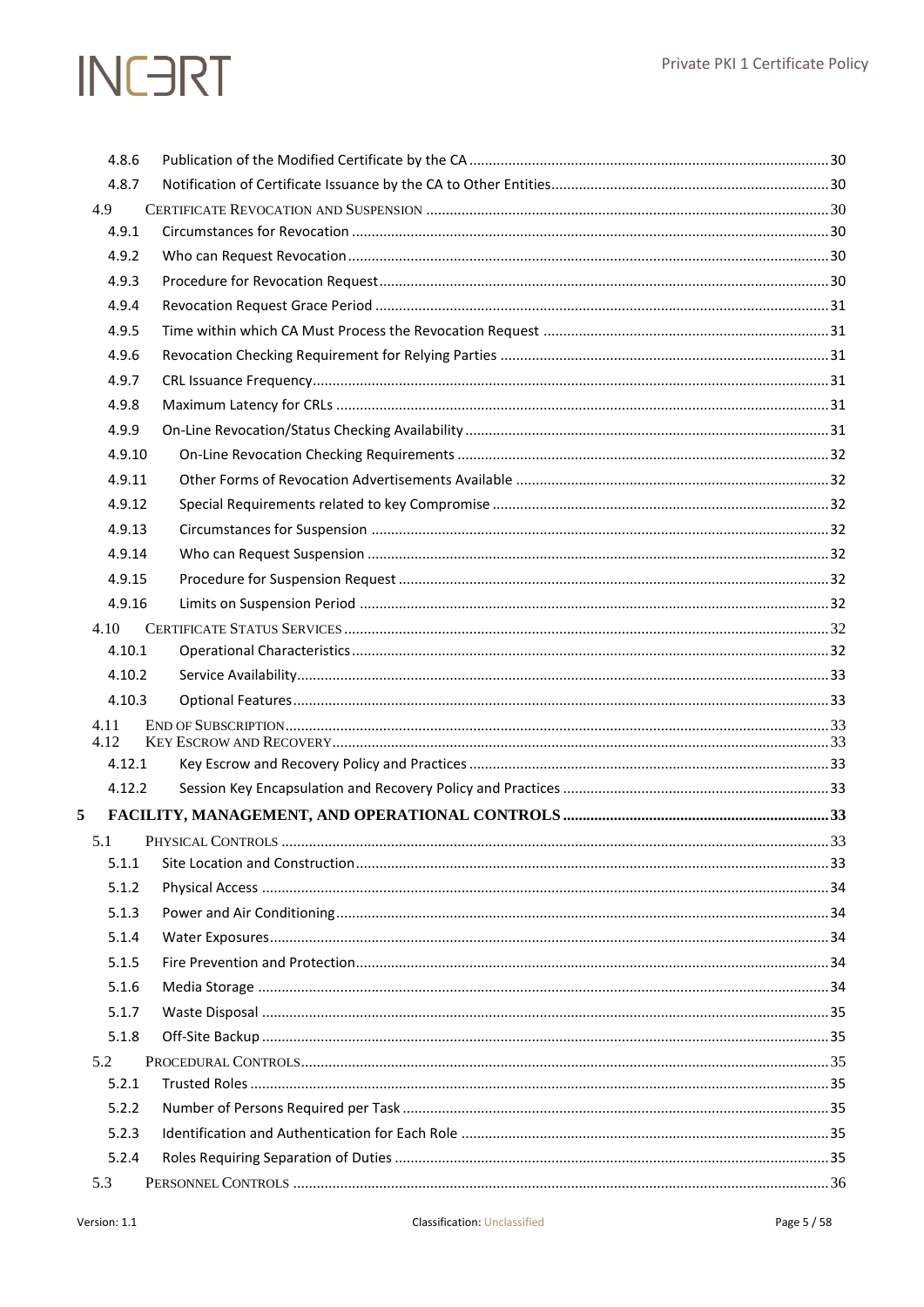|   | 5.3.1      |  |
|---|------------|--|
|   | 5.3.2      |  |
|   | 5.3.3      |  |
|   | 5.3.4      |  |
|   | 5.3.5      |  |
|   | 5.3.6      |  |
|   | 5.3.7      |  |
|   | 5.3.8      |  |
|   | 5.4        |  |
|   | 5.4.1      |  |
|   | 5.4.2      |  |
|   | 5.4.3      |  |
|   | 5.4.4      |  |
|   | 5.4.5      |  |
|   | 5.4.6      |  |
|   | 5.4.7      |  |
|   | 5.4.8      |  |
|   | 5.5        |  |
|   | 5.5.1      |  |
|   | 5.5.2      |  |
|   | 5.5.3      |  |
|   | 5.5.4      |  |
|   | 5.5.5      |  |
|   | 5.5.6      |  |
|   | 5.5.7      |  |
|   | 5.6<br>5.7 |  |
|   | 5.7.1      |  |
|   | 5.7.2      |  |
|   | 5.7.3      |  |
|   | 5.7.4      |  |
|   | 5.8        |  |
| 6 |            |  |
|   | 6.1        |  |
|   | 6.1.1      |  |
|   | 6.1.2      |  |
|   | 6.1.3      |  |
|   | 6.1.4      |  |
|   | 6.1.5      |  |
|   | 6.1.6      |  |
|   | 6.1.7      |  |
|   | 6.2        |  |
|   | 6.2.1      |  |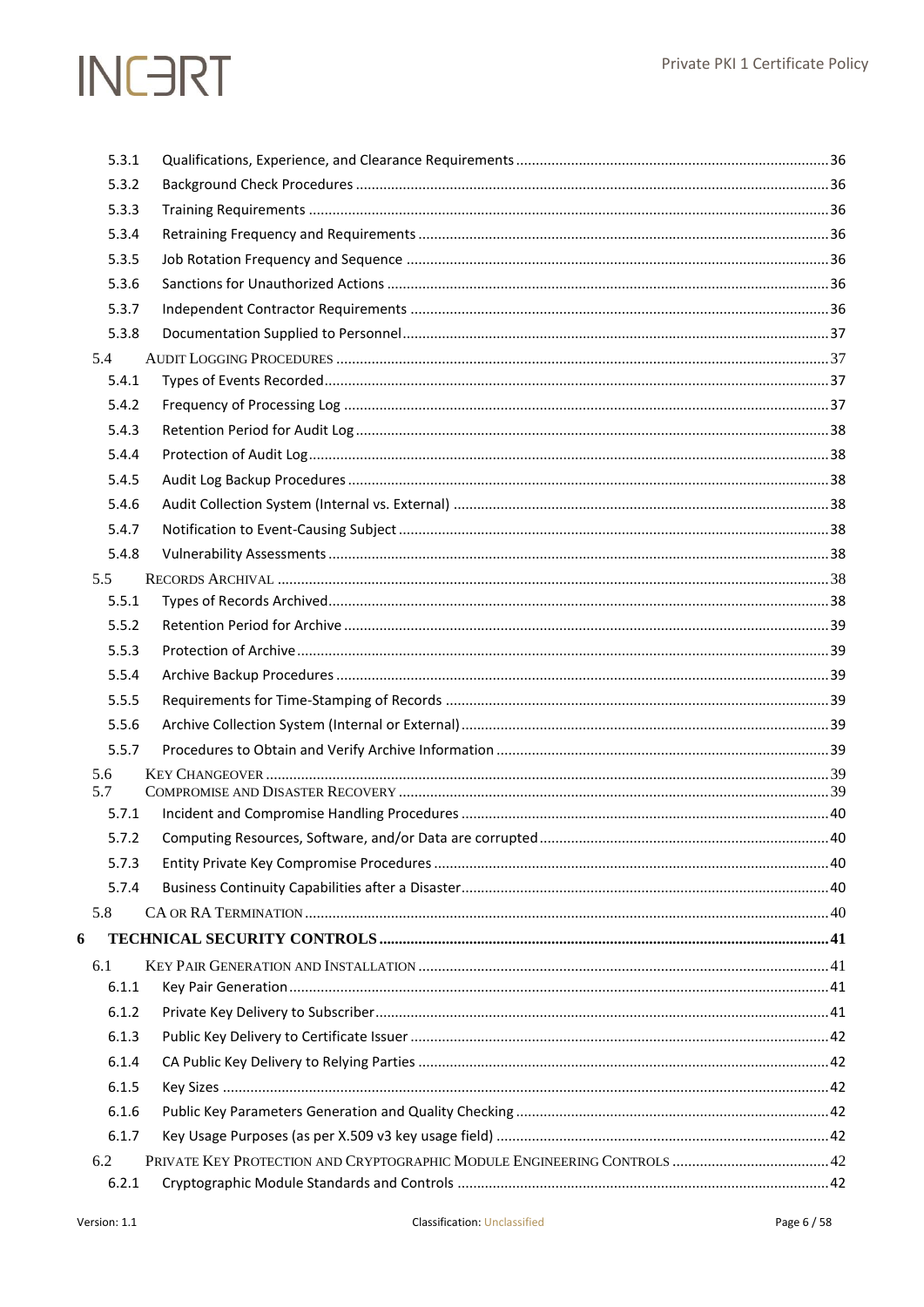|                | 6.2.2      |                                     |  |
|----------------|------------|-------------------------------------|--|
|                | 6.2.3      |                                     |  |
|                | 6.2.4      |                                     |  |
|                | 6.2.5      |                                     |  |
|                | 6.2.6      |                                     |  |
|                | 6.2.7      |                                     |  |
|                | 6.2.8      |                                     |  |
|                | 6.2.9      |                                     |  |
|                | 6.2.10     |                                     |  |
|                | 6.2.11     |                                     |  |
|                | 6.3        |                                     |  |
|                | 6.3.1      |                                     |  |
|                | 6.3.2      |                                     |  |
|                | 6.4        |                                     |  |
|                | 6.5        |                                     |  |
|                | 6.5.1      |                                     |  |
|                | 6.5.2      |                                     |  |
|                | 6.6        |                                     |  |
|                | 6.6.1      |                                     |  |
|                | 6.6.2      |                                     |  |
|                | 6.6.3      |                                     |  |
|                | 6.7<br>6.8 |                                     |  |
| $\overline{7}$ |            |                                     |  |
|                | 7.1        |                                     |  |
|                | 7.2        |                                     |  |
|                | 7.3        |                                     |  |
| 8              |            |                                     |  |
|                | 8.1        |                                     |  |
|                | 8.2<br>8.3 | IDENTITY/OUALIFICATIONS OF ASSESSOR |  |
|                | 8.4        |                                     |  |
|                | 8.5        |                                     |  |
|                | 8.6        |                                     |  |
| 9              |            |                                     |  |
|                | 9.1        |                                     |  |
|                | 9.1.1      |                                     |  |
|                | 9.1.2      |                                     |  |
|                | 9.1.3      |                                     |  |
|                | 9.1.4      |                                     |  |
|                | 9.1.5      |                                     |  |
|                | 9.2        |                                     |  |
|                | 9.2.1      |                                     |  |
|                | 9.2.2      |                                     |  |
|                | 9.2.3      |                                     |  |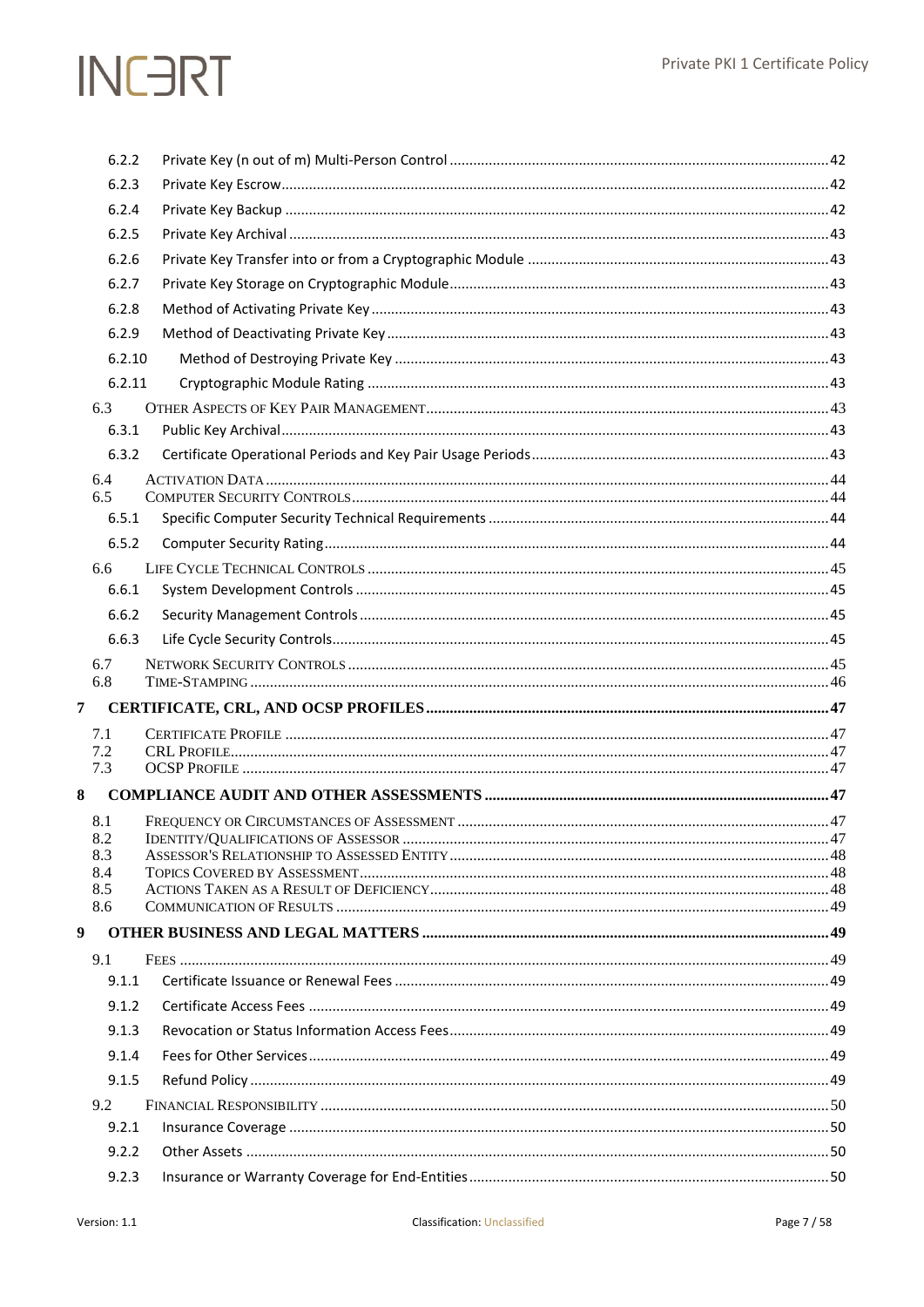| 9.3              |  |
|------------------|--|
| 9.3.1            |  |
| 9.3.2            |  |
| 9.3.3            |  |
| 9.4              |  |
| 9.4.1            |  |
| 9.4.2            |  |
| 9.4.3            |  |
| 9.4.4            |  |
| 9.4.5            |  |
| 9.4.6            |  |
| 9.4.7            |  |
| 9.5              |  |
| 9.6<br>9.6.1     |  |
| 9.6.2            |  |
| 9.6.3            |  |
| 9.6.4            |  |
| 9.6.5            |  |
| 9.7              |  |
| 9.8              |  |
| 9.9              |  |
| 9.10             |  |
| 9.10.1<br>9.10.2 |  |
| 9.10.3           |  |
|                  |  |
| 9.11<br>9.12     |  |
| 9.12.1           |  |
| 9.12.2           |  |
| 9.12.3           |  |
| 9.13             |  |
| 9.14<br>9.15     |  |
| 9.16             |  |
| 9.16.1           |  |
| 9.16.2           |  |
| 9.16.3           |  |
| 9.16.4           |  |
| 9.16.5           |  |
| 9.17             |  |
| 9.17.1           |  |
| 9.17.2           |  |
| 10               |  |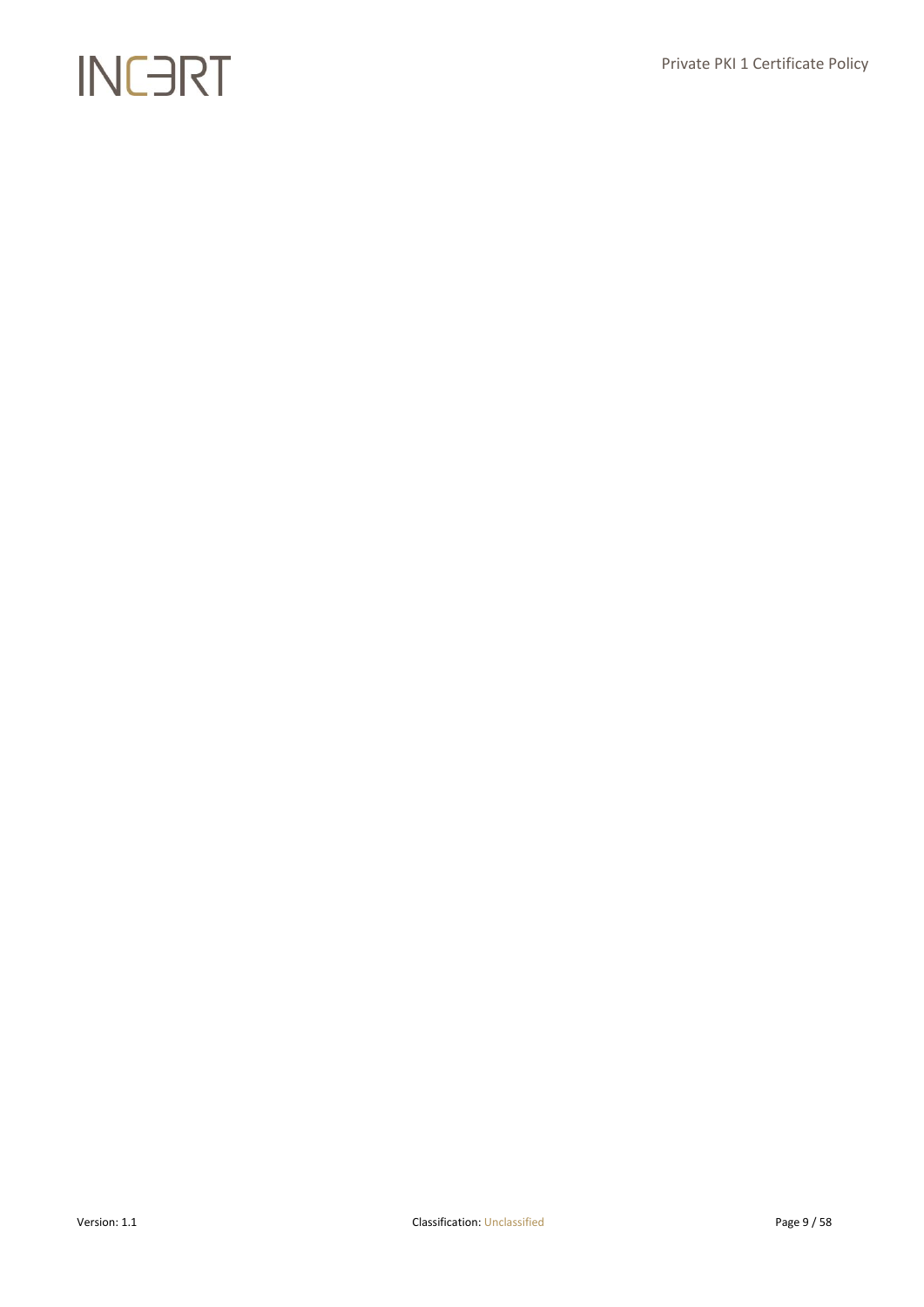## <span id="page-9-0"></span>**1 INTRODUCTION**

This component identifies and introduces the set of provisions, and indicates the types of entities and applications for which this CP is targeted.

This document follows the framework and structure outlined in the Internet Engineering Task Force's RFC 3647.

### <span id="page-9-1"></span>1.1 Overview

INCERT GIE has been founded in August 2012 by the State of Luxembourg and the Luxembourg Chamber of Commerce, and has initiated its establishment in January 2013 by integrating existing IT infrastructures within its organization and by deploying new ones.

Our current shareholding structure brings insurance to the continuity of our business services:



Within the aim to constantly improve its information security and operational activities, INCERT GIE has established since the end of year 2013 the requirements defined in ISO/IEC 27001:2013 standard for all its business and internal services.

The Private Public Key 1 ("PPKI 1"), has been established by INCERT to enable reliable and secure identity authentication, and to facilitate the preservation of confidentiality and integrity of data in electronic transactions.

This CP defines the policies, procedures, and requirements that INCERT requires participants comply with when issuing and managing X.509 certificates under the private public key infrastructure 1 (PPKI1). The sections which do not lie to the Certification Operator i.e. INCERT should be followed by the customer.

This PKI is used to manage the Private PKI1 Root CA V1 and its sub-CA named Private PKI1 Qualified CA V1 (PPKI1 QCA) which issues qualified certificates for natural person.

The PPKI1 QCA provides CRLs and an OCSP service. The key used to sign the OCSP requests is a specific key and the related certificate is signed by the PPKI1 QCA.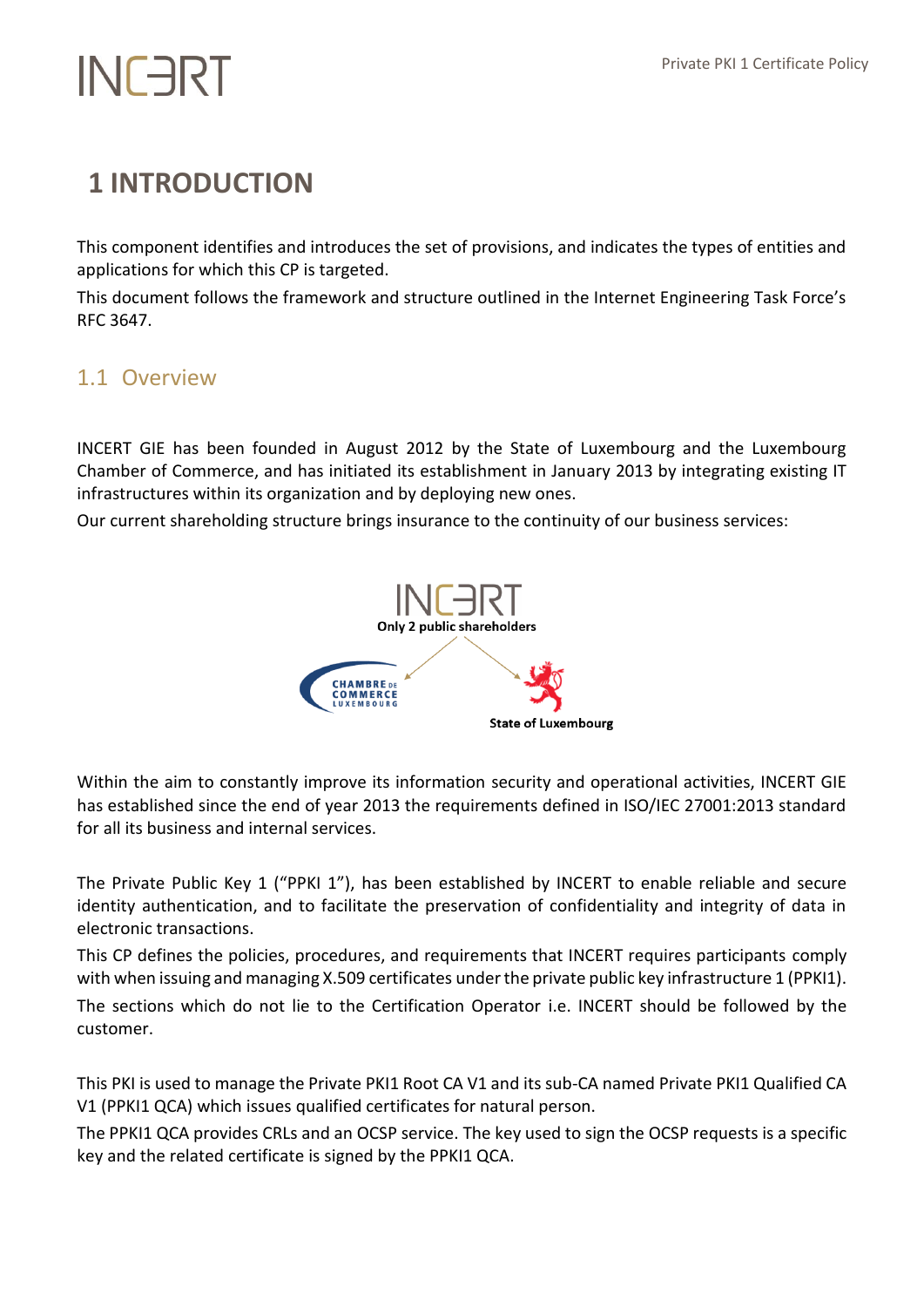This CA is signed by the PPKI1 Root CA which is a self-signed CA and can be used to verify the certification chain. This Root CA is also managed by INCERT.



### <span id="page-10-0"></span>1.2 Document Name and Identification

The official name of this document is the "Private PKI 1 Certificate Policy" (PPKI1 CP) and it is owned and managed by INCERT.

The OID management rules are described in the document "OID management procedure" (Document J). According to these rules, the identification OID of this document is:

#### **1.3.171.5.2.1.1.1.1**

*{INCERT OID root}.{PKI}.{Root CA}.{CP}.{version}.{subversion}*

This document identifies a policy identifier of qualified certificates for a QCP-n-qscd. This policy offers a high level of security and reliability as defined in Regulation (EU) No 910/2014:

```
Itu-t(0) identified-organization(4) etsi(0) qualified-certificate-policies(194112) 
policy-identifiers(1) qcp-natural-qscd (2)
```
### <span id="page-10-1"></span>1.3 PKI Participants

This subcomponent describes the identity or types of entities that fill the roles of participants within a PKI.

This organization described below is only for the proof of concept and audit purposes. In a real case, this PKI would serve to the customer which will be the CA and the registration authorities (RA) will be defined by the customer. INCERT will be only the technical trust infrastructure provider but not the CA.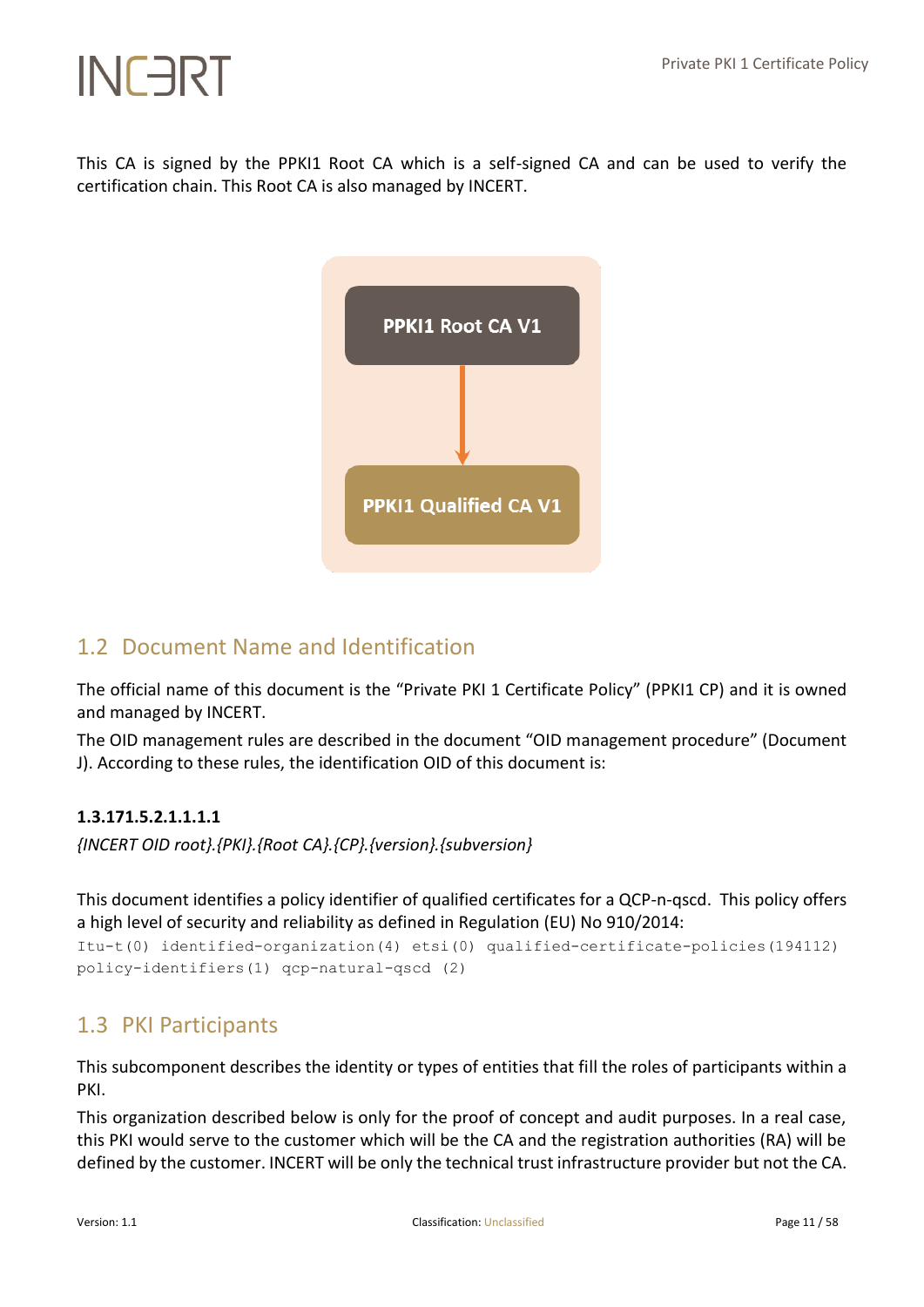#### 1.3.1 Certification Authorities

<span id="page-11-0"></span>The entities that issue certificates. A CA is the issuing CA with respect to the certificates it issues and is the subject CA with respect to the CA certificate issued to it. CAs may be organized in a hierarchy in which an organization's CA issues certificates to CAs operated by subordinate organizations, such as a branch, division, or department within a larger organization and this hierarchy is described in section 1.1.

**The Private PKI 1 Root CA**. The PPKI1 architecture is based on a two-tier CA structure. This architecture allows the Root CA to be stored offline. The Root CA of the Private PKI 1 is called the Private PKI 1 Root CA and it only issues CA certificates. The Root CA is also used for signing the ARL.

<span id="page-11-1"></span>**The Private PKI 1 Qualified CA**. The PPKI1 Qualified CA issues certificates to end entities, manages and revokes end entities certificates. The Qualified CA is also used for signing CRL.

#### 1.3.2 Registration Authorities

These entities are responsible for:

- establishing enrollment procedures for end-user certificate applicants;
- performing identification and authentication of certificate applicants;
- initiating or passing along revocation requests for certificates;
- approving applications for renewal or re-keying certificates on behalf of a CA; and
- establishing an environment and procedure for distributing to subjects their activation data, key pairs and certificate on media (PSE).

RAs may be external to the CA. For person related certificates, the PPKI1 CA may delegate registration of end entities to customer RAs generally for identification and authentication of initial certificate applicants.

#### <span id="page-11-2"></span>1.3.3 Subscribers (End Entities)

The subscribers who may receive certificates from the issuing CA include:

- Physical persons (for example employees, customers of INCERT);
- Device or application (for example OCSP application).

<span id="page-11-3"></span>Subscribers must have a valid contractual relationship with INCERT and shall comply with the requirements related to the section 4.

#### 1.3.4 Relying Parties

Relying Parties are entities that act in reliance on a certificate and/or digital signature issued by the Issuer CA. Relying parties must check the appropriate CRL or OCSP response prior to relying on information featured in a certificate.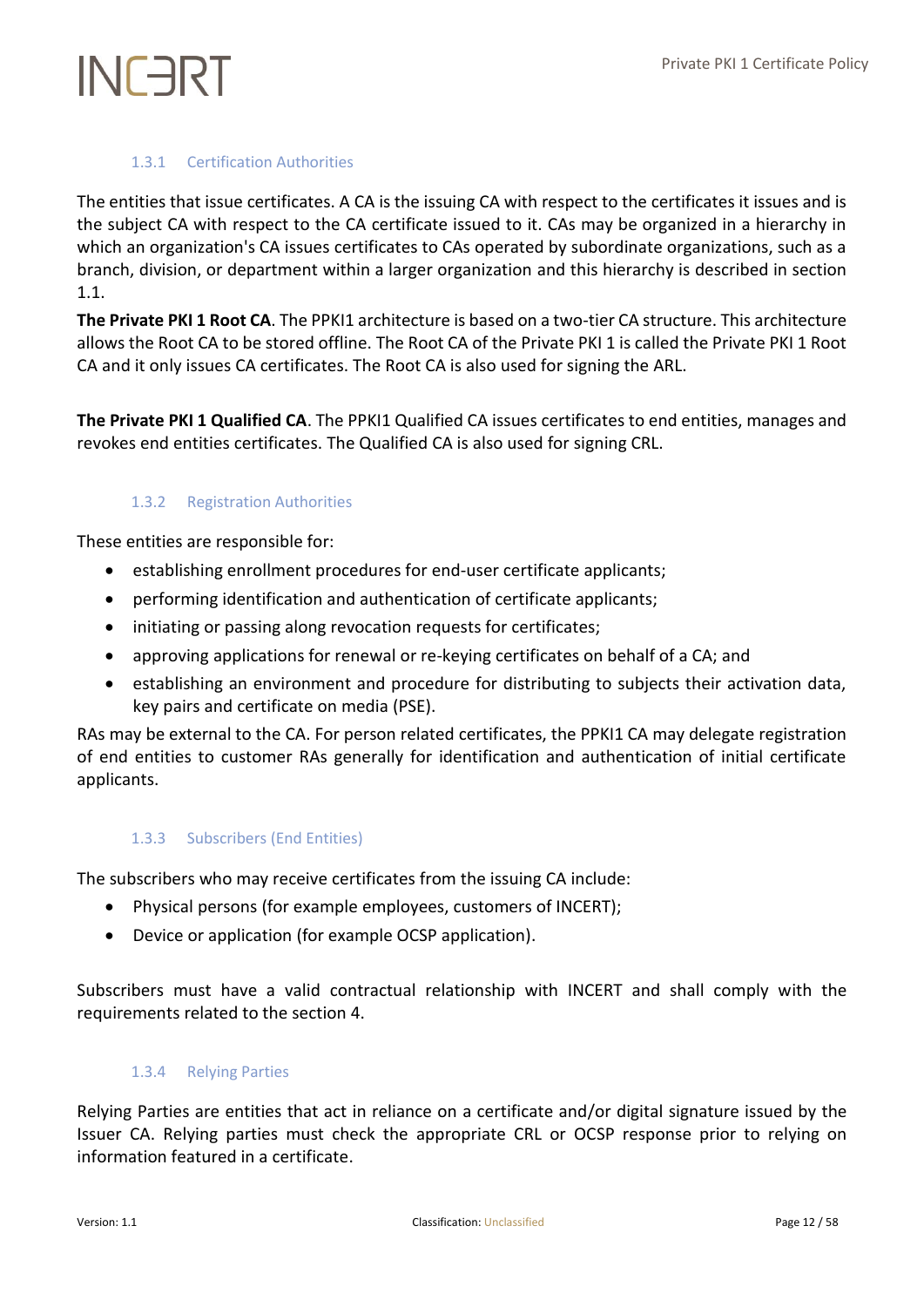#### 1.3.5 Other Participants

<span id="page-12-0"></span>The CA must contractually obligate each RA and subcontractor to comply with all applicable requirements in this CP and to perform them as required of the CA itself. The CA shall enforce these obligations and internally audit each RA's, and subcontractor's compliance with these requirements on an annual basis.

### <span id="page-12-1"></span>1.4 Certificate Usage

This subcomponent contains:

- A list or the types of applications for which the issued certificates are suitable, such as electronic mail, retail transactions, contracts, and a travel order, and/or
- A list or the types of applications for which use of the issued certificates is prohibited.

A certificate is formatted data that cryptographically binds an identified subscriber with a public key and allows an entity taking part in an electronic transaction to prove its identity to other participants in such transaction.

#### <span id="page-12-2"></span>1.4.1 Appropriate Certificate Uses

All certificates issued within the Private PKI 1 hierarchy shall have key usage extensions and may have enhanced key usage extensions, as defined within RFC 5280 that defines acceptable usage of and provide a basis for reliance upon, the private key corresponding to the public key that is contained within the certificate. These key usage and enhanced key usage extensions are described in the "PPKI1 – Naming and profile document".

**Root CA certificate** – This certificate is signed by the Root CA certificate itself and only approved for signing the CA certificates of issuing CA (Qualified CA) and the ARL.

**Qualified CA certificate** – This certificates is signed by the Root CA certificate and is approved only for the signing of the end entity certificates, the Qualified CA's CRL and OCSP signer certificates.

<span id="page-12-3"></span>**End entity signing certificates** – These certificates are approved only for digital signature (authenticity, integrity and non-repudiation usages).

#### 1.4.2 Prohibited Certificate Uses

Other uses of digital certificates issued under this CP unless specified in previous section 1.4.1 "Appropriate Certificate Uses" are prohibited.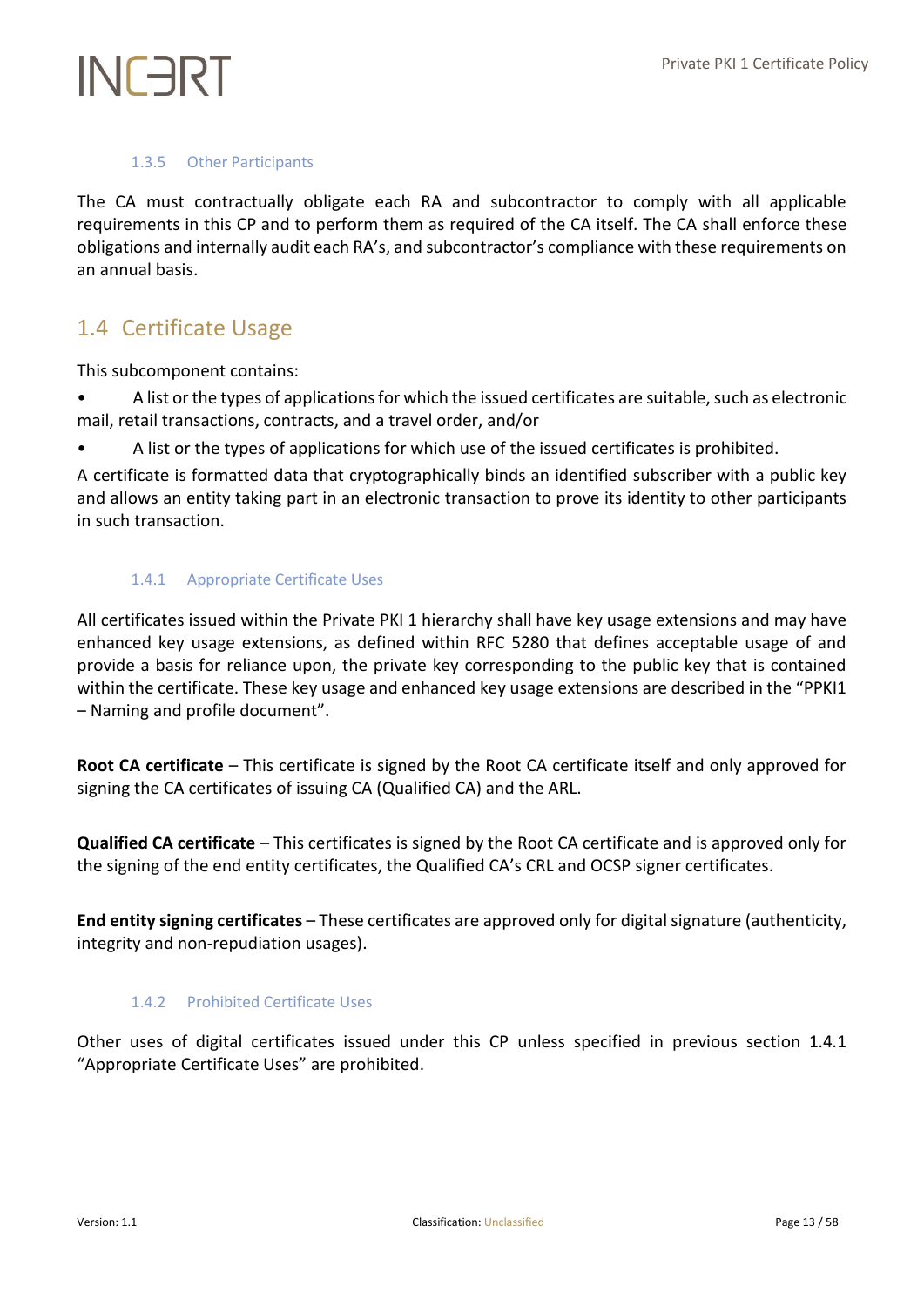### <span id="page-13-1"></span><span id="page-13-0"></span>1.5 Policy Administration

#### 1.5.1 Organization Administering the Document

This CP and the documents referenced herein are maintained and administered by INCERT which can be contacted at:

#### **INCERT GIE**,

IVY Building, 13-15 Parc d'activités, L-8308 Capellen Grand-Duchy of Luxembourg

E-mail: [ppki@incert.lu](mailto:ppki@incert.lu) Web site[: https://www.incert.lu](https://www.incert.lu/) LinkedIn[: https://www.linkedin.com/company/incert-gie](https://www.linkedin.com/company/incert-gie)

#### <span id="page-13-2"></span>1.5.2 Contact Person

Questions regarding this CP shall be directed to the Security and operations manager or another member of his department:

Security and operations manager INCERT GIE IVY Building, 13-15 Parc d'activités, L-8308 Capellen Grand-Duchy of Luxembourg

E-mail: [ppki@incert.lu](mailto:ppki@incert.lu) Tel: (352) 273 267 1

#### <span id="page-13-3"></span>1.5.3 Person Determining CP and CPS Suitability for the Policy

The Security and operations manager approves this CP and the subordinated CPS.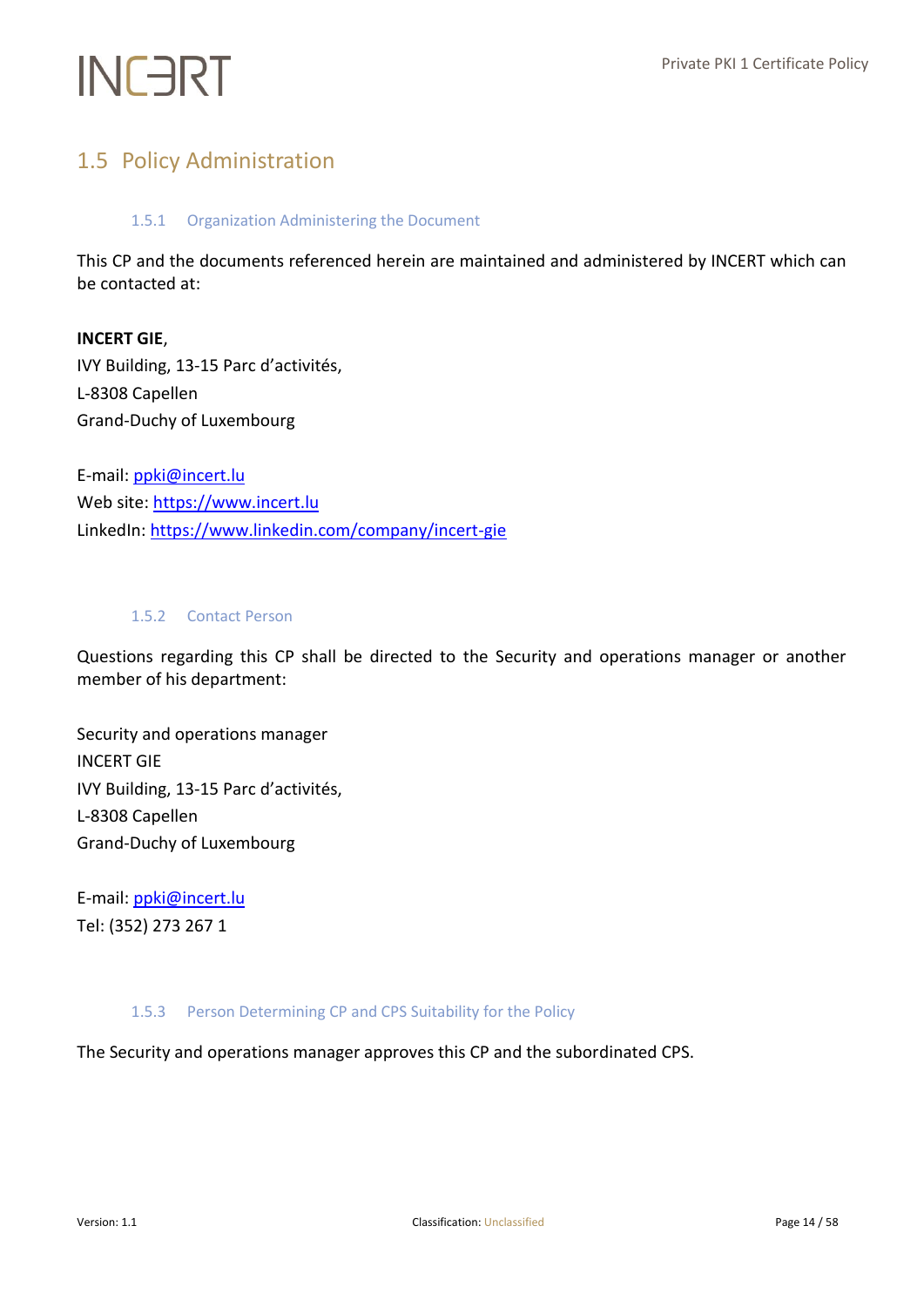#### 1.5.4 CP approval procedures

<span id="page-14-0"></span>The director of INCERT and the Security and operations manager review any modifications, additions or deletions to the CP and determine if these changes are acceptable. At their sole discretion, they must approve or reject any proposed changes of this CP.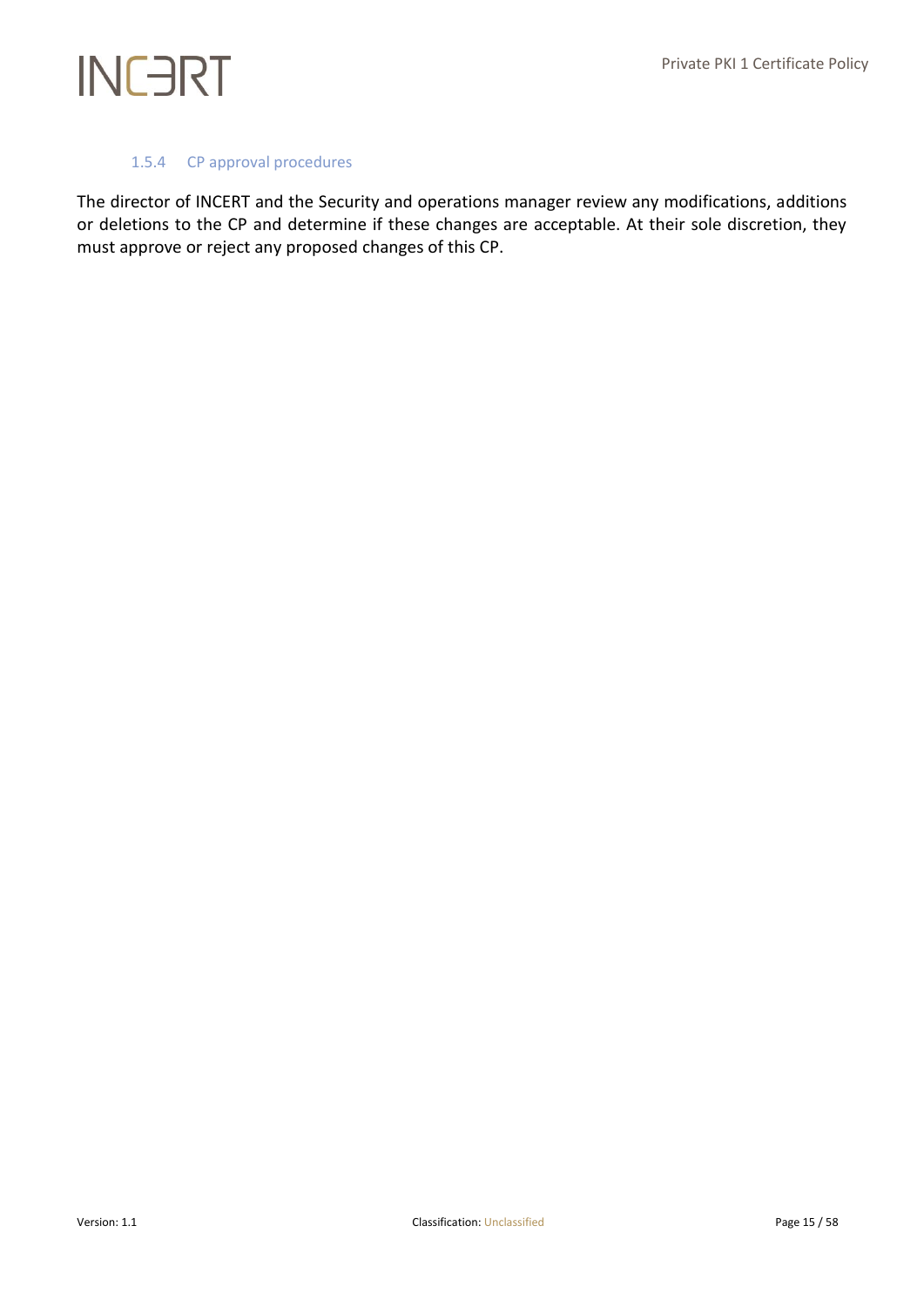## <span id="page-15-0"></span>1.6 Definitions and Acronyms

<span id="page-15-1"></span>This subcomponent contains a list of definitions for defined terms used within the document, as well as a list of acronyms in the document and their meanings.

1.6.1 Definitions

1.6.2 Acronyms

#### <span id="page-15-2"></span>**ARL**

Authority Revocation List

**CA** Certification Authority

**CDP** CRL Distribution Point

#### **CP**

Certificate Policy

**CPS**

Certification Practice Statement

#### **CRL**

Certificate Revocation List

**CSS** Certificate Status Service

#### **DN**

Distinguished Name

#### **ECDSA**

Elliptic Curve Digital Signature Algorithm

#### **FIPS**

Federal Information Processing Standards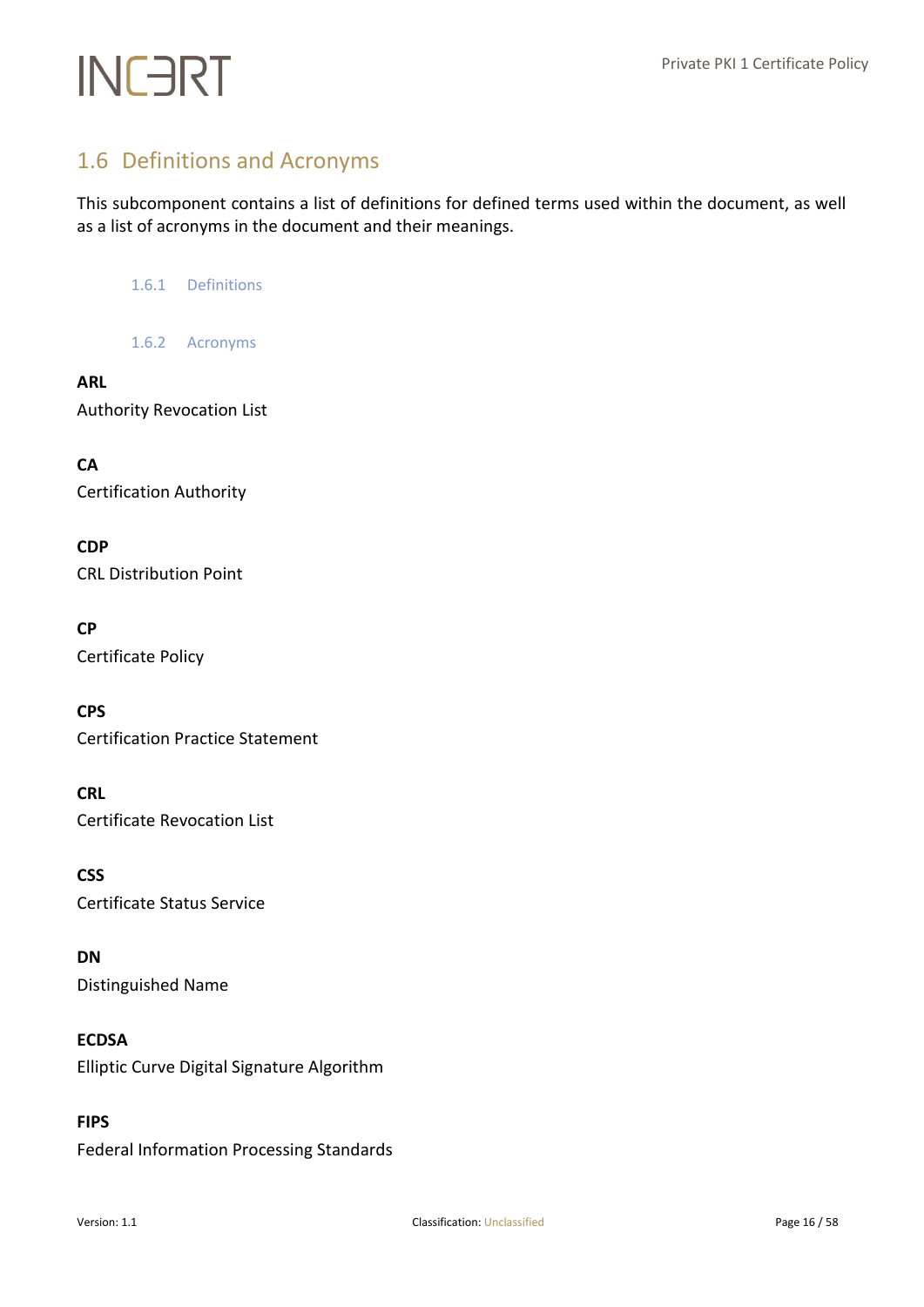#### **HTTP**

Hypertext Transfer Protocol

**IEC** International Electrotechnical Commission

**IETF** Internet Engineering Task Force

**LDAP** Lightweight Directory Access Protocol

**LRA** Local Registration Authority

#### **ISO**

International Organization for Standardization

#### **ITU**

International Telecommunications Union

#### **ITU-T**

International Telecommunications Union – Telecommunications Sector

**NIST** National Institute of Standards and Technology

#### **OCSP**

Online Certificate Status Protocol

#### **OID**

Object Identifier

#### **PIN**

Personal Identification Number

#### **PKCS**

Public Key Cryptography Standards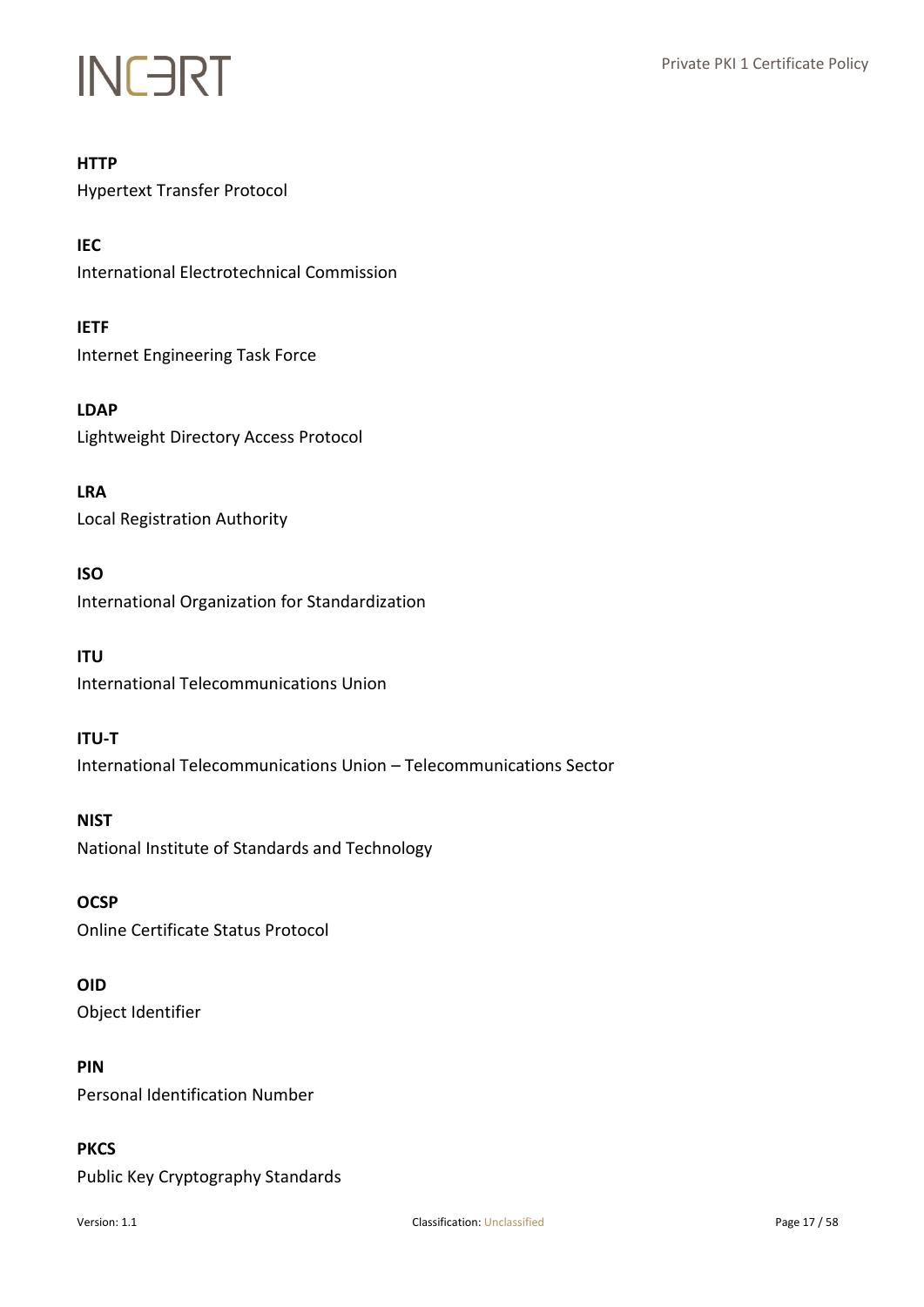#### **PKI**

Public Key Infrastructure

**PKIX** Public Key Infrastructure X.509

**PPKI(1)** Private Public Key Infrastructure (1)

**PSE** Personal Secure Environment

**PSS** Probabilistic Signature Scheme

**RA** Registration Authority

**RFC** Request For Comments

**RSA** Rivest-Shamir-Adleman

**RSASSA** RSA Signature Scheme with Appendix

**SHA** Secure Hash Algorithm

**SIEM** Security information and event management

**SSL** Secure Sockets Layer

#### **TLS**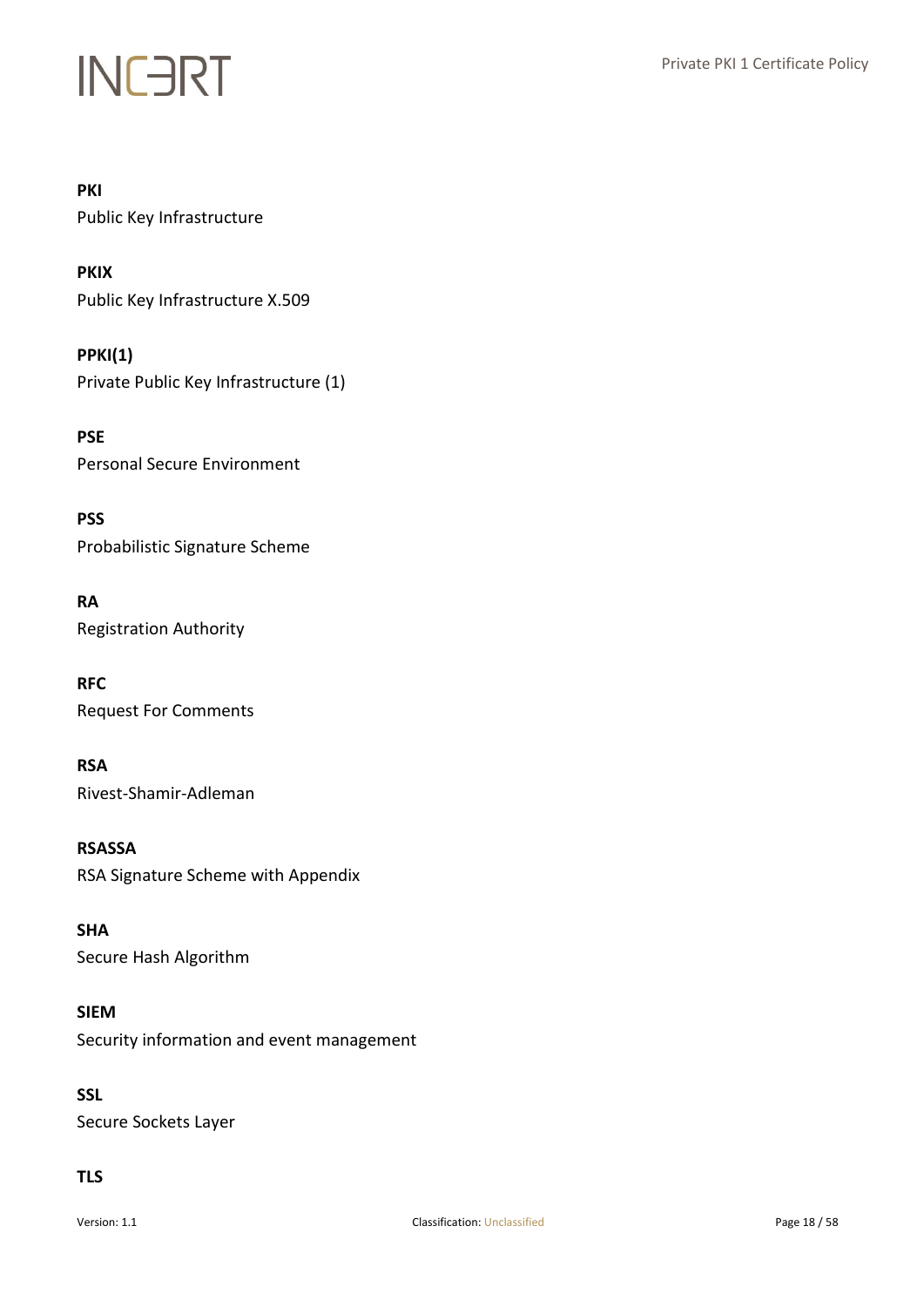

Transport Layer Security

#### **URL**

Uniform Resource Locator

#### **UTF-8**

Universal Character Set Transformation Format - 8 bits

#### **WWW**

World Wide Web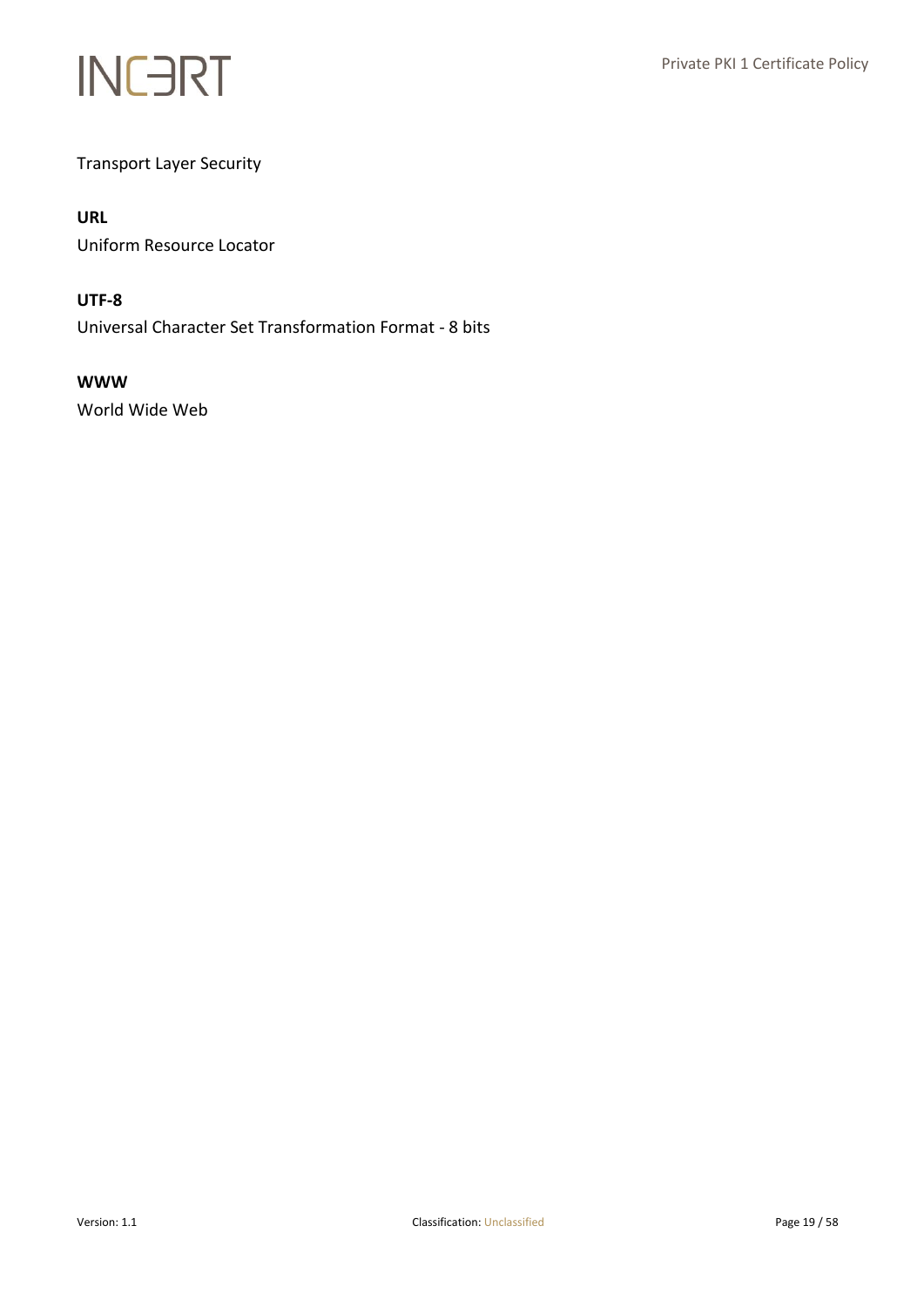## <span id="page-19-0"></span>**2 PUBLICATION AND REPOSITORY RESPONSIBILITIES**

### <span id="page-19-1"></span>2.1 Repositories

The PPKI1 makes its CP, CA Certificate(s) publicly available through the INCERT repository accessible at *https://www.incert.lu/download* and additional appropriate communication channels.

The related CRL and ARL are publicly available on the CRL distribution point which can be reached at *https://repository.incert.lu/ppkirca.crl*.

The online certificate status information can also be accessible via *http://ocsp.ppki.incert.lu*. These repositories are operated by INCERT itself.

### <span id="page-19-2"></span>2.2 Publication of Certification Information

INCERT ensures that the following information is published:

- PPKI1 Certificate Policy;
- PPKI1 Certificate Practice Statement;
- PPKI1 Terms and conditions including the PKI Disclosure Statement;
- PPKI1 Root CA Certificate;
- PPKI1 Qualified CA Certificate;
- PPKI1 Root CA ARL;
- PPKI1 Qualified CA CRL.

### <span id="page-19-3"></span>2.3 Time or Frequency of Publication

INCERT must annually review and update the CP for required compliance changes. The updated version of the CP or any new CA certificate will be made publicly available within thirty days of the incorporation of changes.

The CRLs of the issuing CAs are usually published every 1 hour and at least once every 24 hours.

The ARL is published at least once every 6 months and at each new revocation.

### <span id="page-19-4"></span>2.4 Access Controls on Repositories

Published information objects described in previous sections 2.1 and 2.2 are accessible only in "readonly" right. As long as this information is published in one of these repositories is public information.

INCERT shall implement logical and physical controls to prevent unauthorized write access to repositories.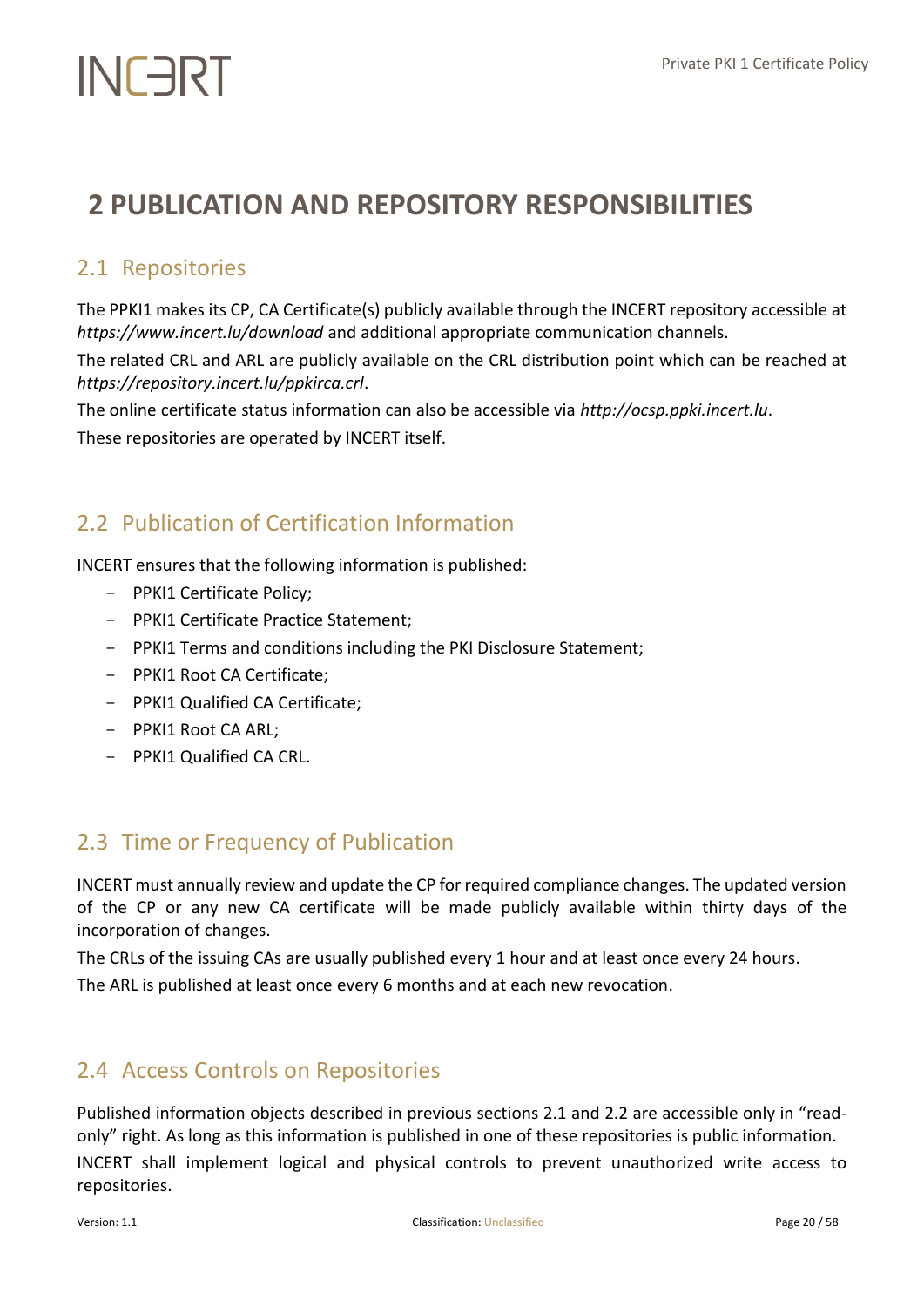## <span id="page-20-0"></span>**3 IDENTIFICATION AND AUTHENTICATION**

This component describes the procedures used to authenticate the identity and/or other attributes of an end-user certificate applicant to a CA or RA prior to certificate issuance. In addition, the component sets forth the procedures for authenticating the identity and the criteria for accepting applicants of entities seeking to become CAs, RAs, or other entities operating in or interoperating with a PKI. It also describes how parties requesting re-key or revocation are authenticated. This component also addresses naming practices, including the recognition of trademark rights in certain names.

### <span id="page-20-1"></span>3.1 Naming

<span id="page-20-2"></span>Requirements for naming in certificates are as specified in recommendation ETSI EN 319 411-1 V1.1.1 section 6.2.1.

#### 3.1.1 Types of Names

Types of names assigned to the subject, such as X.500 distinguished names; RFC-822 names; and X.400 names. Each certificate must have a unique name for the Subscriber in the certificate DN field. The CN cannot be blank and DN must use UTF-8 printable characters.

#### <span id="page-20-3"></span>3.1.2 Need for Names to be Meaningful

In the case of end entity certificates, the CN contains understood names permitting the determination of the identity of the individual and is provided by the RA as well as the DN.

<span id="page-20-4"></span>All certificates naming are described in the "PPKI1 - Naming and profile document".

#### 3.1.3 Anonymity or Pseudonymity of Subscribers

<span id="page-20-5"></span>The PPKI1 Qualified CA may issue end‐entity pseudonymous certificates provided that such certificates are not prohibited by applicable policy and name space uniqueness is preserved.

#### 3.1.4 Rules for Interpreting Various Name Forms

<span id="page-20-6"></span>Rules for interpreting various name forms are the X.500 standard, ASN.1 syntax and RFC-822. UTF-8 character set shall be used.

#### 3.1.5 Uniqueness of Names

The PPKI1 ensures that its CA certificates names are unique. For under each CA and for a specific profile, the PPKI1 ensures that end entity certificates name are unique.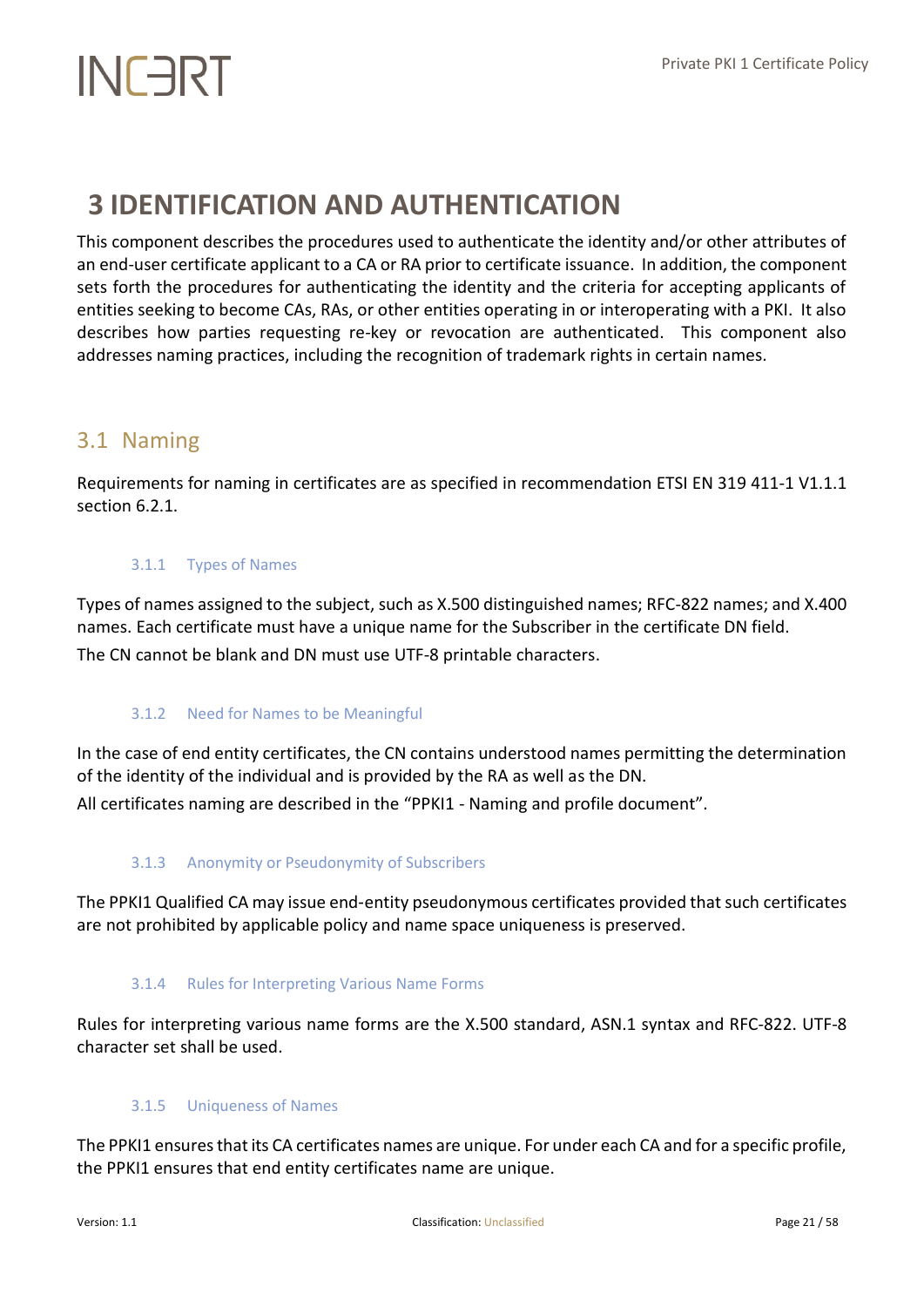#### 3.1.6 Recognition, Authentication, and Role of Trademarks

<span id="page-21-0"></span>Certificate Applicants may not request certificates with any content that infringes the intellectual property rights of another entity.

### <span id="page-21-1"></span>3.2 Initial Identity Validation

Applicants for certificates are end entities. The applicant always acts on behalf of the Subscriber.

<span id="page-21-2"></span>A certificate shall be issued to a Subject only when the Subject has submitted a Certificate Request and is able to prove to the CA possession of the corresponding private key.

#### 3.2.1 Method to Prove Possession of Private Key

A certificate request must be a self-signed certificate (only accepted as PKCS#10 certificate request) to demonstrate possession of a private key. Signature verification of a PKCS#10 certificate request constitute sufficient proof of possession of the corresponding private key.

<span id="page-21-3"></span>In case of centralized request (the key pair is generated by the CA factory), this requirement is not applicable.

#### 3.2.2 Authentication of Organization Identity

A Subscriber enrollment process must be made by a person authorized to act on behalf of the organization. The enrollment process must include details about the Subscriber as requested by the

CAs. The details must be provided in a secure manner.

The RAs must verify the identity of the Subscriber and its right to represent the organization with documents recognized by the Grand-Duchy of Luxembourg. Records of the details used for the Subscriber's identification must be kept for at least seven (7) years.

#### <span id="page-21-4"></span>3.2.3 Authentication of Individual Identity

Identification and authentication requirements for an individual Subscriber or participant (RA, in the case of certificates issued to organizations or devices controlled by an organization, the subscriber, or other participant), includes:

- a) An official document required (as eID, ePassport or eRP);
- b) In-person appearance before an RA;
- <span id="page-21-5"></span>c) A visual check of the Subscriber by comparing with the photo on the document provided.

#### 3.2.4 Non-Verified Subscriber Information

Information that is not verified (called "non-verified subscriber information") during the initial registration is listed below: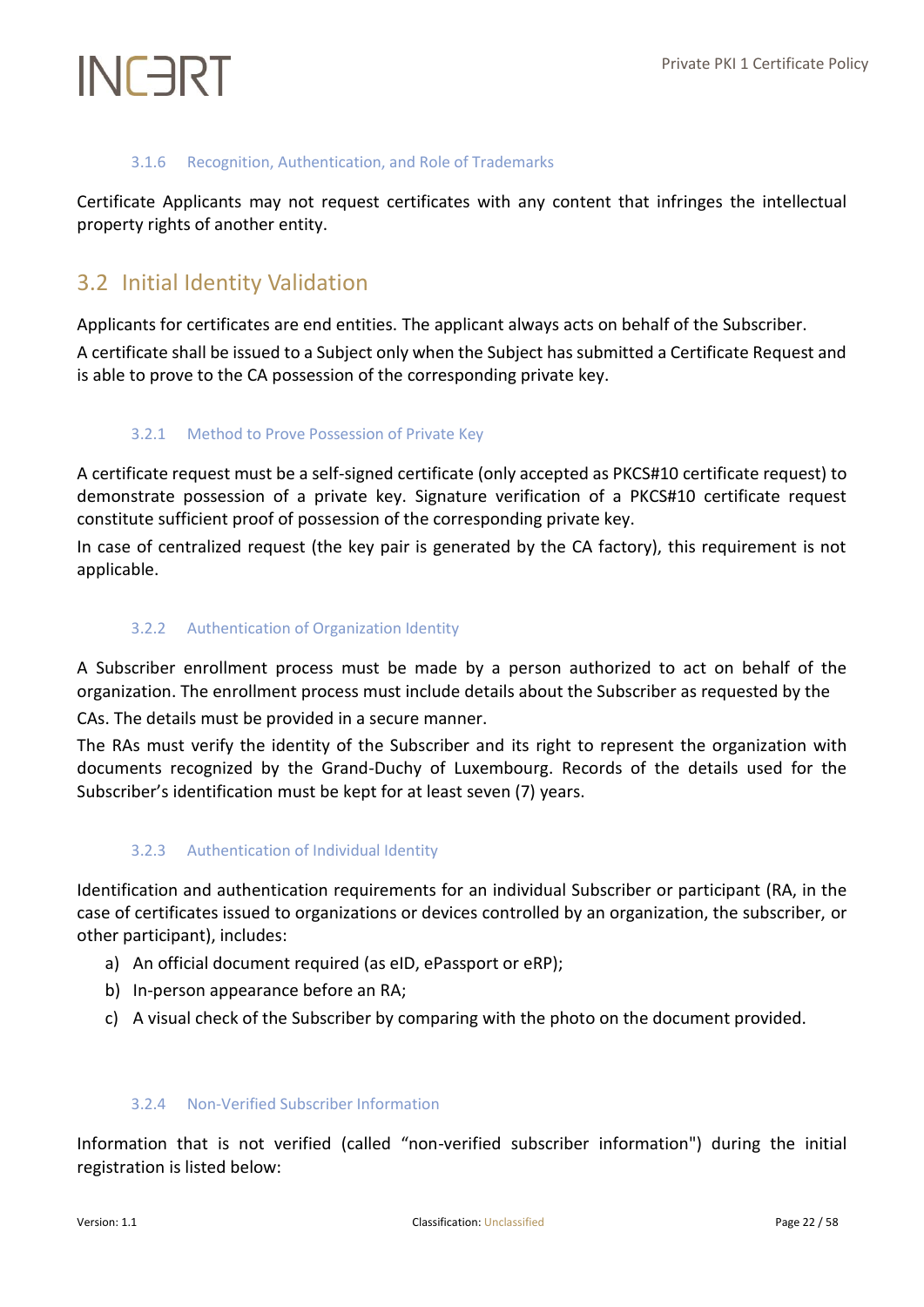- Subscriber's email.

<span id="page-22-0"></span>All other information that is not verified shall not be included in certificates.

#### 3.2.5 Validation of Authority

#### <span id="page-22-1"></span>No stipulation.

3.2.6 Criteria for Interoperation

#### <span id="page-22-2"></span>No stipulation.

### <span id="page-22-3"></span>3.3 Identification and Authentication for Re‐Key Requests

3.3.1 Identification and authentication for routine re-key

#### <span id="page-22-4"></span>See section 4.7.

#### 3.3.2 Identification and Authentication for Re-Key after Revocation

<span id="page-22-5"></span>The procedures for re-keying after revocation are the same those for the original certificate.

### 3.4 Identification and Authentication for Revocation Request

Revocation of issuing CA certificates shall only be performed manually by Security and operations team members under dual control.

Revocation requests for end entity certificates are authenticated by the CA and the RA in the same manner of an initial registration to be sure that the Subscriber has effectively requested for the revocation.

## <span id="page-22-6"></span>**4 CERTIFICATE LIFE-CYCLE OPERATIONAL REQUIREMENTS**

This section describes the requirements imposed upon issuing CA, subject CAs, RAs, subscribers, or other participants with respect to the life-cycle of a certificate.

### <span id="page-22-7"></span>4.1 Certificate Application

An application for a certificate does not oblige a CA to issue a certificate.

The CA maintains controls to provide reasonable assurance that, for domain validated certificates, Subscriber's certificate requests are accurate, complete and validated.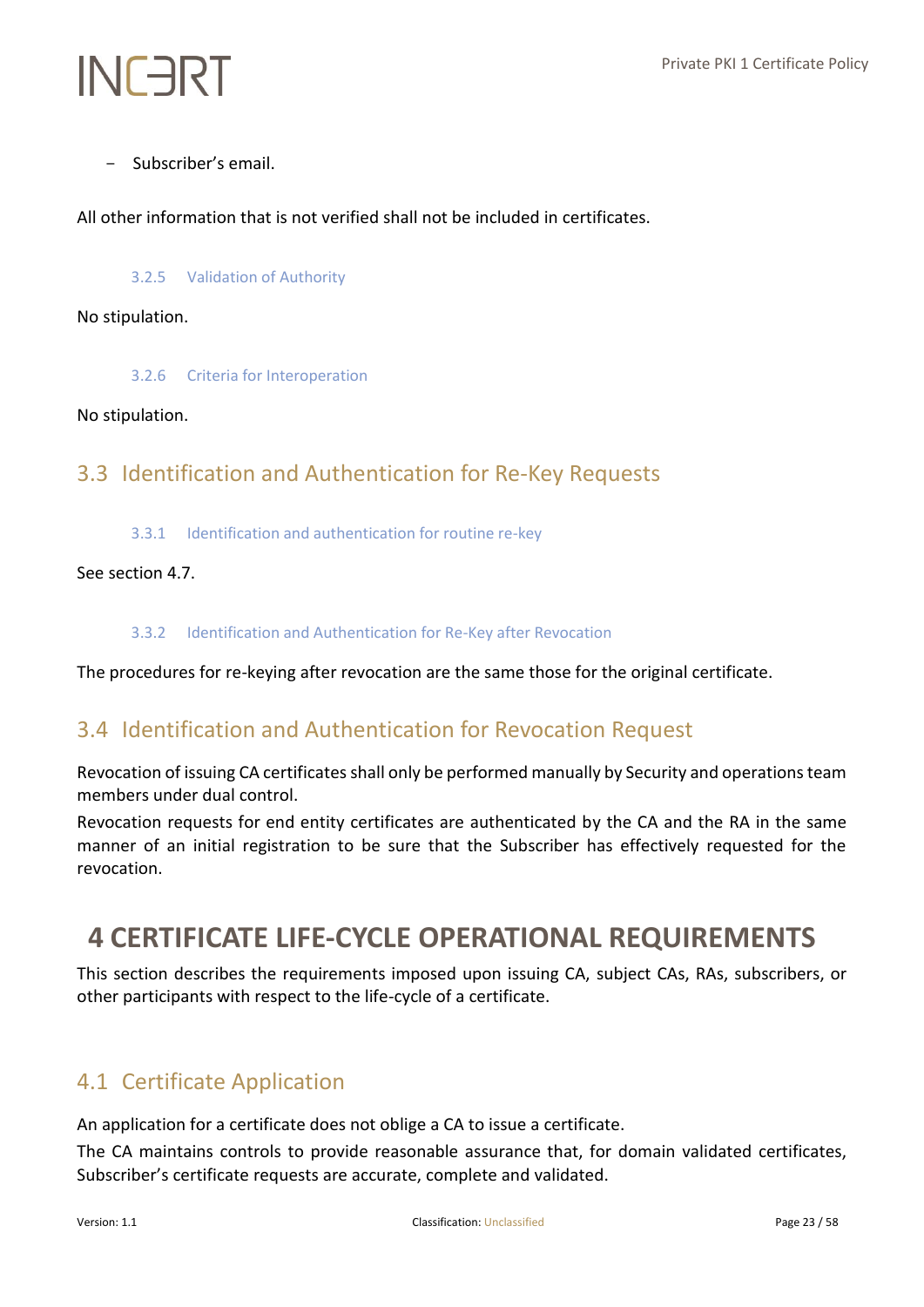#### 4.1.1 Who can submit a Certificate Application

<span id="page-23-0"></span>For the Root CA, only Security and operations team manager or the director can decide when a new issuing CA is to be created and to be signed by the Root CA.

<span id="page-23-1"></span>For the issuing CAs, certificate applicant can be any physical person.

#### 4.1.2 Enrolment Process and Responsibilities

For CA certificates, following information shall be documented:

- Certificate profile of the new issuing CA including the new CA name (duration of this new CA cannot exceed the rest of duration of the Root CA at the creation date);
- CPS for the new issuing CA; and
- End entity certificate profiles of this new issuing CA.

For end entity certificate application, the enrollment process consisting of:

- Generating or arranging to have generated a key pair;
- Providing a certificate request based on the generated key pair and if the key pair is not generated by the CA, demonstrating to the respective RA that the certificate applicant has possession of the private key corresponding to the public key included in the certificate application;
- Completing the relevant certificate application form with true and correct information; and
- Notifying certificate applicants of the subject responsibilities for usage of the private key and certificates (see Terms and conditions document).

### <span id="page-23-2"></span>4.2 Certificate Application Processing

This section describes the procedure for processing certificate applications. The issuing CA and RA shall perform identification and authentication procedures to validate the certificate application. Following such steps, the CA or RA will either approve or reject the certificate application. Finally, this section sets a time limit during which a CA and/or RA must act on and process a certificate application.

#### <span id="page-23-3"></span>4.2.1 Performing Identification and Authentication Functions

The identification and authentication of the subscriber must meet the requirements specified for subscriber authentication as specified in sections 3.2 and 3.3 of this present CP.

For end entity certificates the PPKI1 CA delegates these tasks to respective RAs managed by the customer of this private PKI which have been trusted and for which the general requirements on the security of the TSP apply.

The data collected by the trusted RAs during the certificate application and needed to generate the certificate shall be exchanged securely.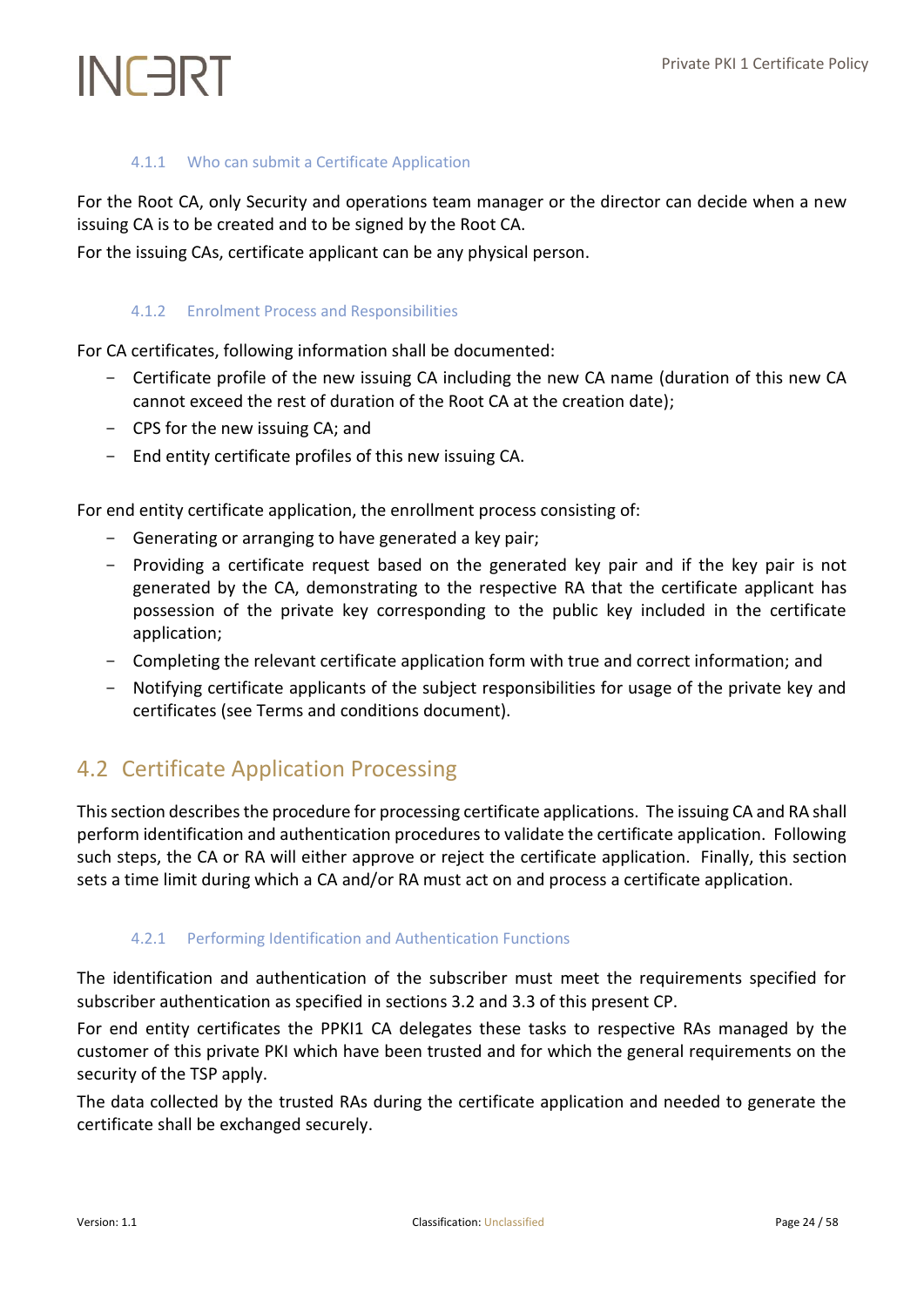#### 4.2.2 Approval or Rejection of Certificate Applications

<span id="page-24-0"></span>The CA or a RA verify that the certificate application is complete, accurate and authorized. If validation fails the certificate application is rejected.

The CA or a RA must notify the subscriber that the request has been rejected or approved. If approved, the CA must create a certificate and provide the subscriber with access to the certificate.

#### <span id="page-24-1"></span>4.2.3 Time to Process Certificate Applications

<span id="page-24-2"></span>Certificate application shall be approved or rejected within 3 months after application.

### <span id="page-24-3"></span>4.3 Certificate Issuance

#### 4.3.1 CA Actions during Certificate Issuance

For the Root CA, the computer running Root CA services is not connected to the network and is located in offline security vault which complies with security standards for cryptographic modules set forth in section 6.2, to ensure proper security of the Root CA key pair.

Procedures are established in the key management policy in order to ensure integrity and nonrepudiation of certificate requests and certification of the new issuing CA's public key. Access to the Root CA hardware security module is granted only for authorized personnel from Security and operations team. The Root CA private key must not be used to sign certificates except in the following cases:

- Self-signed certificates to represent the Root CA itself; and
- Certificates for issuing CAs and cross certificates.

For end entity certificate, a certificate is created and issued following approval of a certificate request by authorized persons of following receipt of a RA's request to issue the certificate and using secure means. The issuing CA shall:

- Generate for the subject a certificate based on the information in the certificate application after its approval;
- Check authorization of the respective trusted RA through a secure server; and
- Deliver the certificate, key pair and activation data in case of key pair generated by the CA and only the certificate if a certificate request (in PKCS#10 format) was received.

<span id="page-24-4"></span>More details are provided in the CPS.

#### 4.3.2 Notification to Subscriber by the CA of Issuance of Certificate

The CA through the RA or directly the RA has to notify subjects that their certificates are available and the means for securely obtaining their certificates.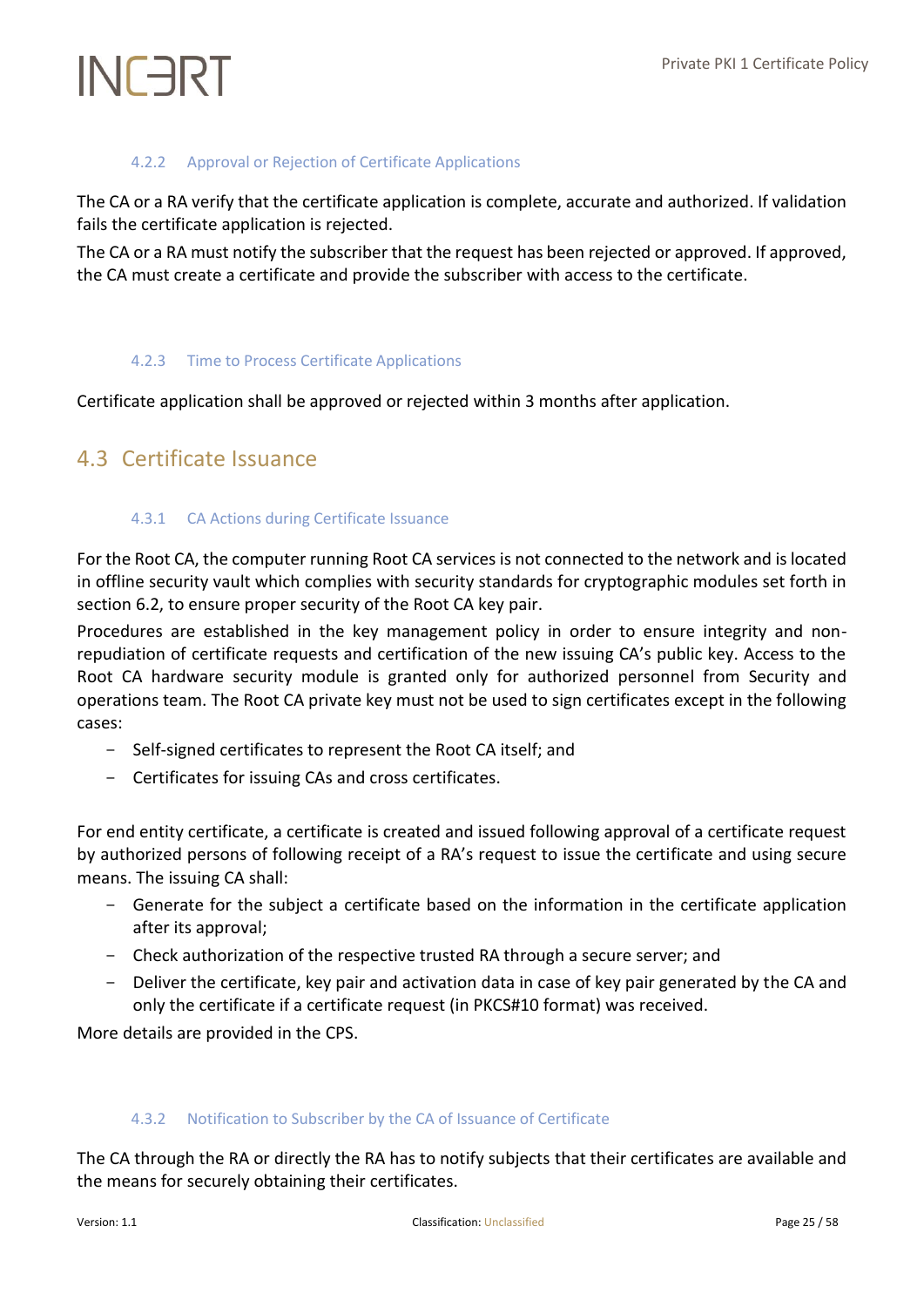### <span id="page-25-1"></span><span id="page-25-0"></span>4.4 Certificate Acceptance

#### 4.4.1 Conduct Constituting Certificate Acceptance

For instance, acceptance is deemed to occur if the CA or RA does not receive any notice from the subscriber within 7 working days after reception of the certificate describing the reason for rejection and the fields in the certificate that are incorrect or incomplete.

<span id="page-25-2"></span>By accepting and using the certificate, the subscriber agrees to comply with the terms and conditions. The RA shall record the signed agreement (terms and conditions) with the subscriber.

#### 4.4.2 Publication of the Certificate by the CA

<span id="page-25-3"></span>All CA certificates shall be published as specified in section 2. End entity certificates are not published.

#### 4.4.3 Notification of Certificate Issuance by the CA to Other Entities

The issuing CA may send the certificate to the RA which has done the request and may notify the other RAs.

#### <span id="page-25-4"></span>4.5 Key Pair and Certificate Usage

<span id="page-25-5"></span>This section describes the responsibilities relating to the use of keys and certificates.

#### 4.5.1 Subscriber Private Key and Certificate Usage

The Root CA private key is only used for signing:

- Root CA certificate;
- Issuing CA certificates; and
- ARLs;

An issuing CA must only use its private key for use with production implementations and to sign:

- End entity certificates;
- OCSP signer certificate; and
- CRLs.

End entity private keys and certificates shall only be used for the purposes as specified in the certificate. The use of a private key and its certificate are subject to the terms and conditions after the subscriber has accepted the agreement.

The subscriber is responsible for ensuring integrity and confidentiality of its private key and shall be required to use the private key.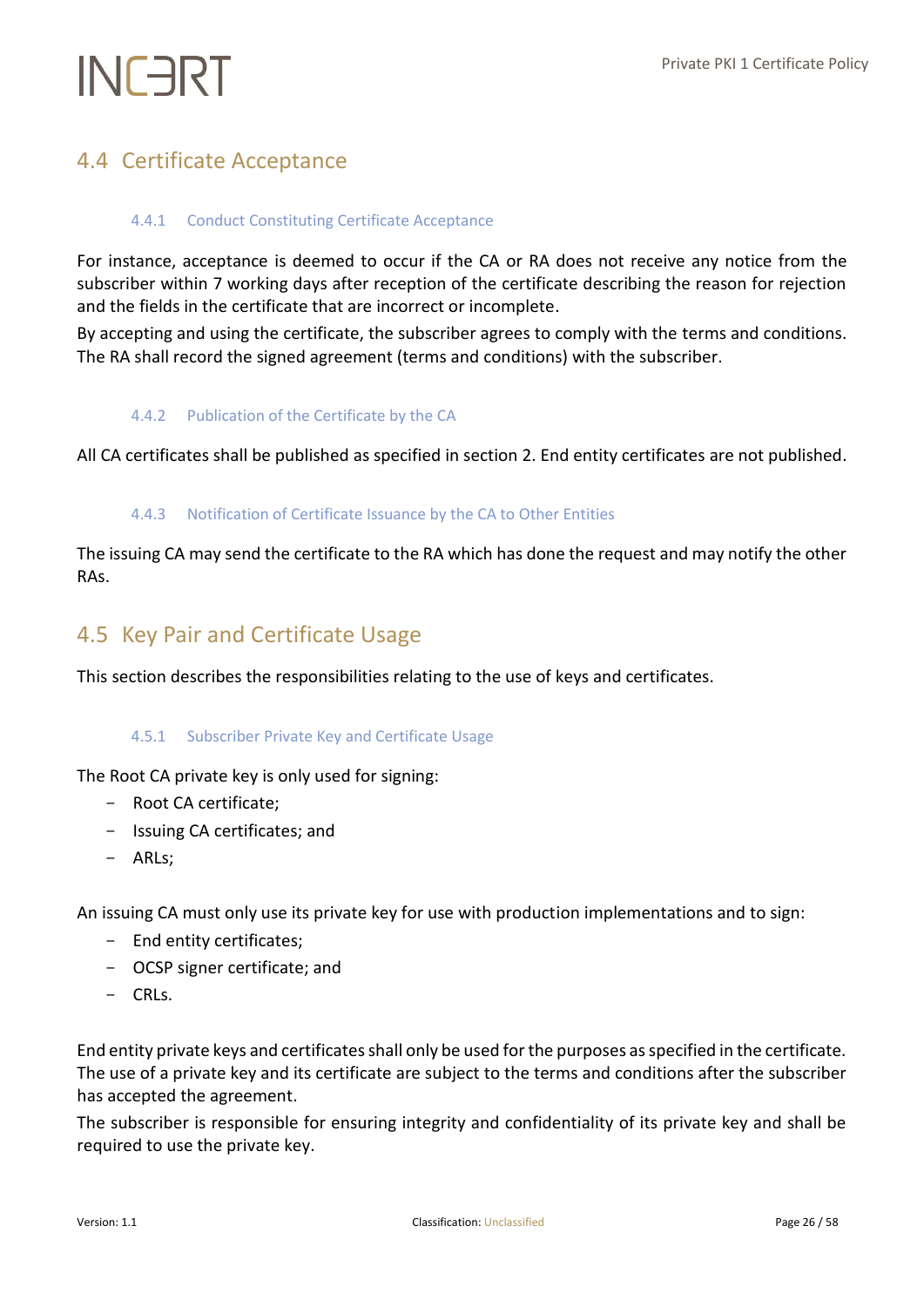#### 4.5.2 Relying Party Public Key and Certificate Usage

<span id="page-26-0"></span>Each relying party is obligated to:

- Rely on certificates only for appropriate applications as set forth in the present CP and in consistency with applicable certificate content;
- Successfully perform public key operations as a condition of relying on a certificate;
- Assume responsibility to check the status of a certificate using one of the required or permitted mechanisms set forth in the CP/CPS (see section 4.9); and
- Assent to the terms of the applicable relying party agreement as a condition of relying on the certificate.

### <span id="page-26-1"></span>4.6 Certificate Renewal

This section describes the following elements related to certificate renewal. Certificate renewal means the issuance of a new certificate to the subscriber without changing the subscriber or other participant's public key or any other information in the certificate.

<span id="page-26-2"></span>Certificate renewal is not allowed.

4.6.1 Circumstance for Certificate Renewal

#### <span id="page-26-3"></span>Not applicable.

4.6.2 Who May Request Renewal

#### <span id="page-26-4"></span>Not applicable.

4.6.3 Processing Certificate Renewal Requests

#### <span id="page-26-5"></span>Not applicable.

4.6.4 Notification of New Certificate Issuance to Subscriber

#### <span id="page-26-6"></span>Not applicable.

4.6.5 Conduct constituting acceptance of a renewal certificate

Not applicable.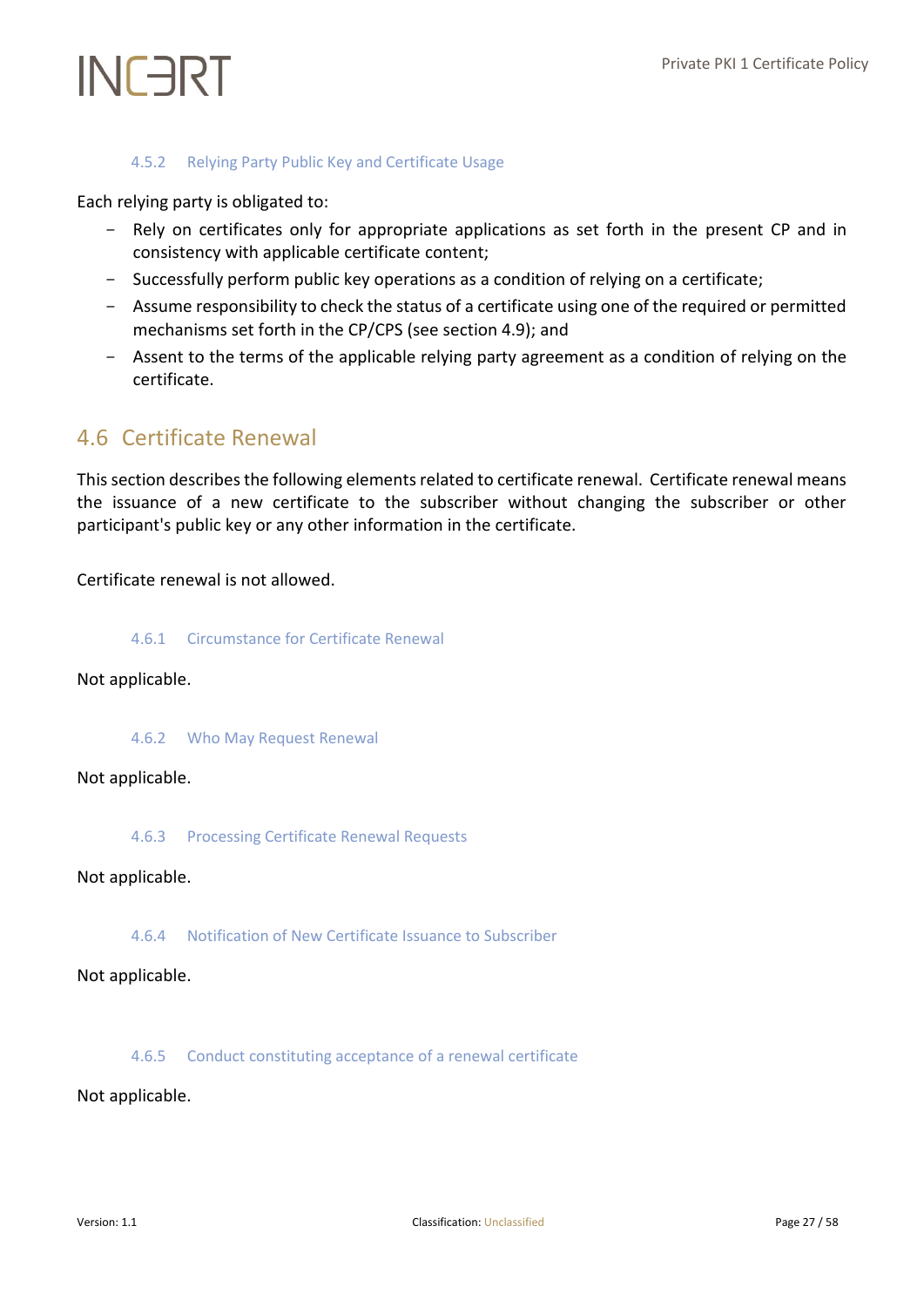#### 4.6.6 Publication of the renewal certificate by the CA

#### <span id="page-27-1"></span><span id="page-27-0"></span>Not applicable.

#### 4.6.7 Notification of certificate issuance by the CA to other entities

#### Not applicable.

### <span id="page-27-2"></span>4.7 Certificate Re‐Key

<span id="page-27-3"></span>This section describes the following elements related to a subscriber or other participant generating a new key pair and applying for the issuance of a new certificate that certifies the new public key.

#### 4.7.1 Circumstance for Certificate Re-Key

Circumstances under which certificate re-key can or must take place are following:

- To get a new certificate before the expiration of the previous one;
- To get a new certificate after the previous one is revoked for reasons of key compromise or after a certificate has expired and the usage period of the key pair has also expired;
- <span id="page-27-4"></span>- To get a new certificate after holder information modification.

#### 4.7.2 Who May Request Certification of a New Public Key

<span id="page-27-5"></span>Any subscriber is allowed to request a new public key.

#### 4.7.3 Processing Certificate Re-Keying Requests

In case of getting a new certificate before the expiration of the previous one, subscriber re-key requests may be processed using the same process used for initial certificate issuance except the face to face step which is not anymore mandatory.

In case of getting a new certificate after revocation or expiration, subscriber re-key requests may be processed using the same process used for initial certificate issuance.

Not expired existing evidences can be re-used to validate the identity.

<span id="page-27-6"></span>If the terms and conditions have changed, these shall be communicated to the subscriber.

#### 4.7.4 Notification of New Certificate Issuance to Subscriber

No stipulation.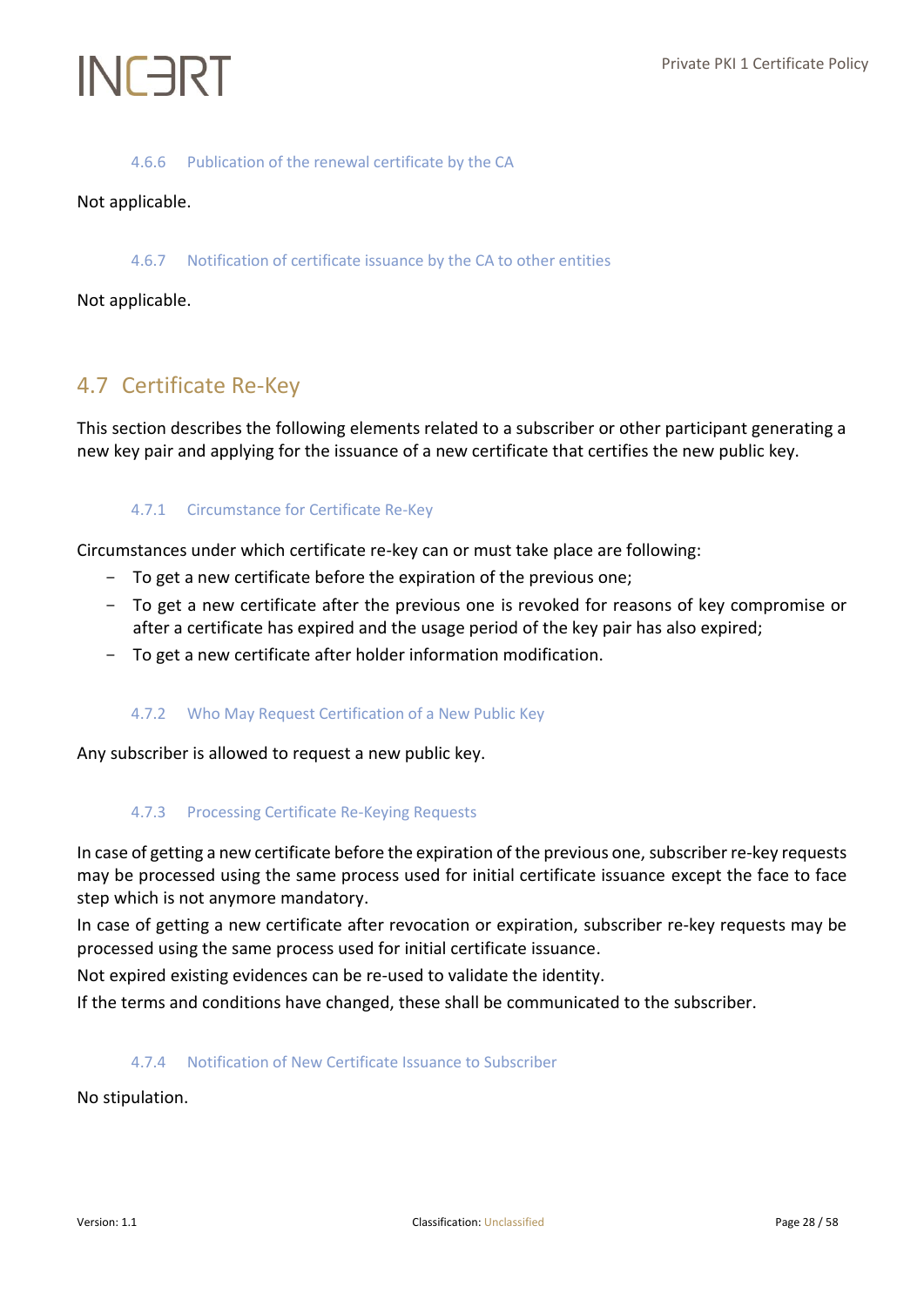#### 4.7.5 Conduct Constituting Acceptance of a Re-Keyed Certificate

<span id="page-28-1"></span><span id="page-28-0"></span>No stipulation.

#### 4.7.6 Publication of the Re-Keyed Certificate by the CA

<span id="page-28-2"></span>No stipulation.

#### 4.7.7 Notification of Certificate Issuance by the CA to Other Entities

<span id="page-28-3"></span>No stipulation.

### 4.8 Certificate Modification

This section describes the following elements related to the issuance of a new certificate due to changes in the information in the certificate other than the subscriber public key. The new certificate shall have a different key, a different serial number and differs in one or more other fields from the old certificate.

#### <span id="page-28-4"></span>4.8.1 Circumstance for Certificate Modification

<span id="page-28-5"></span>Certificate modification can take place, such as name change, role change, or reorganization resulting in a change in the DN.

#### 4.8.2 Who May Request Certificate Modification

<span id="page-28-6"></span>Any subscriber is allowed to request a certificate modification if this request is relevant.

#### 4.8.3 Processing Certificate Modification Requests

If subscriber information used to generate the certificate changes, then legal evidence of this change has to be provided to the RA.

<span id="page-28-7"></span>If the change is validated, the old certificate must be revoked and the subscriber shall process to certificate re-key (see section 4.7).

#### 4.8.4 Notification of New Certificate Issuance to Subscriber

<span id="page-28-8"></span>No stipulation.

#### 4.8.5 Conduct Constituting Acceptance of Modified Certificate

No stipulation.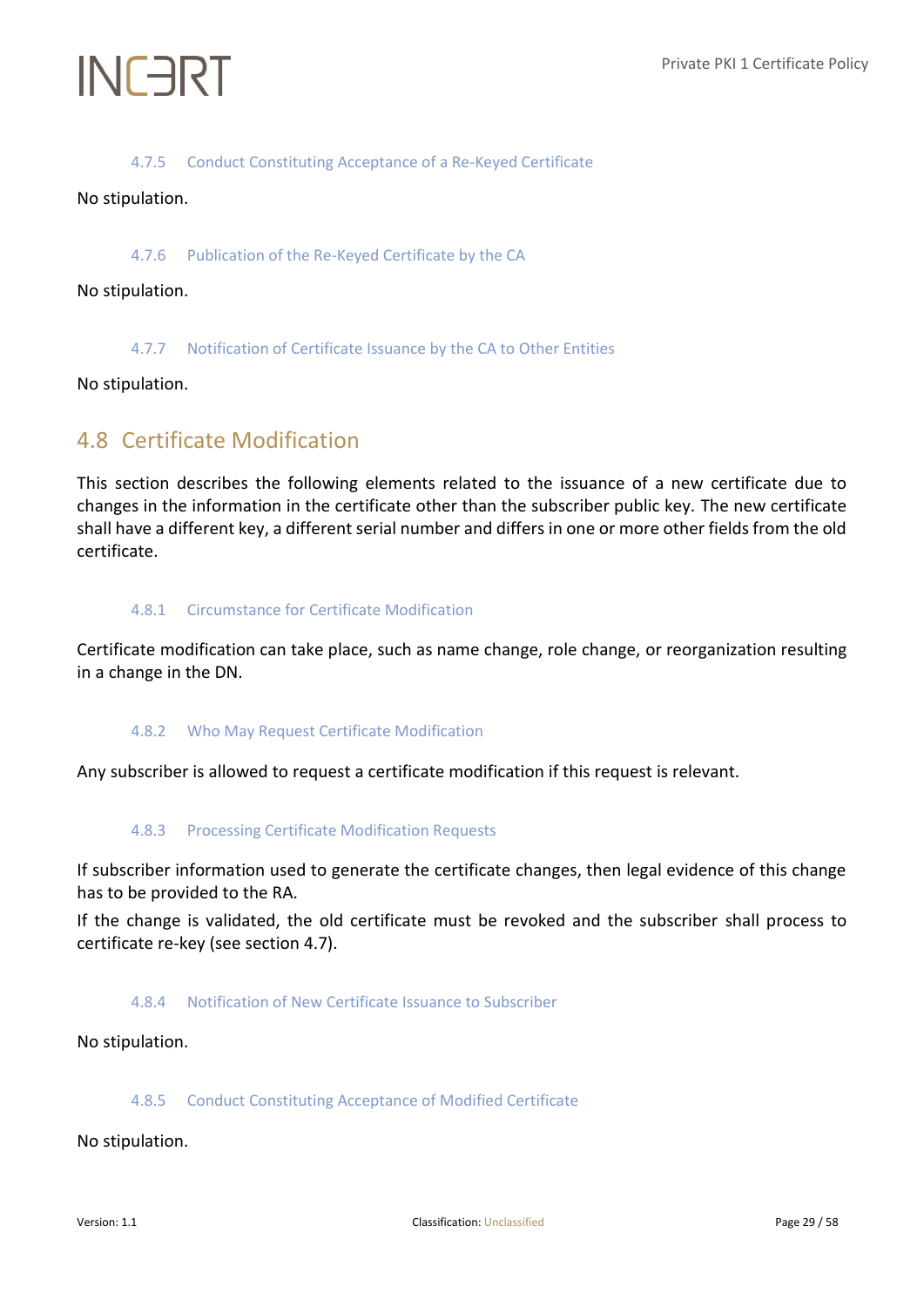#### 4.8.6 Publication of the Modified Certificate by the CA

#### <span id="page-29-1"></span><span id="page-29-0"></span>No stipulation.

#### 4.8.7 Notification of Certificate Issuance by the CA to Other Entities

#### <span id="page-29-2"></span>No stipulation.

### <span id="page-29-3"></span>4.9 Certificate Revocation and Suspension

#### 4.9.1 Circumstances for Revocation

A certificate may be suspended and circumstances under which it must be revoked, for instance, in cases of:

- Subscriber employment termination (in case of a company CA);
- Subscriber failure to comply with the terms and conditions or the obligations set out in this CP;
- Loss of cryptographic token;
- Suspected compromise of the private key;
- Business relationship under which the certificate was issued changes;
- <span id="page-29-4"></span>- Subscriber's verified data change.

#### 4.9.2 Who can Request Revocation

The revocation of the participant's certificate must only requested by:

- The subscriber to whom the certificate is issued;
- A manager or organisation on behalf of a subscriber (if applicable);
- An RA related to the issuing CA;
- The issuing CA;
- <span id="page-29-5"></span>- In specific case, the Security and operations team may request revocation.

#### 4.9.3 Procedure for Revocation Request

Procedures used for certificate revocation request are defined by the trusted RAs and must include at least a form which may be in an electronic format and provided by the RAs.

A revocation request shall identify the certificate to be revoked, explain the reason for revocation, and allow the request to be authenticated.

The revocation request shall be transmitted, after RA validation, in a secure way to the CA and then processed.

All revocation of any certificate is definitive and the certificate shall not be reinstated.

The subscriber shall be informed by the RA or the CA of the change of status of the certificate.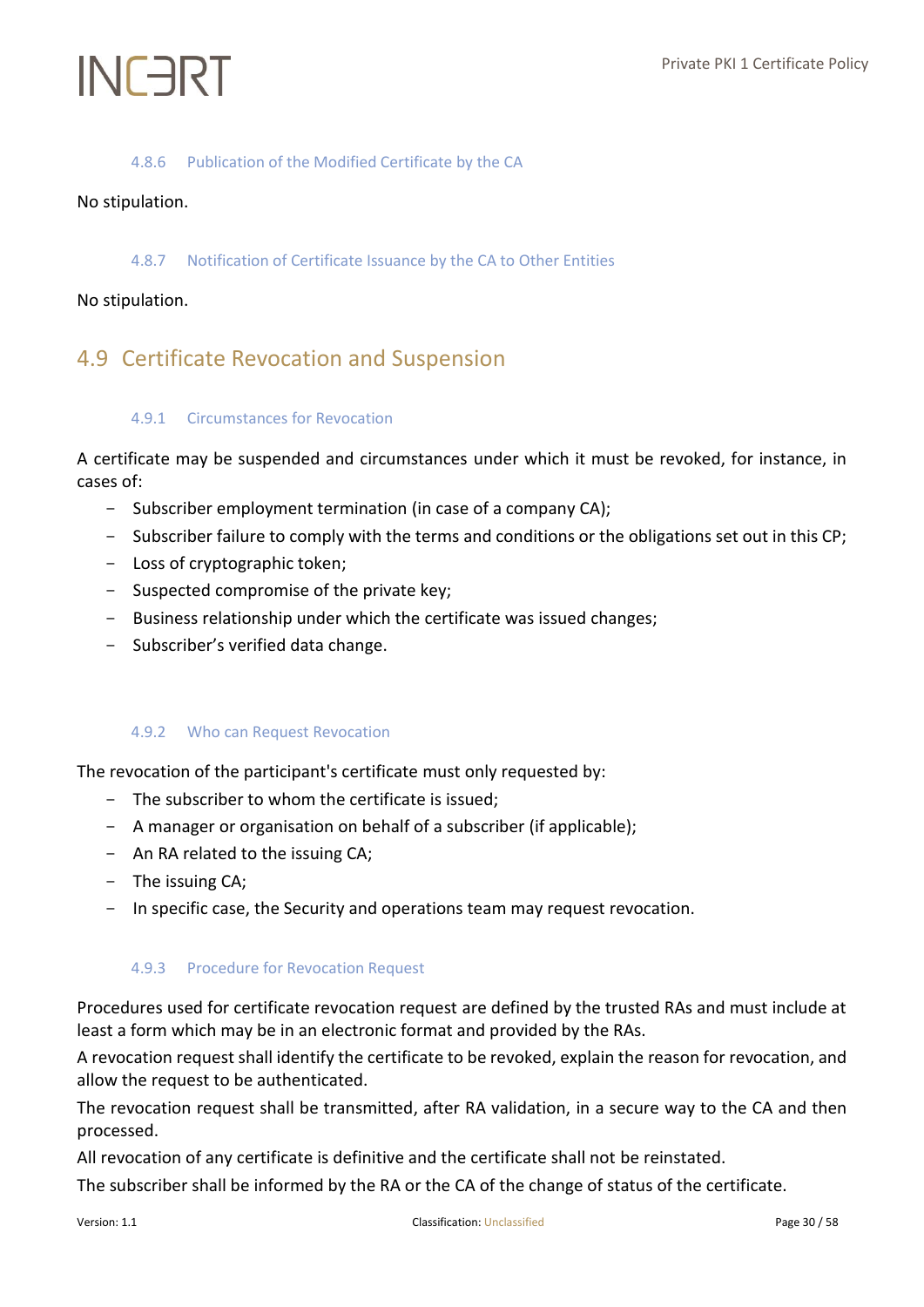## INFART

#### <span id="page-30-0"></span>4.9.4 Revocation Request Grace Period

<span id="page-30-1"></span>Revocation requests shall be submitted by the requestor as soon as having reason to believe that there is a circumstance for certificate revocation.

#### 4.9.5 Time within which CA Must Process the Revocation Request

<span id="page-30-2"></span>The CA concerned shall process the revocation request within 24 hours after its submission.

#### 4.9.6 Revocation Checking Requirement for Relying Parties

Use of revoked certificates could have damaging or catastrophic consequences. It is the responsibility of the Relying Party to determine how often new revocation data should be obtained, considering the risk, responsibility, and consequences for using a certificate whose revocation status cannot be guaranteed.

A relying party shall check the status of certificates on which they wish to rely by consulting:

- The most recent CRL published by the concerned CA; or
- <span id="page-30-3"></span>- OCSP service.

#### 4.9.7 CRL Issuance Frequency

<span id="page-30-4"></span>The CRLs of any issuing CA are issued every 1 hour. The ARL is issued every 6 months.

#### 4.9.8 Maximum Latency for CRLs

<span id="page-30-5"></span>CRL shall be posted to the repository within a reasonable time after issuing. This is generally done automatically within minutes of generation but shall not exceed the stated time of the next CRL issue.

#### 4.9.9 On-Line Revocation/Status Checking Availability

The PPKI1 provide on-line service for checking the status of certificates. This service is available 24x7 through an OCSP service at the following URL:

#### [http://ocsp.ppki.incert.lu](http://ocsp.ppki.incert.lu/)

In case of system failure preventing to provide the service, INCERT shall make best endeavorsto ensure the service level availability defined in the CPS.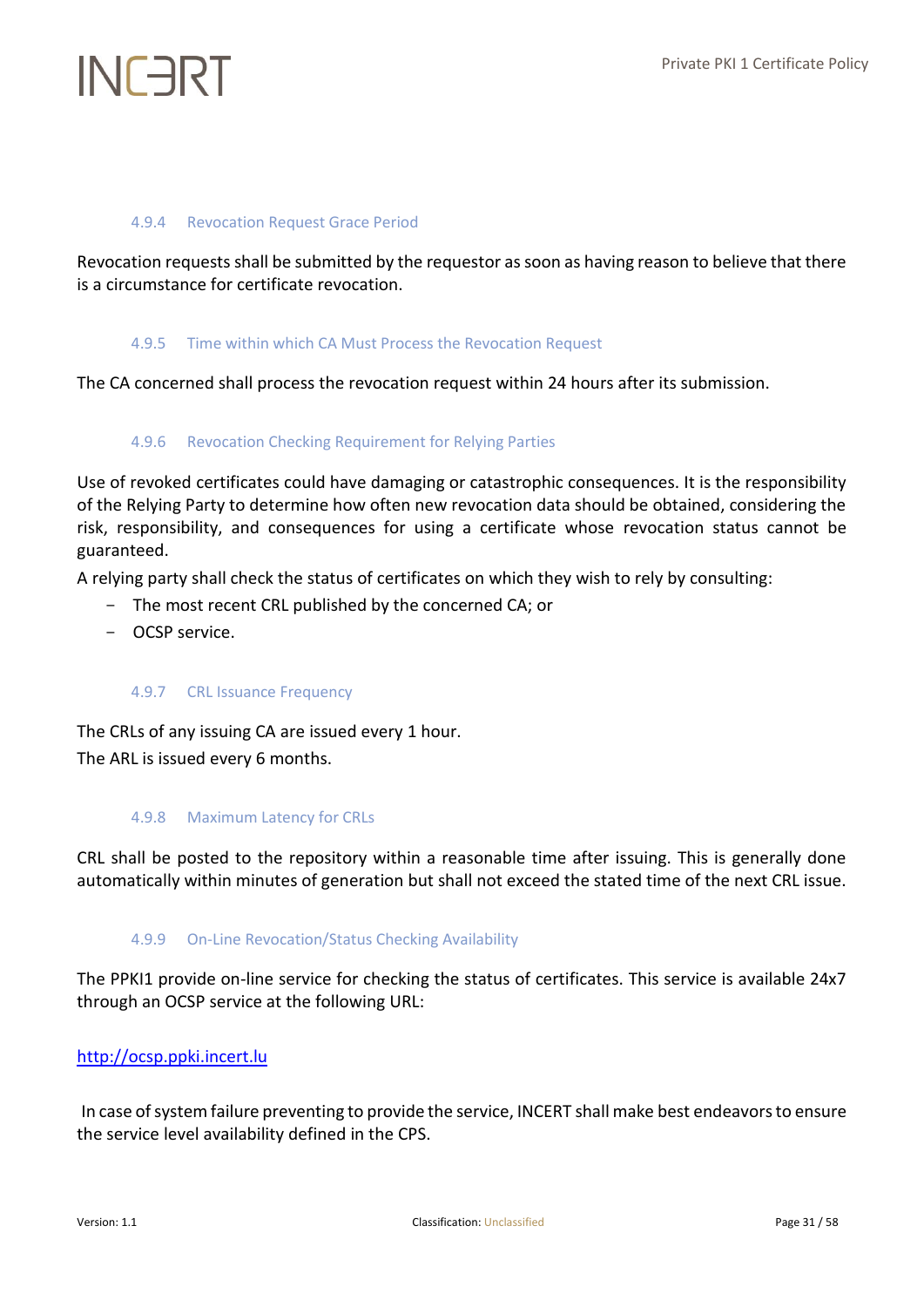#### 4.9.10 On-Line Revocation Checking Requirements

<span id="page-31-1"></span><span id="page-31-0"></span>The relying parties using on-line revocation status service, shall check the integrity and authenticity of the status information.

4.9.11 Other Forms of Revocation Advertisements Available

<span id="page-31-2"></span>No stipulation.

4.9.12 Special Requirements related to key Compromise

<span id="page-31-3"></span>No stipulation.

#### 4.9.13 Circumstances for Suspension

<span id="page-31-4"></span>Certificates that are issued under this Policy shall not be suspended.

#### 4.9.14 Who can Request Suspension

<span id="page-31-5"></span>Certificates that are issued under this Policy shall not be suspended.

#### 4.9.15 Procedure for Suspension Request

<span id="page-31-6"></span>Certificates that are issued under this Policy shall not be suspended.

#### 4.9.16 Limits on Suspension Period

<span id="page-31-7"></span>Certificates that are issued under this Policy shall not be suspended.

### 4.10Certificate Status Services

<span id="page-31-8"></span>This section addresses the certificate status checking services available to the relying parties.

#### 4.10.1 Operational Characteristics

Certificate status information is available through CRL (HTTP CDP) and OCSP responder as described in section 4.9.6.

Revocation entries on a CRL or OCSP Response must not be removed until after the expiration date of the revoked Certificate.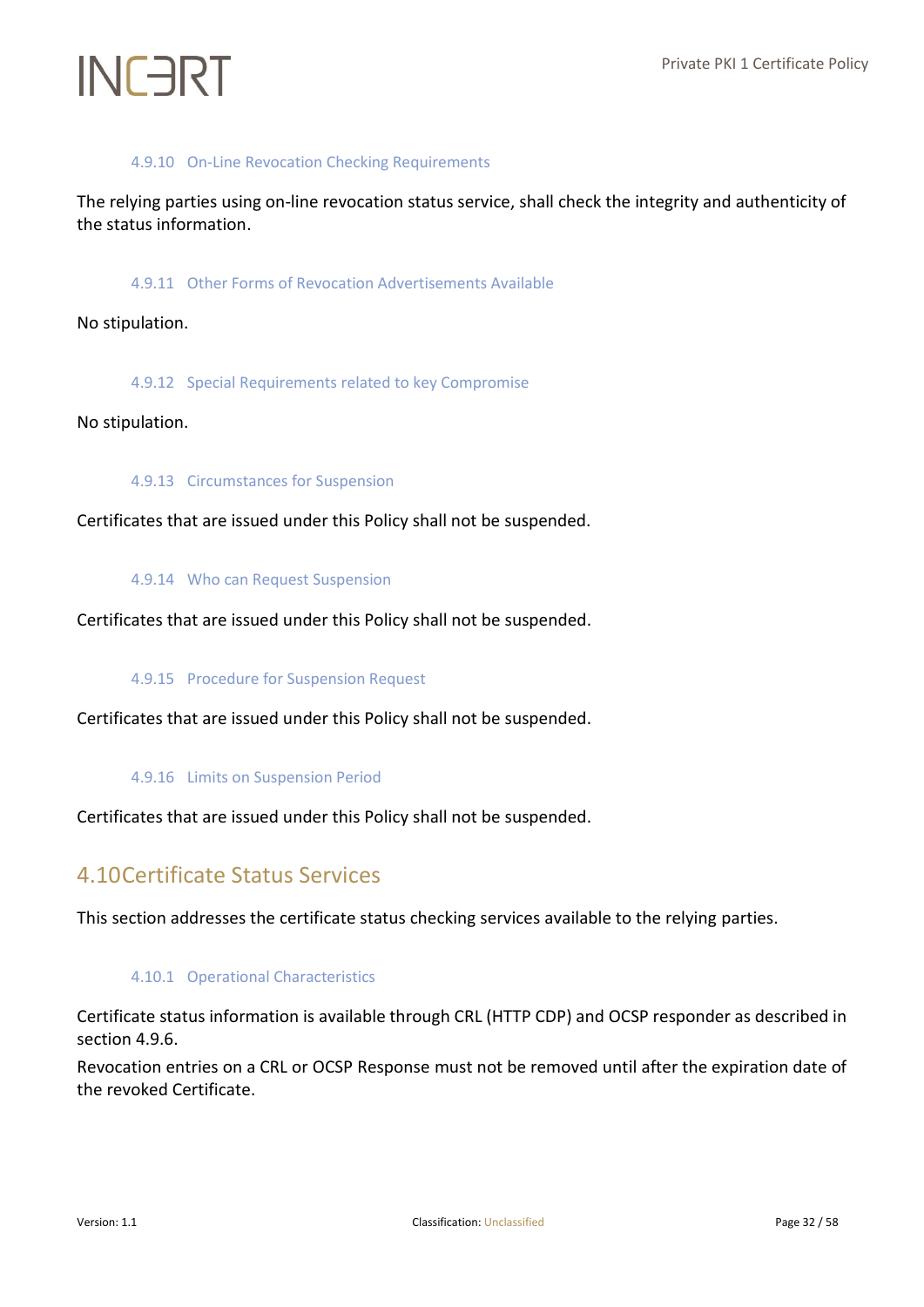#### 4.10.2 Service Availability

<span id="page-32-1"></span><span id="page-32-0"></span>The Certificate status service is available on a 24x7 basis except in case of Force Majeure events (see section 9.16.5).

#### 4.10.3 Optional Features

No stipulation.

### <span id="page-32-2"></span>4.11End of Subscription

A Subscriber's subscription service ends if:

- Its certificate expires;
- Its certificate is revoked; or
- The business relationship with INCERT expires or is terminated.

### <span id="page-32-3"></span>4.12Key Escrow and Recovery

<span id="page-32-4"></span>The CA and end entity private key(s) must not be escrowed.

#### 4.12.1 Key Escrow and Recovery Policy and Practices

<span id="page-32-5"></span>No stipulation.

#### 4.12.2 Session Key Encapsulation and Recovery Policy and Practices

No stipulation.

## <span id="page-32-6"></span>**5 FACILITY, MANAGEMENT, AND OPERATIONAL CONTROLS**

This section describes non-technical security controls (that is, physical, procedural, and personnel controls) used by the issuing CA to securely perform the functions of key generation, subject authentication, certificate issuance, certificate revocation, auditing, and archiving.

### <span id="page-32-7"></span>5.1 Physical Controls

<span id="page-32-8"></span>In this section, the physical controls on the facility housing the entity systems are described.

#### 5.1.1 Site Location and Construction

The location and construction of the facility that will house CA equipment and operations shall be consistent with facilities used to house high value, sensitive information. The site location and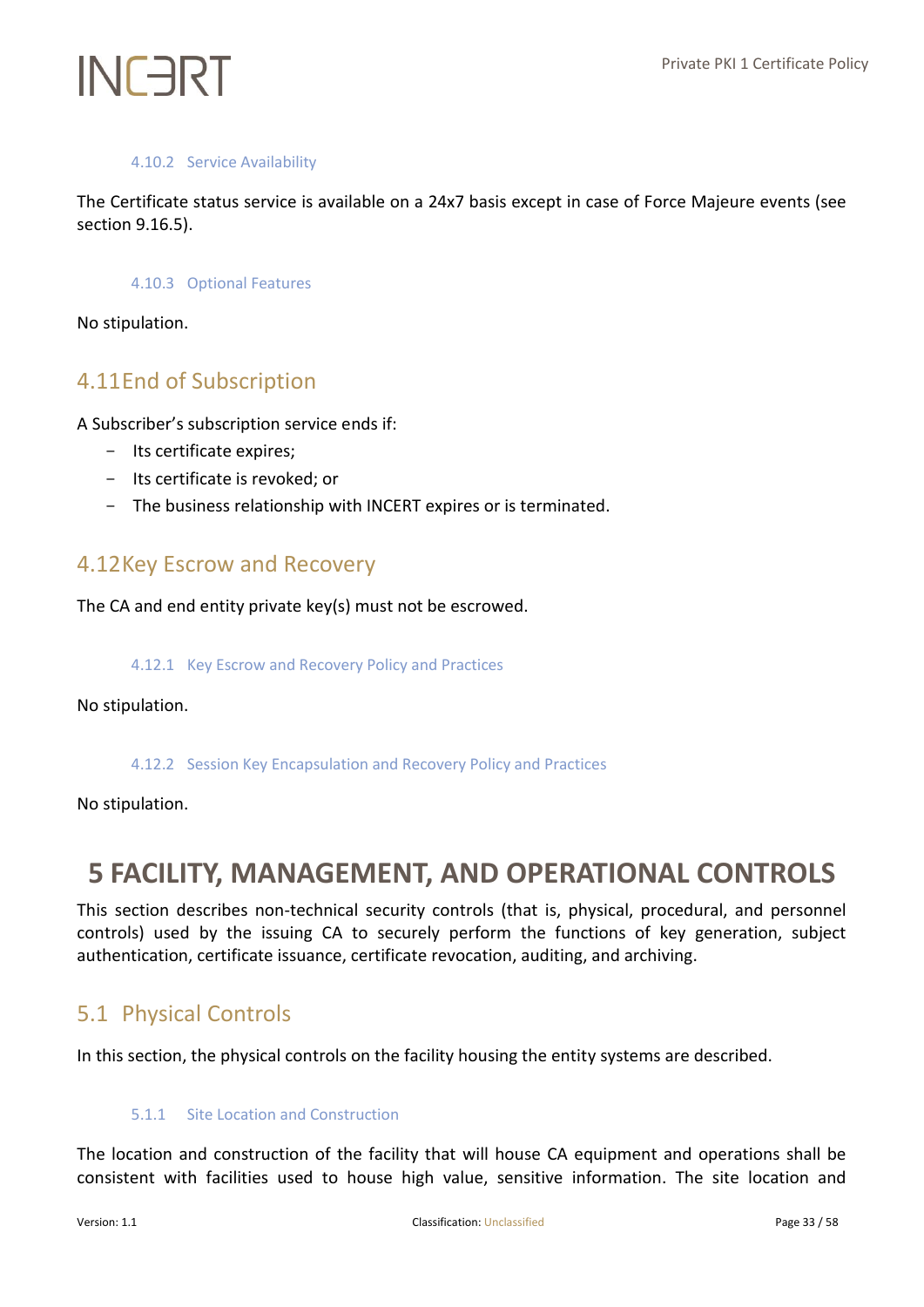construction, when combined with other physical security protection mechanisms such as guards and intrusion sensors, shall provide robust protection against unauthorized access to the CA equipment and records.

The online CAs shall be hosted in a Tier IV location.

The Root CA(s) shall be kept in a safe in a secure location protected by intrusion sensors and held and used physically isolated from normal operations such that only designated trusted personnel have access to the keys for use in signing issuing CA certificates.

#### <span id="page-33-0"></span>5.1.2 Physical Access

Physical access to CA rooms or offline CAs shall be:

- Limited to authorized individuals;
- Logged;
- Protected from theft of information or compromising; and
- Located in protected security perimeter with physical protection against intrusion, controls on access through the security perimeter and alarms to detect intrusion.

<span id="page-33-1"></span>Specific requirements regarding the keys generation are described in the "Key management policy" document.

#### 5.1.3 Power and Air Conditioning

<span id="page-33-2"></span>The locations are equipped with power systems capable of ensuring redundant power supply and redundant air conditioning systems.

#### 5.1.4 Water Exposures

<span id="page-33-3"></span>The locations are equipped with flooding detection system.

#### 5.1.5 Fire Prevention and Protection

The locations are equipped with:

- Fire detection alarm system;
- Easily available portable and fixed extinguishing equipment's; and
- <span id="page-33-4"></span>- Emergency procedures for the full facilities.

#### 5.1.6 Media Storage

The PPKI1 must maintain controls to provide reasonable assurance that media are securely handled to protect them from damage, theft and unauthorized access.

All media are handled securely in accordance with requirements of the information classification scheme and media containing sensitive are securely disposed of when no longer required.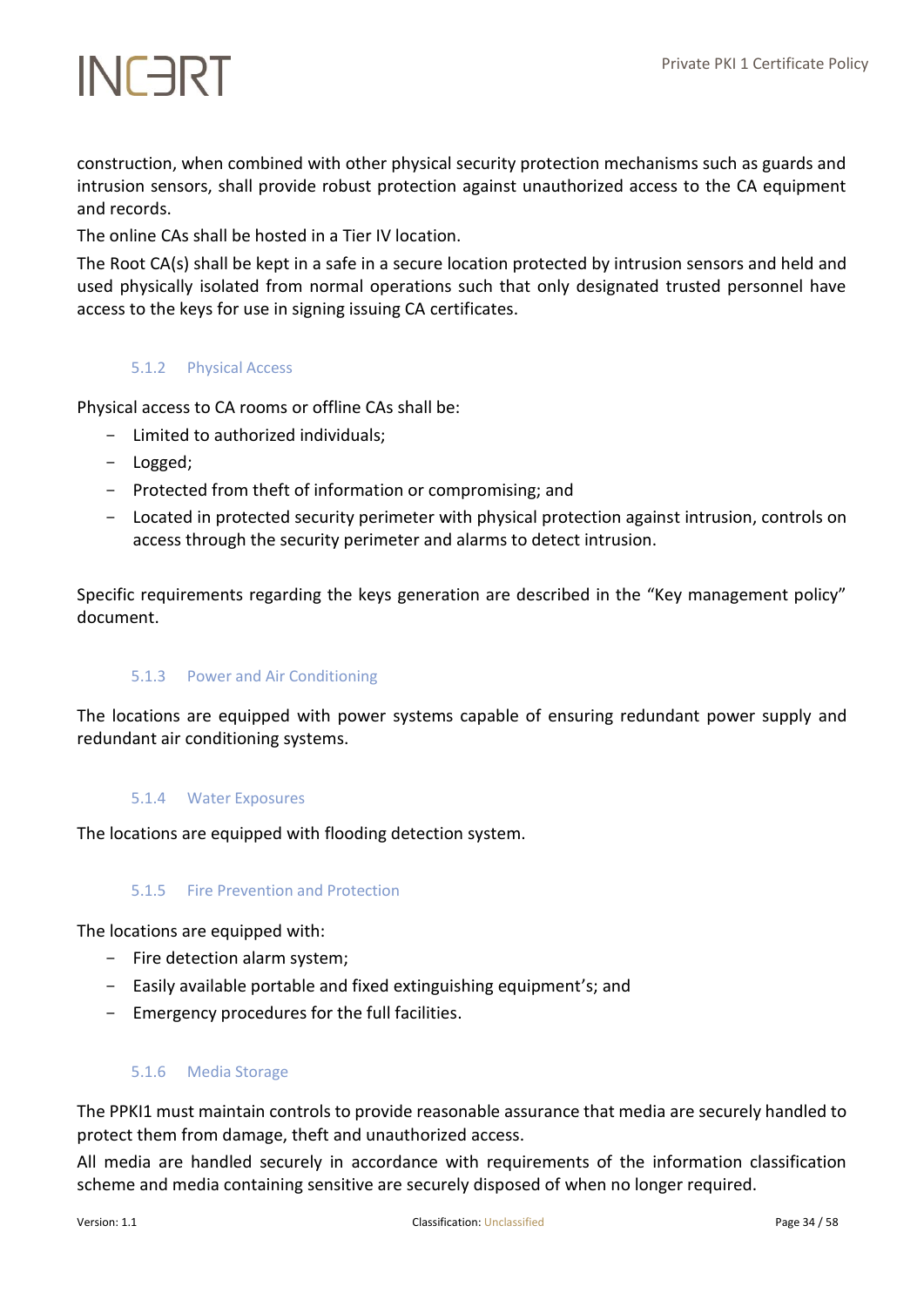#### 5.1.7 Waste Disposal

<span id="page-34-1"></span><span id="page-34-0"></span>The destruction of confidential data shall be ensured by a secure wiping.

#### 5.1.8 Off-Site Backup

Full system backups, sufficient to recover from system failure, shall be made on a periodic schedule, described in the CPS.

### <span id="page-34-2"></span>5.2 Procedural Controls

In this section, requirements for recognizing trusted roles are described, together with the responsibilities for each role. Examples of trusted roles include system administrators, security officers, and system auditors.

#### <span id="page-34-3"></span>5.2.1 Trusted Roles

Each CA or delegated third party shall document the responsibilities and tasks assigned to trusted roles and implement "separation of duties" for such trusted roles based on the security-related concerns of the functions to be performed.

<span id="page-34-4"></span>The PPKI1 trusted roles are described in the document titled "PPKI1 – Security roles and responsibilities".

#### 5.2.2 Number of Persons Required per Task

Two or more persons are required for the following tasks:

- CA key generation;
- Change in the certificate profiles;
- CA signing key activation; and
- CA private key backup.

Where at least dual control is required, at least one of the participants shall be an administrator. All participants must serve in a trusted role as defined in section 5.2.1. Dual control shall not be achieved using personnel that serve in the auditor trusted role.

#### <span id="page-34-5"></span>5.2.3 Identification and Authentication for Each Role

<span id="page-34-6"></span>CA software and hardware shall identify and authenticate its users who shall occupy a trusted role.

#### 5.2.4 Roles Requiring Separation of Duties

Individual shall not assume more than one of these trusted roles. No individual shall be assigned more than one identity.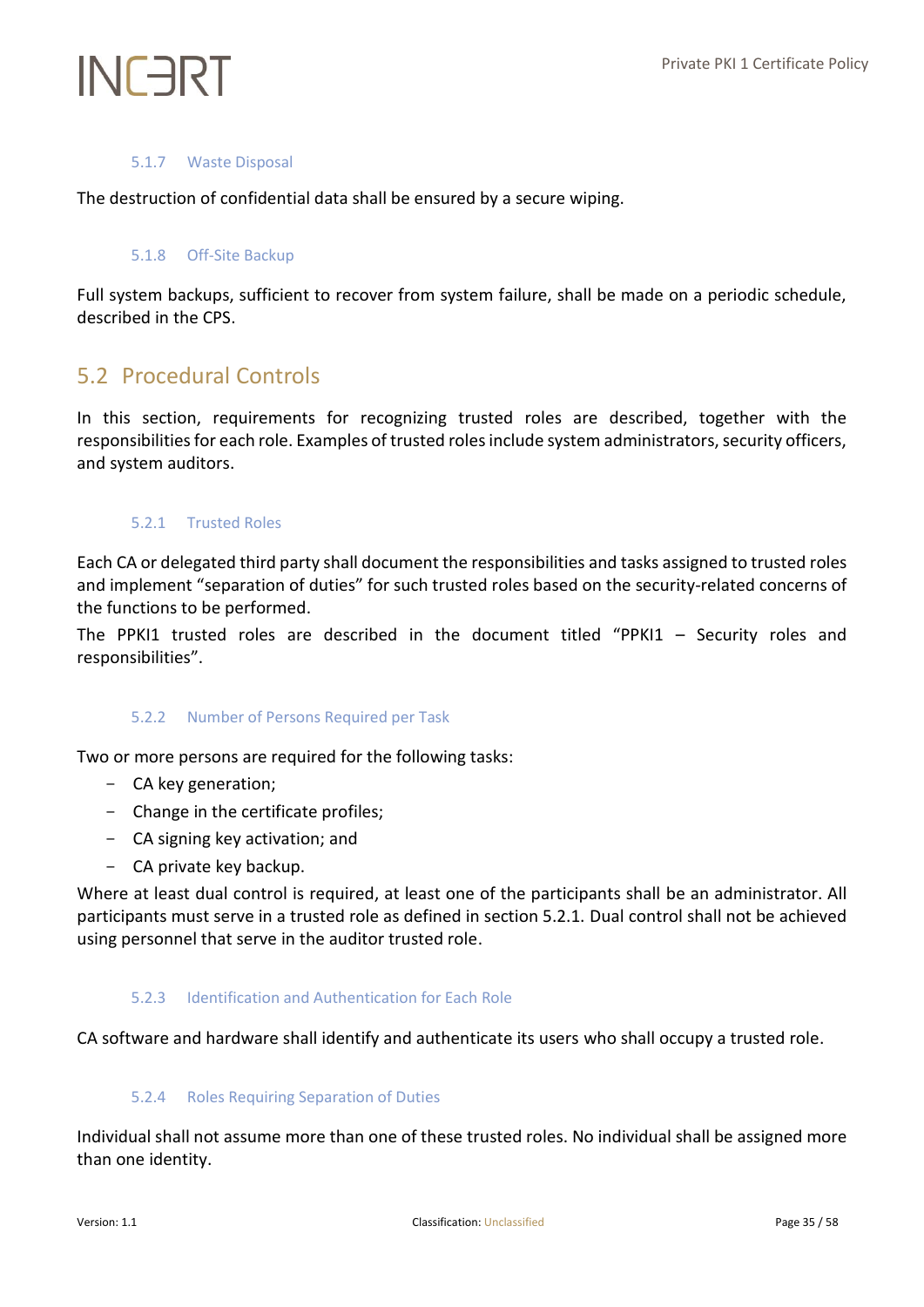Individual shall not be able to sign subordinate certificates on its own.

### <span id="page-35-1"></span><span id="page-35-0"></span>5.3 Personnel Controls

#### 5.3.1 Qualifications, Experience, and Clearance Requirements

The PPKI1 must require that personnel performing duties with respect to the operation of one of its CAs have sufficient training, qualifications, and experience in PKI. PPKI1 personnel must also meet INCERT personnel security requirements.

#### <span id="page-35-2"></span>5.3.2 Background Check Procedures

<span id="page-35-3"></span>Background checks must be performed on the PPKI1 operations personnel in accordance with INCERT standard hiring practices.

#### 5.3.3 Training Requirements

INCERT provide comprehensive and appropriately training for the PPKI1 personnel performing duties with respect to the operation of a CA. Topics shall include the operation of the CA software and hardware, operational and security procedures, and the stipulations of this policy.

#### <span id="page-35-4"></span>5.3.4 Retraining Frequency and Requirements

<span id="page-35-5"></span>The PPKI1 personnel shall be aware of changes in the CA operation. Any significant change to the CA operation shall have a training (awareness) plan, and the execution of such plan shall be documented.

5.3.5 Job Rotation Frequency and Sequence

#### <span id="page-35-6"></span>No stipulation.

#### 5.3.6 Sanctions for Unauthorized Actions

The INCERT management shall take appropriate administrative and/or disciplinary actions against personnel who have willingly performed actions that are not authorized in this CP, the CPS, or other published procedures published by the INCERT management.

#### <span id="page-35-7"></span>5.3.7 Independent Contractor Requirements

Contractor personnel employed to operate any part of the PPKI1 shall be subject to the same criteria as INCERT employees and shall be always escorted in the PPKI1 facilities.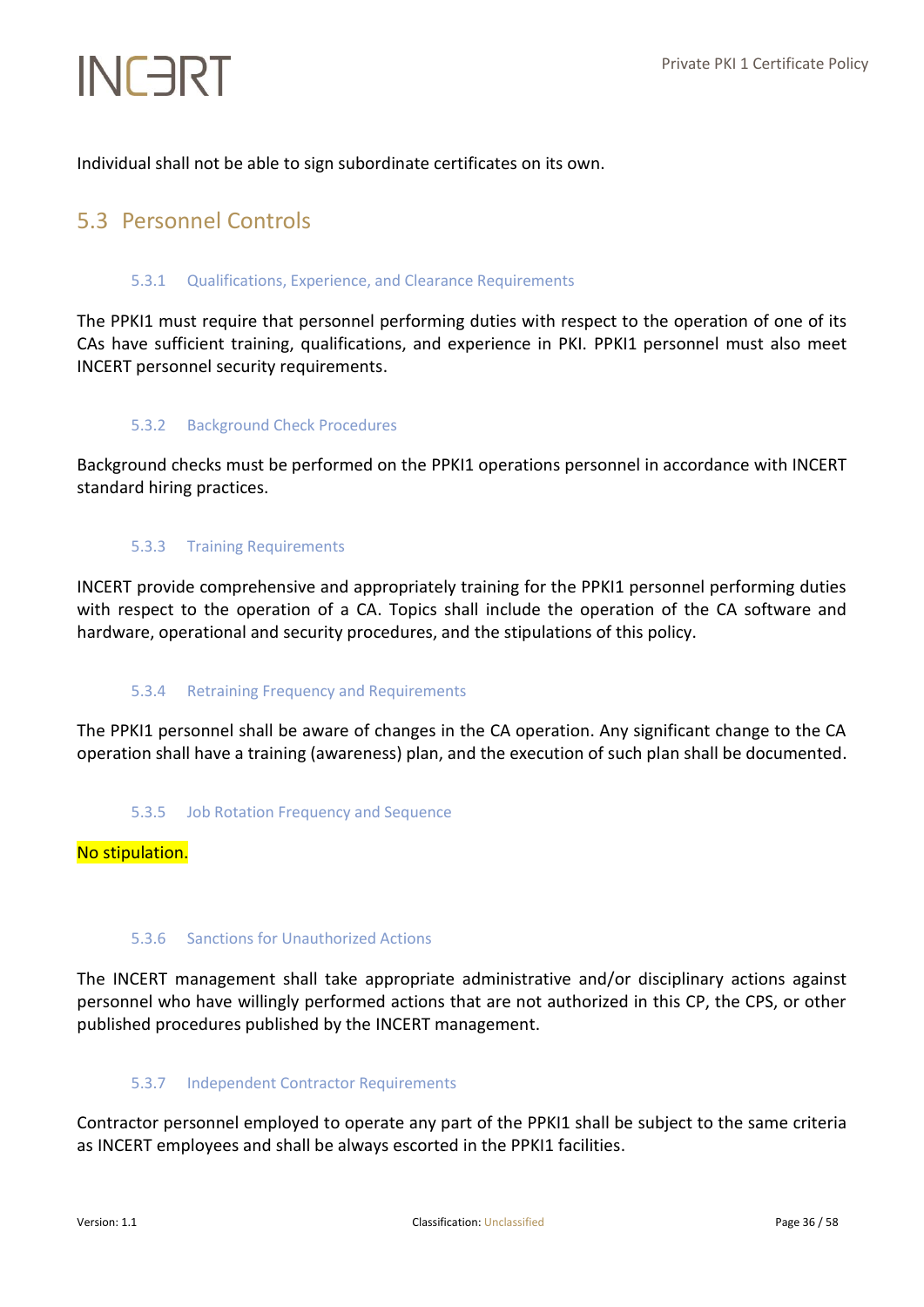#### 5.3.8 Documentation Supplied to Personnel

<span id="page-36-0"></span>Documentation sufficient to define duties and procedures for each role shall be provided to the personnel filling that role. This documentation includes:

- This CP;
- Relevant parts of the CPS;
- Operating procedures;
- Information security policy; and
- Security handbook.

### <span id="page-36-1"></span>5.4 Audit Logging Procedures

<span id="page-36-2"></span>This section describes event logging and audit systems, implemented for the purpose of maintaining a secure environment.

#### 5.4.1 Types of Events Recorded

For any CA governed by this CP, security auditing capabilities of the underlying CA equipment operating system shall be enabled during installation and operation. At a minimum, the following events shall be recorded:

- CA keys lifecycle management events;
- Keys managed or generated by the CAs lifecycle management events;
- Certificates lifecycle management events;
- PKI application event (configuration change, start-up …);
- Network equipment's activities; and
- Security events.

At a minimum, each audit record shall include the following details:

- The type of event;
- The date and time the event occurred;
- A success or failure indicator; and
- <span id="page-36-3"></span>- The identity of the entity and/or operator of the CA that caused the event.

#### 5.4.2 Frequency of Processing Log

The audit logs are processed following an alarm or anomalous event and are archived when the audit log storage is 90% full.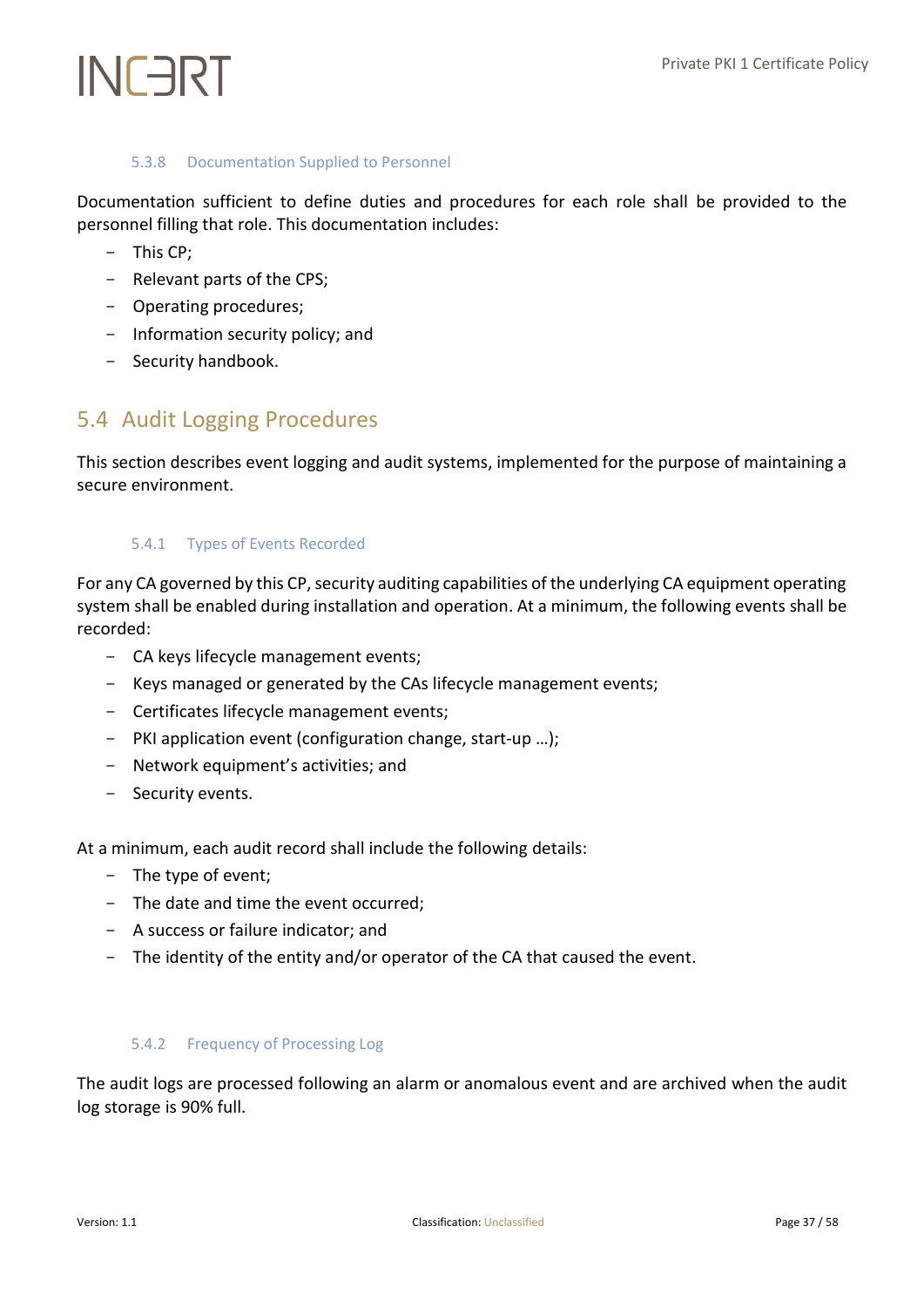#### 5.4.3 Retention Period for Audit Log

<span id="page-37-1"></span><span id="page-37-0"></span>The PPKI1 shall retain the described audit logs for seven (7) years after certificate based on these records ceases to be valid.

#### 5.4.4 Protection of Audit Log

Only authorized personnel, assigned to a trusted role, may access to audit logs. Audit logs must be protected against unauthorized viewing (confidentiality), modification (integrity) and deletion (availability).

<span id="page-37-2"></span>The protection established may depend on the confidentiality of data in the audit logs.

#### 5.4.5 Audit Log Backup Procedures

<span id="page-37-3"></span>Audit logs are backed up regularly on an external media which shall be stored in a safe in different facility.

#### 5.4.6 Audit Collection System (Internal vs. External)

<span id="page-37-4"></span>The audit collection system is internal to INCERT.

#### 5.4.7 Notification to Event-Causing Subject

<span id="page-37-5"></span>No stipulation.

#### 5.4.8 Vulnerability Assessments

The audit logs are collected by an internal SIEM. Specific rules shall be implemented in order to identify potential attempts to breach the security of the system.

### <span id="page-37-6"></span>5.5 Records Archival

<span id="page-37-7"></span>This section describes general records archival policies.

#### 5.5.1 Types of Records Archived

The PPKI1 shall archive the following:

- Log for all events relating to the life-cycle of keys managed by the CA, certificates and any subject key pairs generated by the CA;
- Documentation describing the procedures and policies to manage the PPKI1;
- PKI and OCSP application configuration.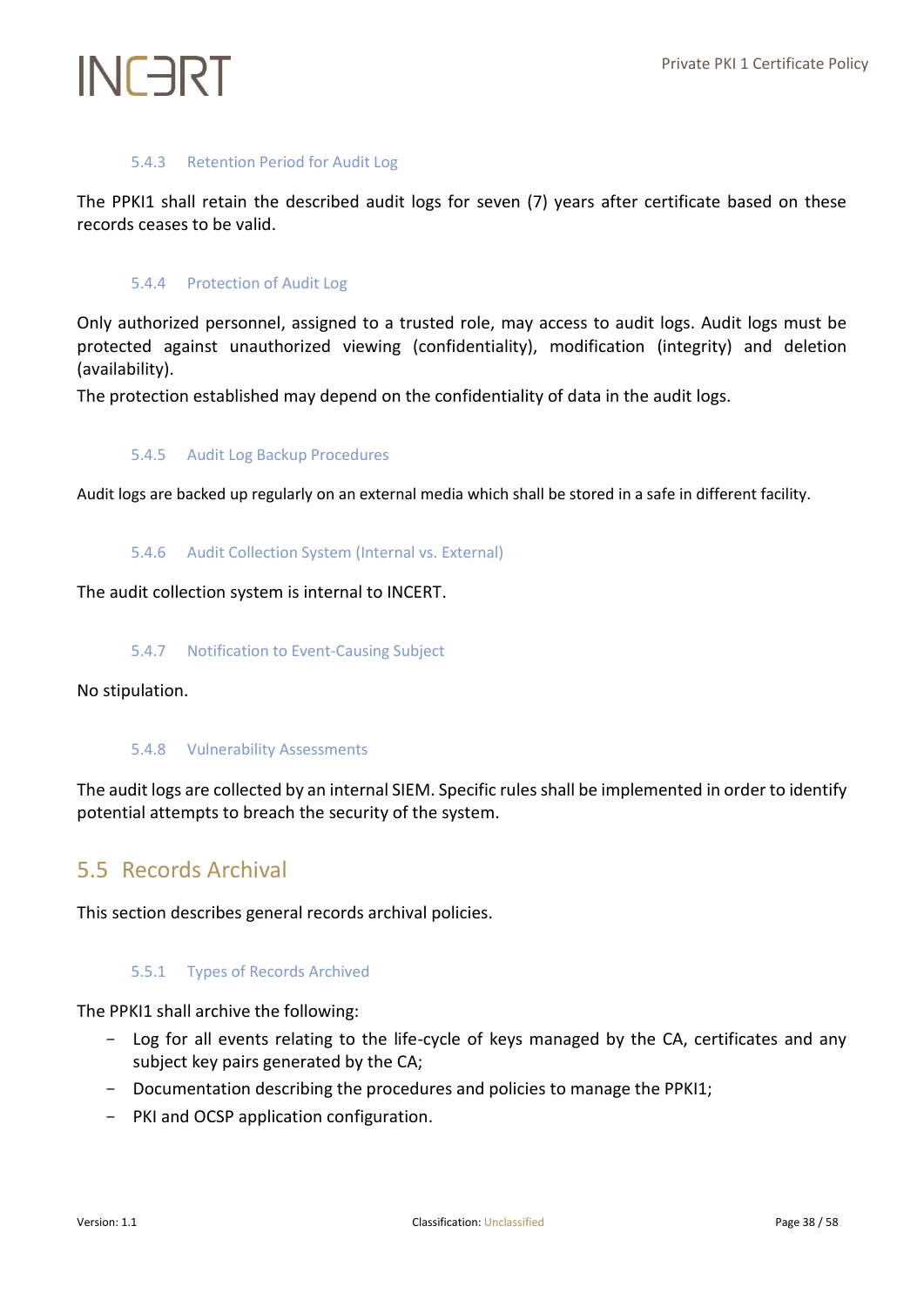## INFART

#### 5.5.2 Retention Period for Archive

<span id="page-38-1"></span><span id="page-38-0"></span>The PPKI1 shall retain these records for seven (7) years after any certificate based on these records ceases to be valid.

#### 5.5.3 Protection of Archive

Only authorized personnel, assigned to a trusted role, may access to records archives. Archives must be protected against unauthorized viewing (confidentiality), modification (integrity) and deletion (availability).

<span id="page-38-2"></span>The protection established may depend on the confidentiality of records archived.

#### 5.5.4 Archive Backup Procedures

<span id="page-38-3"></span>Archive may be backed up.

#### 5.5.5 Requirements for Time-Stamping of Records

<span id="page-38-4"></span>No stipulation.

5.5.6 Archive Collection System (Internal or External)

<span id="page-38-5"></span>No stipulation.

#### 5.5.7 Procedures to Obtain and Verify Archive Information

<span id="page-38-6"></span>Only authorized trusted role and other authorized person are allowed to access the archive.

### 5.6 Key Changeover

Automatic key changeover is not supported. However, the CA shall periodically and at a suitable time before its expiration change its private keys preventing downtime in the CA operation.

After key changeover and even the old key is not expired, the CA shall use only the new one to sign certificates.

The CA shall make its old certificate (including the old keys) available to verify signature and sign CRL related to the certificates signed with the old key.

<span id="page-38-7"></span>Link certification may be used to certify the new CA with the old key.

### 5.7 Compromise and Disaster Recovery

This section describes requirements relating to notification and recovery procedures in the event of compromise or disaster. Each of the following may need to be addressed separately.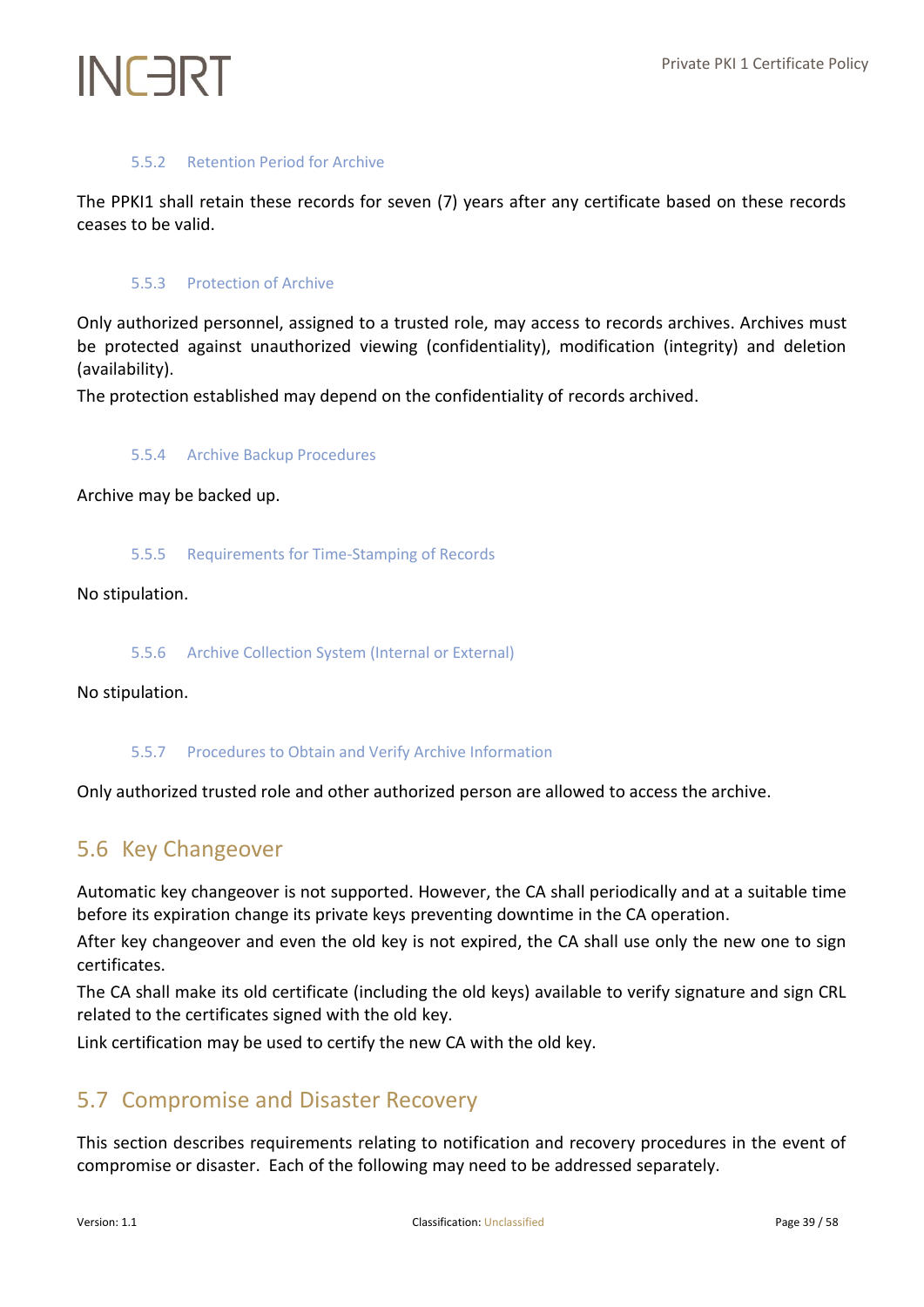## INFART

#### <span id="page-39-0"></span>5.7.1 Incident and Compromise Handling Procedures

Information related to business recovery of the CA is provided in BCP procedure.

When there is a compromise of a CA, the PPKI1 must:

- Notify its Subscribers and Relying parties promptly;
- Revoke certificates associates with the compromised key;
- Investigate the compromise;
- Produce an analysis report with actions plan;
- Implement the actions;
- Renew the CA; and
- Notify the Subscribers and Relying parties.

Detailed instructions are specified in:

- The CPS;
- Incident management procedure; and
- <span id="page-39-1"></span>- BCP procedure.

#### 5.7.2 Computing Resources, Software, and/or Data are corrupted

Local failover capabilities must be implemented to mitigate the loss of computing resources and software or data corruption. When the primary site is inoperable, the BCP must be implemented to ensure the business continuity. Detailed instructions are specified in the BCP procedure.

#### <span id="page-39-2"></span>5.7.3 Entity Private Key Compromise Procedures

<span id="page-39-3"></span>The same procedures for the initial creation of a CA are used.

#### 5.7.4 Business Continuity Capabilities after a Disaster

<span id="page-39-4"></span>Detailed instructions are specified in the BCP procedure.

### 5.8 CA or RA Termination

This section describes requirements relating to procedures for termination and termination notification of a CA or RA, including the identity of the custodian of CA and RA archival records.

In the event that it is necessary for the PPKI1 to terminate a CA service, the PPKI1 shall notify Relying Parties, and other affected entities of the CA termination. Following termination plan should minimize disruption to Relying Parties: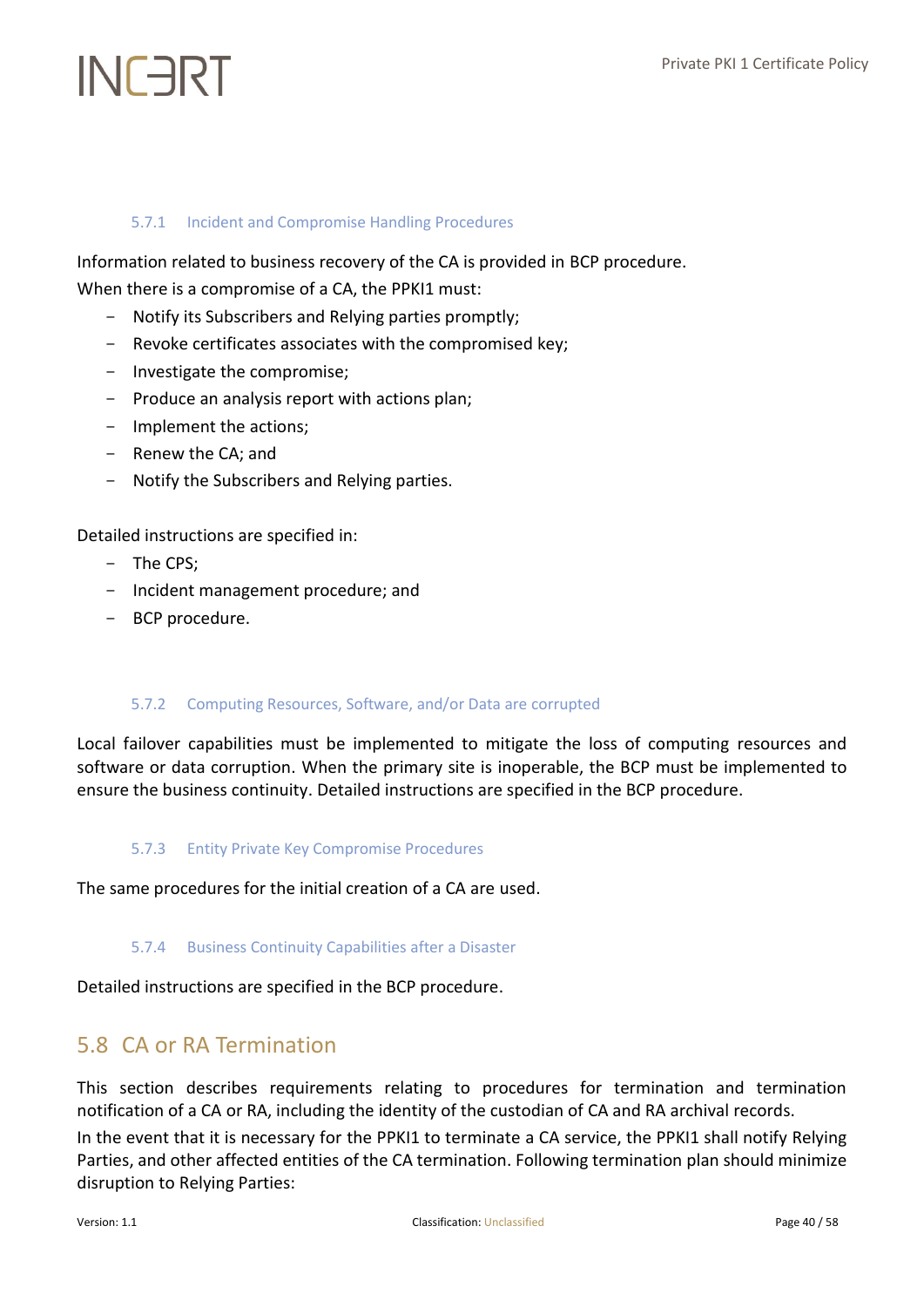- Notify parties affected by the termination;
- Revoke the certificate issued to Issuing CAs;
- Preserve the CA's archives and records for the time periods required in this CP;
- Continue the support services;
- Continue the VA services (issuing CRLs…);
- Archive the Root CA's Private Key; and
- Retain the information needed for the transition of actual Root CA's services to the next Root CA.

More instructions are specified in the "Key management policy".

## <span id="page-40-0"></span>**6 TECHNICAL SECURITY CONTROLS**

This section defines the security measures taken by the issuing CA to protect its cryptographic keys and activation data (e.g., PINs, passwords, or manually-held key shares).

This section also describes other technical security controls used by the issuing CA to perform securely the functions of key generation, user authentication, certificate registration, certificate revocation, auditing, and archiving. Technical controls include life-cycle security controls (including software development environment security, trusted software development methodology) and operational security controls.

### <span id="page-40-1"></span>6.1 Key Pair Generation and Installation

<span id="page-40-2"></span>Key pair generation and installation need to be considered for the issuing CA, repositories, subject CAs, RAs, and subscribers.

#### 6.1.1 Key Pair Generation

The key pairs of the Root CAs and Issuing CAs are currently generated in a physically secured environment with a hardware security module by trusted role personnel. Detailed instructions are specified in the "Key management policy".

#### <span id="page-40-3"></span>6.1.2 Private Key Delivery to Subscriber

If the PPKI1 generates the Subscriber's key, the key management policy shall apply and the key's specifications are in accordance with the certificate profile (described in the "naming and profile document".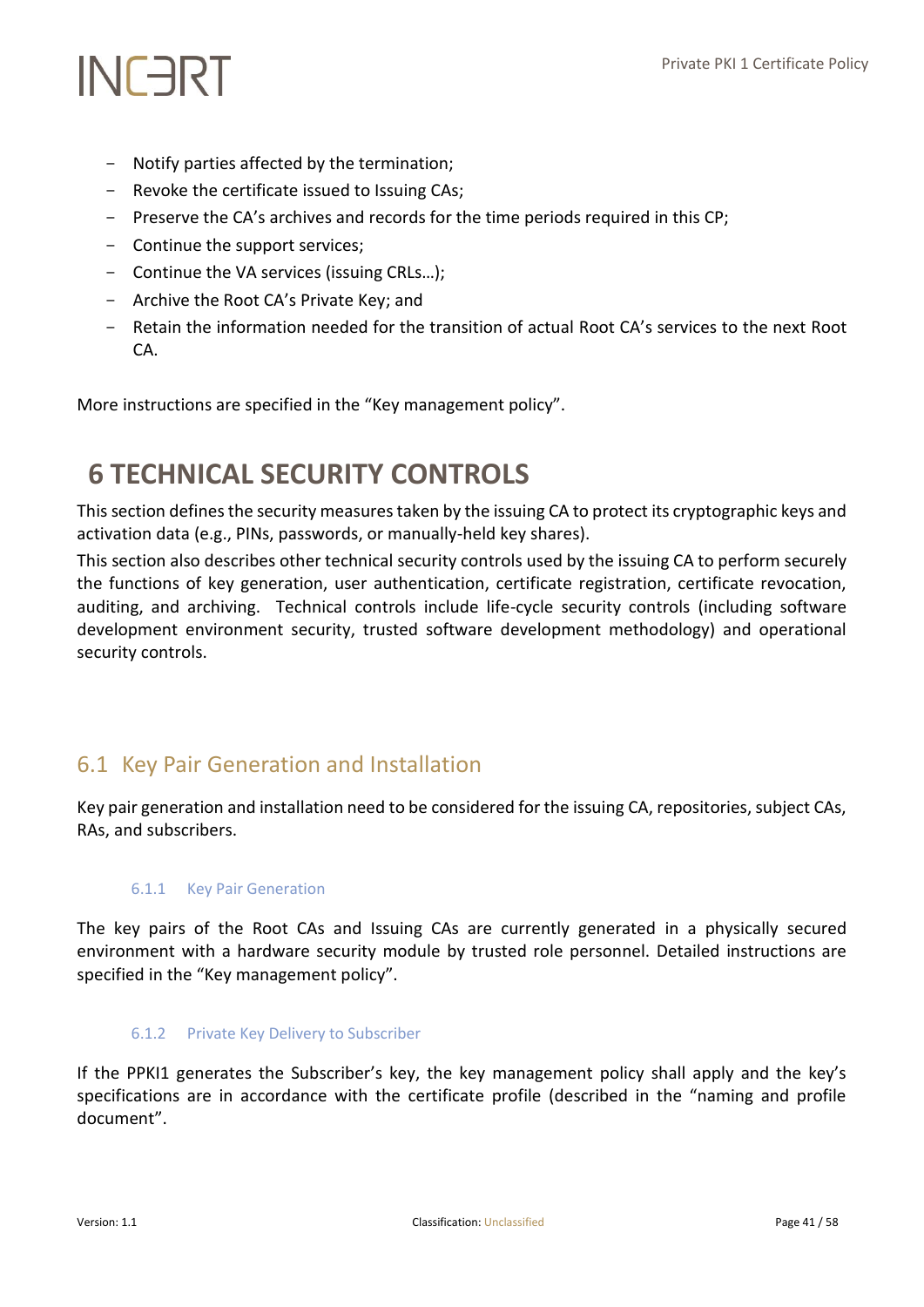#### 6.1.3 Public Key Delivery to Certificate Issuer

<span id="page-41-1"></span><span id="page-41-0"></span>A certificate Subscriber's public key and identity shall be delivered securely (SSL/TLS session or in a message signed by the RA) to the CA in a certificate signing request (CSR).

#### 6.1.4 CA Public Key Delivery to Relying Parties

<span id="page-41-2"></span>The certificates of issuing CAs are distributed to Relying Parties for certificate path validation purposes. The issuing CAs' public keys are published at the PPKI1 repository (see section 2.2).

#### 6.1.5 Key Sizes

<span id="page-41-3"></span>The PPKI1 CA's key lengths are defined in the "Naming and profile document" and follow the requirements described in the "Key management policy".

#### 6.1.6 Public Key Parameters Generation and Quality Checking

<span id="page-41-4"></span>The issuing CA shall check the public key parameters before issuing the certificate.

#### 6.1.7 Key Usage Purposes (as per X.509 v3 key usage field)

<span id="page-41-5"></span>See the "Naming and profile document".

### 6.2 Private Key Protection and Cryptographic Module Engineering Controls

<span id="page-41-6"></span>Requirements for private key protection and cryptographic modules need to be considered for the issuing CA, repositories, RAs, and subscribers.

#### 6.2.1 Cryptographic Module Standards and Controls

<span id="page-41-7"></span>See the "Key management policy".

#### 6.2.2 Private Key (n out of m) Multi-Person Control

<span id="page-41-8"></span>See the "Key management policy".

#### 6.2.3 Private Key Escrow

<span id="page-41-9"></span>Not applicable.

#### 6.2.4 Private Key Backup

See the "Key management policy".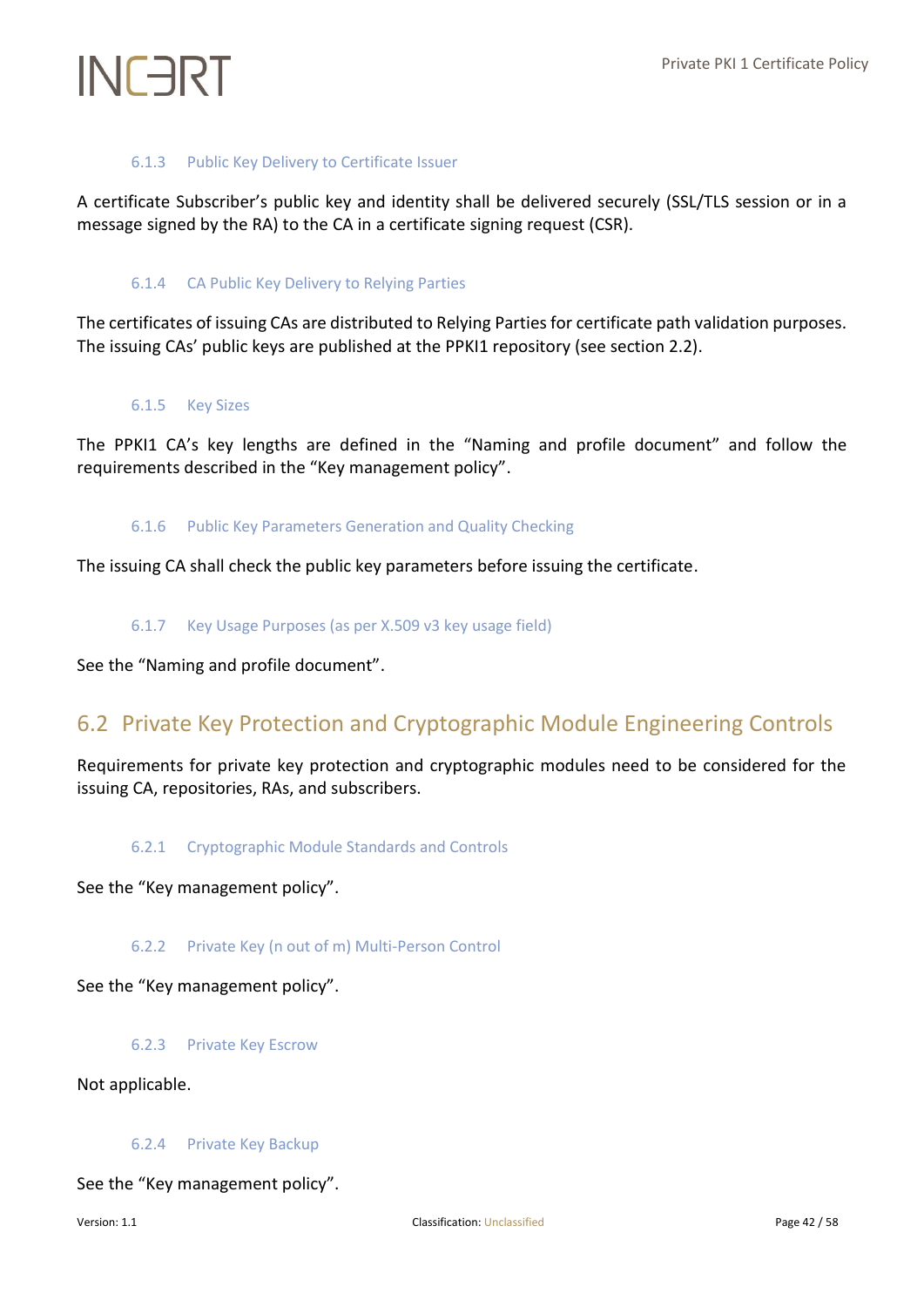#### 6.2.5 Private Key Archival

<span id="page-42-1"></span><span id="page-42-0"></span>See the "Key management policy".

6.2.6 Private Key Transfer into or from a Cryptographic Module

<span id="page-42-2"></span>See the "Key management policy".

6.2.7 Private Key Storage on Cryptographic Module

<span id="page-42-3"></span>See the "Key management policy".

6.2.8 Method of Activating Private Key

<span id="page-42-4"></span>See the "Key management policy".

6.2.9 Method of Deactivating Private Key

<span id="page-42-5"></span>See the "Key management policy".

6.2.10 Method of Destroying Private Key

<span id="page-42-6"></span>See the "Key management policy".

6.2.11 Cryptographic Module Rating

<span id="page-42-7"></span>See the "Key management policy".

### 6.3 Other Aspects of Key Pair Management

<span id="page-42-8"></span>Other aspects of key management need to be considered for the issuing CA, repositories, subject CAs, RAs, subscribers, and other participants.

6.3.1 Public Key Archival

<span id="page-42-9"></span>The public key is archived as part of the certificate archival process.

6.3.2 Certificate Operational Periods and Key Pair Usage Periods

See the "Key management policy".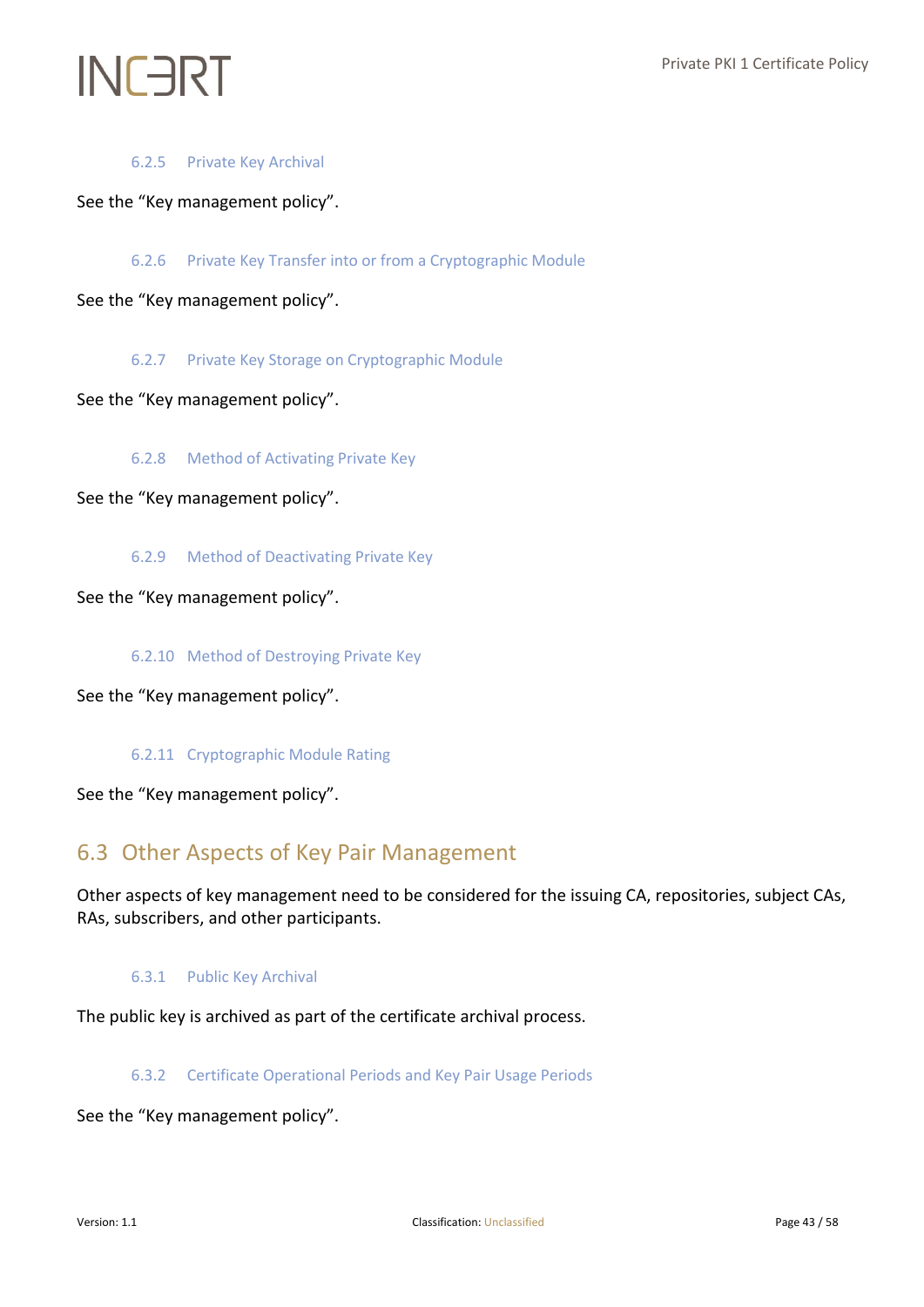### <span id="page-43-0"></span>6.4 Activation Data

Activation data refers to data values other than whole private keys that are required to operate private keys or cryptographic modules containing private keys, such as a PIN, passphrase, or portions of a private key used in a key-splitting scheme. Protection of activation data prevents unauthorized use of the private key, and potentially needs to be considered for the issuing CA, subject CAs, RAs, and subscribers. Such consideration potentially needs to address the entire life-cycle of the activation data from generation through archival and destruction.

Activation data is used to protect any CA private key, it must be unique and unpredictable and it must be protected from unauthorized use by a combination of cryptographic and physical access control mechanisms. Activation data may be user selected.

Activation data for cryptographic modules shall be memorized, or if written down, it shall be secured at the level of the data that the associated cryptographic module is used to protect, and shall not be stored with the cryptographic module.

### <span id="page-43-1"></span>6.5 Computer Security Controls

This section describes computer security controls such as: use of the trusted computing base concept, discretionary access control, labels, mandatory access controls, object re-use, audit, identification and authentication, trusted path, security testing, and penetration testing. Product assurance may also be addressed.

#### <span id="page-43-2"></span>6.5.1 Specific Computer Security Technical Requirements

All computer security technical controls implemented for the PPKI1 CAs and Certificate Validation Service are established and documented in accordance to the INCERT ISMS policy.

Local network components shall be kept in a physically and logically secure environment and their configurations shall be periodically checked for compliance with the requirements specified in the INCERT ISMS policy. Multi-factor authentication shall be enforced for all PKI application accounts capable of directly causing certificate issuance.

Certificate Validation Service shall enforce access control on attempts to modify certificate validation status.

<span id="page-43-3"></span>All components at the PPKI1 (except offline devices) are subject to constant monitoring.

#### 6.5.2 Computer Security Rating

No stipulation.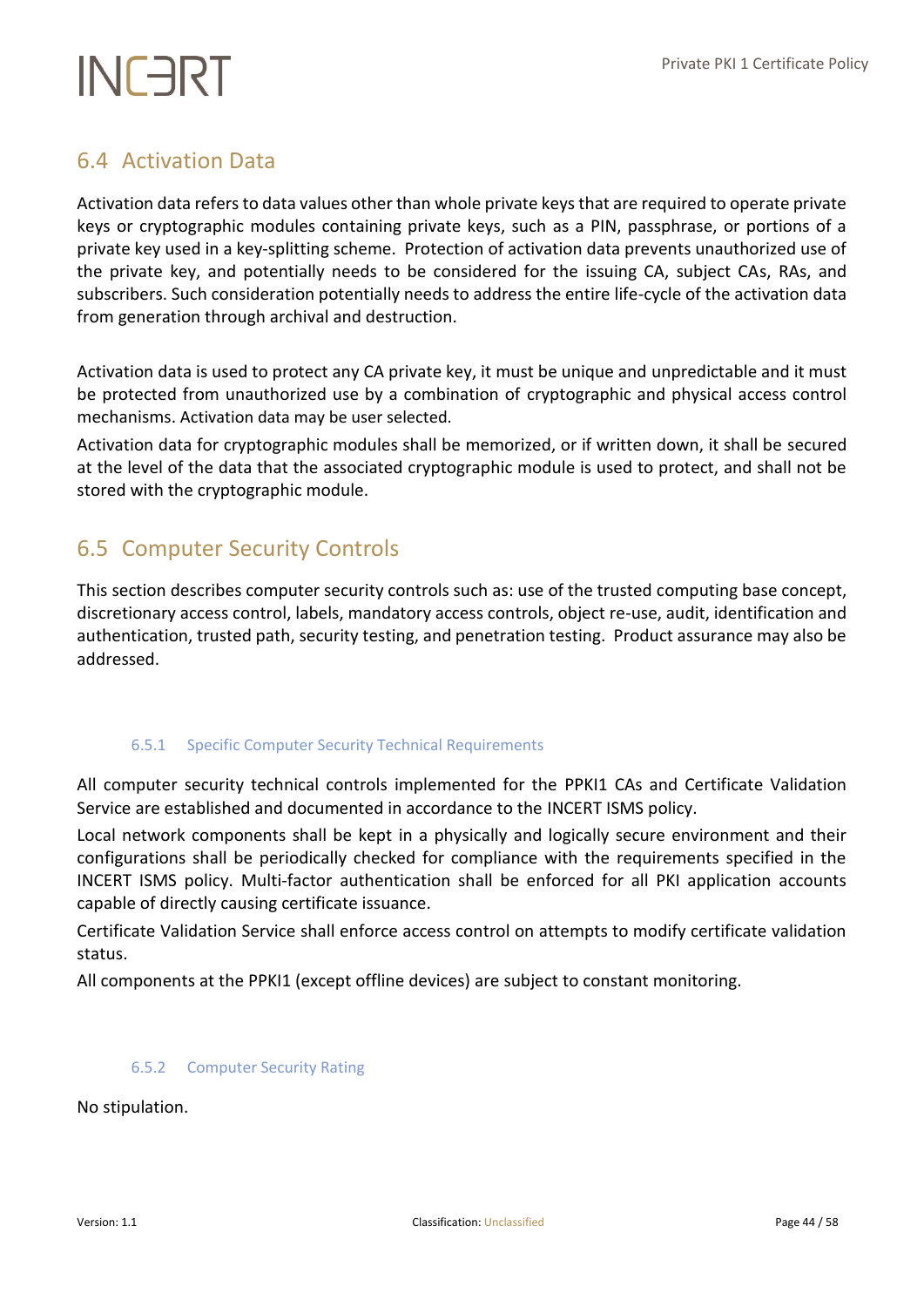## <span id="page-44-0"></span>6.6 Life Cycle Technical Controls

This section addresses system development controls and security management controls.

System development controls include development environment security, development personnel security, and configuration management security during product maintenance, software engineering practices, software development methodology, modularity, and layering, use of failsafe design and implementation techniques (e.g., defensive programming) and development facility security.

Security management controls include execution of tools and procedures to ensure that the operational systems and networks adhere to configured security. These tools and procedures include checking the integrity of the security software, firmware, and hardware to ensure their correct operation.

#### <span id="page-44-1"></span>6.6.1 System Development Controls

System development controls are provided in accordance with systems development and change management standards of ISMS. Systems development is performed by trusted software supplier(s) in accordance with specifications for secure programming.

<span id="page-44-2"></span>The CA software used by the PPKI1 shall be designed and developed under a documented development methodology.

#### 6.6.2 Security Management Controls

The configuration of the CA system, in addition to any modifications and upgrades, shall be documented and controlled. There shall be a mechanism for detecting unauthorized modification to the software or configuration.

<span id="page-44-3"></span>The PPKI1 security management controls are provided in compliance with the document entitled "Annex 1 to Information security and operational policy".

#### 6.6.3 Life Cycle Security Controls

<span id="page-44-4"></span>All Security Controls are audited annually by an external auditor.

### 6.7 Network Security Controls

This section addresses network security related controls, including firewalls. The PPKI1 shall maintain and protect all CA systems in at least a secure zone and shall implement and configure a security procedure that protects systems and communications between systems inside secure zones and high security zones. The PPKI1 shall configure all CA systems by removing or disabling all accounts, applications, services, protocols, and ports that are not used in the CA's operations.

The PPKI1 shall grant access to secure zones and high security zones to only trusted roles.

The Root CA system should be offline or at least in a high security zone.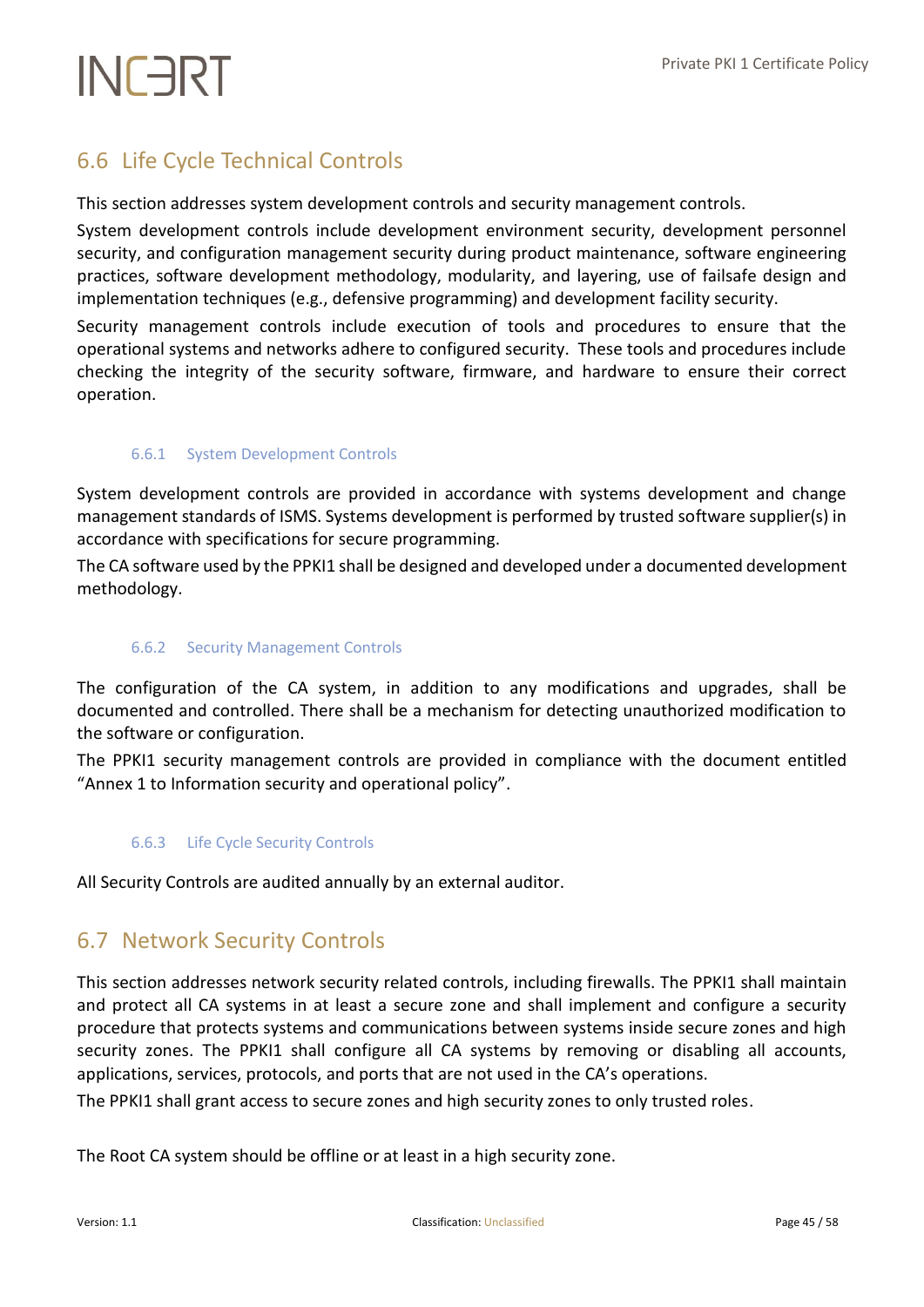Detailed descriptions of implemented network security controls are available as internal documents.

### <span id="page-45-0"></span>6.8 Time‐Stamping

Certificates, CRLs, and Online Certificate Status Protocol (OCSP) responders contain time and date information. Time information does not need to be cryptographic-based.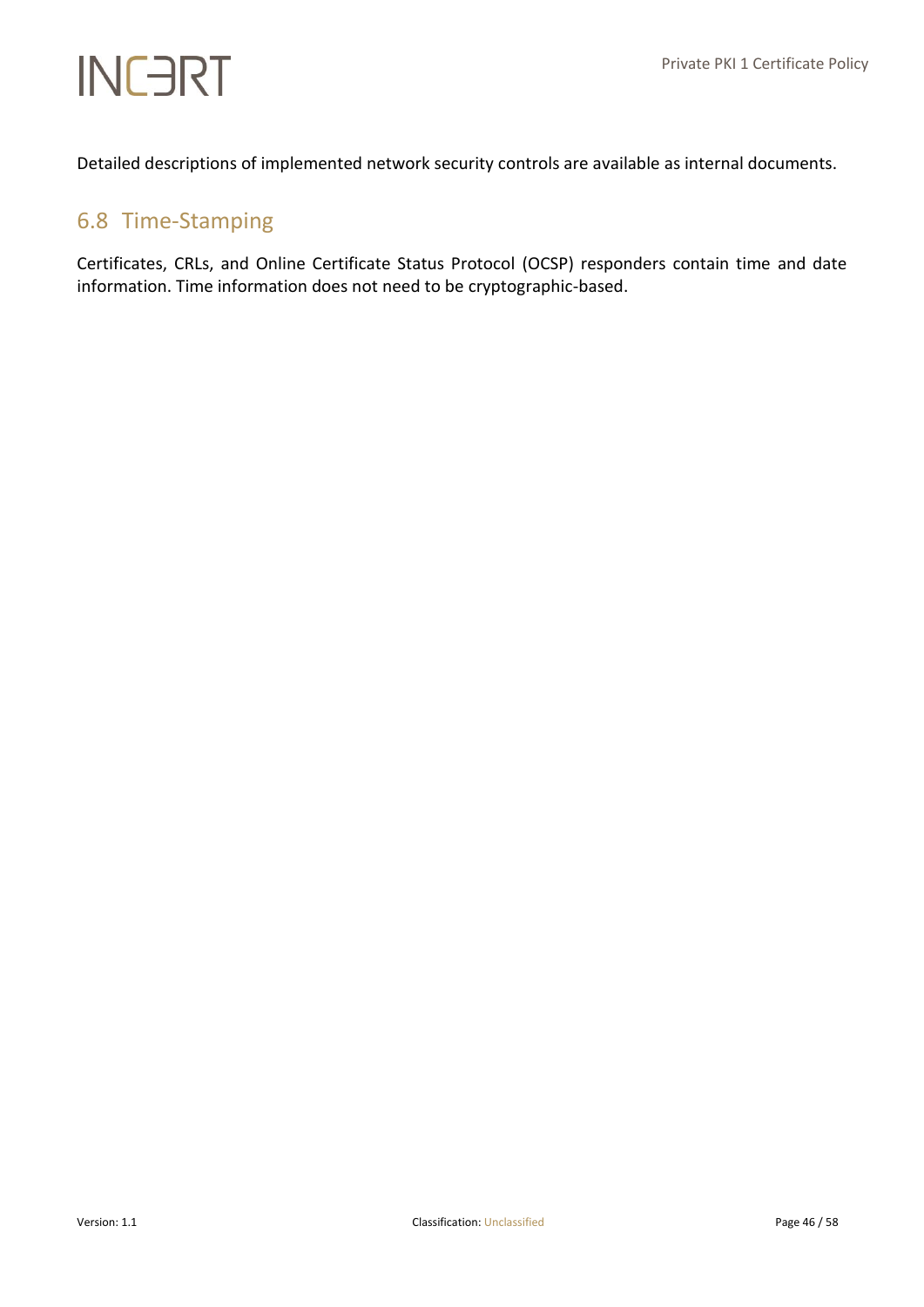## <span id="page-46-0"></span>**7 CERTIFICATE, CRL, AND OCSP PROFILES**

This section specifiesthe certificate format and, the CRL and/or OCSP format. This includes information on profiles, versions, and extensions used. All digital Certificates issued by the root CAs and the issuing CAs comply with digital Certificate and CRL profiles as described in RFC 5280.

## <span id="page-46-1"></span>7.1 Certificate Profile

See the "Naming and profile document".

### <span id="page-46-2"></span>7.2 CRL Profile

See the "Naming and profile document".

### <span id="page-46-3"></span>7.3 OCSP Profile

The OCSP shall be as defined in RFC 6960. The OCSP Responder is operated to provide an interface for a qualified validity check of certificates within the PPKI1. The OCSP responder returns a signed response signifying that the certificate specified in the request is good, revoked, unknown or unauthorized. If it cannot process the request, it returns an error code. Requests for certificate which are not provided by one of the PPKI CA's will be rejected as "unknown".

## <span id="page-46-4"></span>**8 COMPLIANCE AUDIT AND OTHER ASSESSMENTS**

The list of topics covered by the assessment and/or the assessment methodology used to perform the assessment.

### <span id="page-46-5"></span>8.1 Frequency or Circumstances of Assessment

There shall be a period of no greater than two years for a full (re-)assessment audit unless otherwise required by the applicable legislation or commercial scheme applying this CP.

## <span id="page-46-6"></span>8.2 Identity/Qualifications of Assessor

The compliance auditor:

- Shall be external auditor;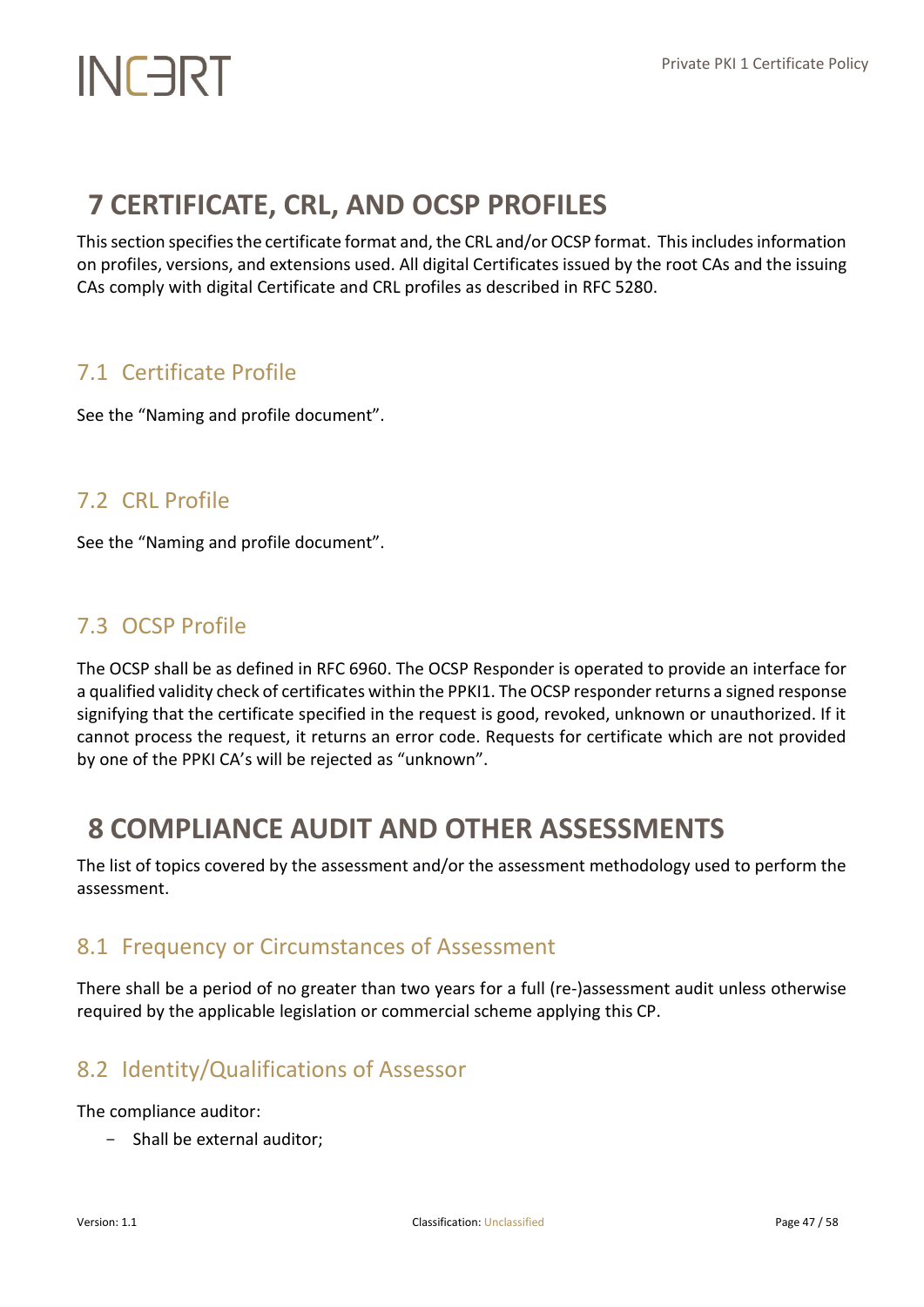- Must demonstrate competence in the field of Public Key Infrastructure (PKI) and information system security;
- Must be thoroughly familiar with the requirements that the ETSI imposes on the issuance and management of certificates; and
- Should perform compliance audits as a primary responsibility.

## <span id="page-47-0"></span>8.3 Assessor's Relationship to Assessed Entity

The assessor should be impartial and independent of the assessed entity's operational and policy authorities.

### <span id="page-47-1"></span>8.4 Topics Covered by Assessment

The purpose of a compliance audit shall be to verify that the CA factory comply with all the requirements of this CP, the associated CPS.

The CA factory components shall undergo an audit in accordance with:

- The Regulation (EU) N°910/2014 on electronic identification and trust services for electronic transactions in the internal market (eIDAS Regulation);
- ETSI EN 319 401 Electronic Signatures and Infrastructures (ESI); General Policy requirements for Trust Service Providers V2.1.1 (2016-02);
- ETSI EN 319 411-1 Electronic Signatures and Infrastructures (ESI); Policy and security requirements for Trust Service Providers issuing certificates; Part1: General requirements V1.1.1 (2016-02);
- ETSI EN 319 411-2 Electronic Signatures and Infrastructures (ESI); Policy and security requirements for Trust Service Providers issuing certificates; Part2: Requirements for trust service providers issuing EU qualified certificates V2.1.1 (2016-02);
- ETSI EN 319 412-1 Electronic Signatures and Infrastructures (ESI); Certificate Profiles; Part 1: Overview and common data structures V1.1.1 (2016-02);
- ETSI EN 319 412-2 Electronic Signatures and Infrastructures (ESI); Certificate Profiles; Part 2: Certificate profile for certificates issued to natural persons V2.1.1 (2016-02);
- ETSI EN 319 412-5 Electronic Signatures and Infrastructures (ESI); Certificate Profiles; Part 5: QCStatements V2.1.1 (2016-02) ;

## <span id="page-47-2"></span>8.5 Actions Taken as a Result of Deficiency

If a compliance audit or other assessments of the PPKI1 show deficiencies of the assessed entity:

- The compliance auditor must note the finding as part of the report;
- A determination of correctives actions to be taken shall be made. The determination is made by the INCERT Audit Risk and Compliance committee.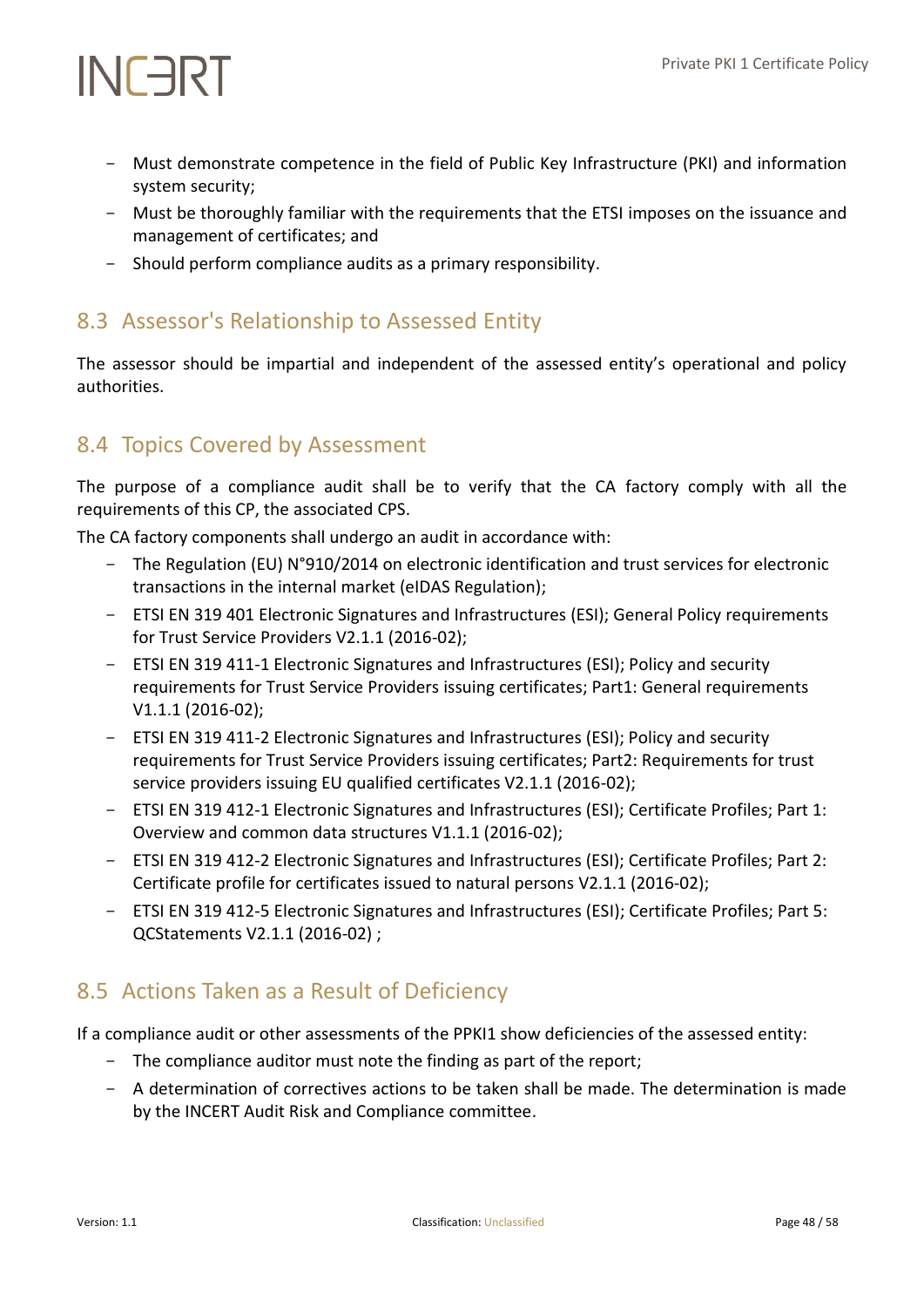## <span id="page-48-0"></span>8.6 Communication of Results

The audit compliance report shall be provided to the INCERT Audit Risk and Compliance committee. This committee may make available this report to the RA using the PPKI1.

## <span id="page-48-1"></span>**9 OTHER BUSINESS AND LEGAL MATTERS**

This section covers general business and legal matters. The contractual agreement establishing the relationship between INCERT and its customers (PPKI1 users) prevail and provide more detailed information.

### <span id="page-48-2"></span>9.1 Fees

This section contains any applicable provisions regarding fees charged by CAs, repositories, or RAs. Any detailed fees description is provided in the contractual document establishing the relationship between INCERT and its customers (PPKI1 users).

#### <span id="page-48-3"></span>9.1.1 Certificate Issuance or Renewal Fees

<span id="page-48-4"></span>Any CA of the PPKI1 may charge fees for the issuance or renewal of certificates.

#### 9.1.2 Certificate Access Fees

<span id="page-48-5"></span>Any CA of the PPKI1 may charge fees for access of certificates.

#### 9.1.3 Revocation or Status Information Access Fees

<span id="page-48-6"></span>Any CA of the PPKI1 shall not charge fees for access to revocation or status information.

#### 9.1.4 Fees for Other Services

<span id="page-48-7"></span>Any CA of the PPKI1 may charge fees for other services.

#### 9.1.5 Refund Policy

Any CA of the PPKI1 may establish a refund policy.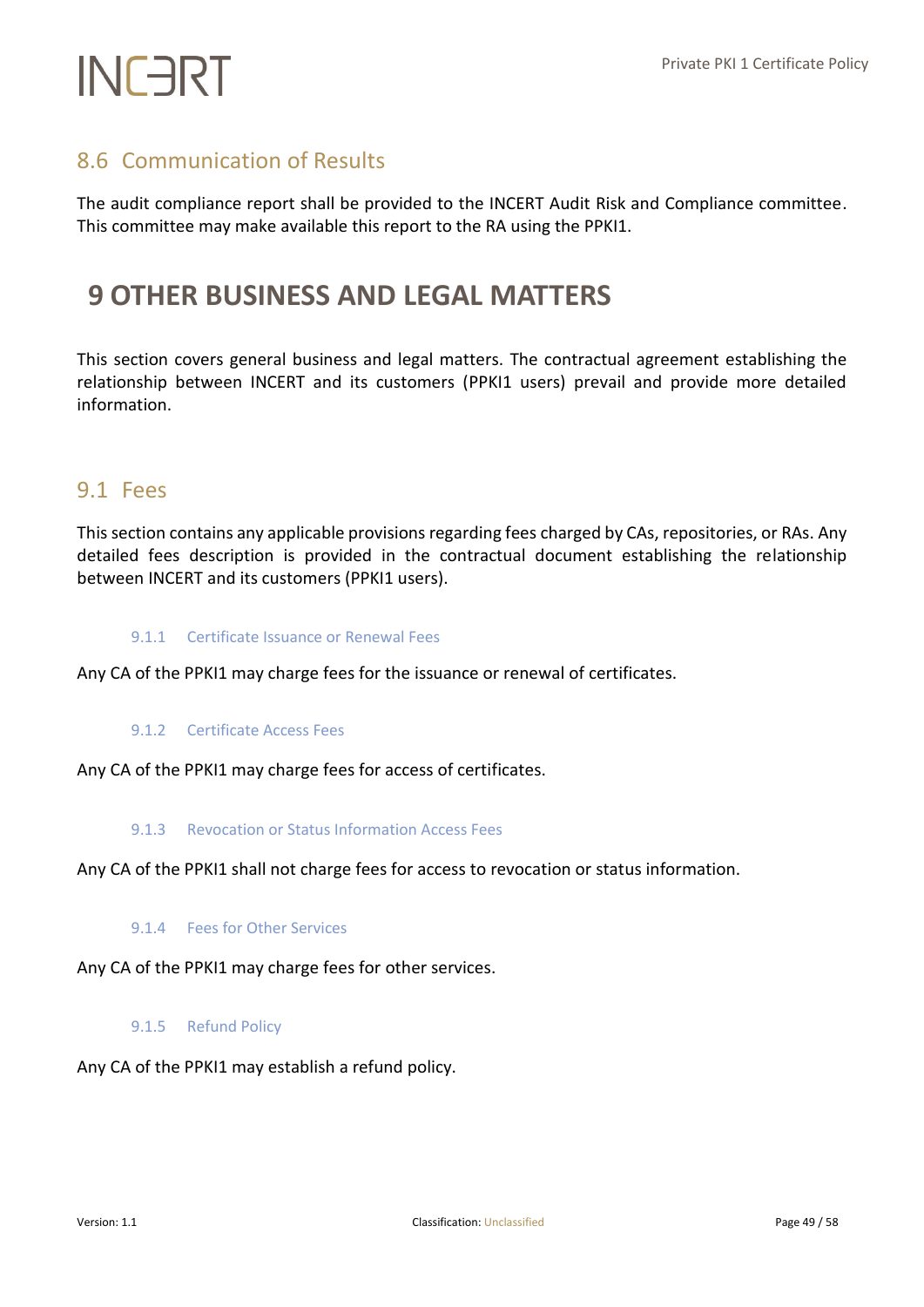## <span id="page-49-0"></span>9.2 Financial Responsibility

This section contains requirements or disclosures relating to the resources available to CAs, RAs, and other participants providing certification services to support performance of their operational PKI responsibilities, and to remain solvent and pay damages in the event they are liable to pay a judgment or settlement in connection with a claim arising out of such operations.

<span id="page-49-1"></span>Specific instructions may be provided by the contractual agreement with the customer.

#### 9.2.1 Insurance Coverage

<span id="page-49-2"></span>INCERT shall maintain sufficient financial resources and/or obtain appropriate liability insurance, in accordance with national law, to cover liabilities arising from its operations and/or activities.

#### 9.2.2 Other Assets

<span id="page-49-3"></span>No stipulation.

#### 9.2.3 Insurance or Warranty Coverage for End-Entities

<span id="page-49-4"></span>No stipulation.

### 9.3 Confidentiality of Business Information

This subcomponent contains provisions relating to the treatment of confidential business information that participants may communicate to each other, such as business plans, sales information, trade secrets, and information received from a third party under a nondisclosure agreement.

#### <span id="page-49-5"></span>9.3.1 Scope of Confidential Information

All information used by or transmitted to the PPKI1 shall be classified according the INCERT acceptable use of asset document.

As a minimum the following information shall be treated confidential:

- Audit records;
- Private keys;
- Private parts of the CPS;
- Business continuity plan;
- Audit reports;
- Contractual agreement with INCERT; and
- Security controls.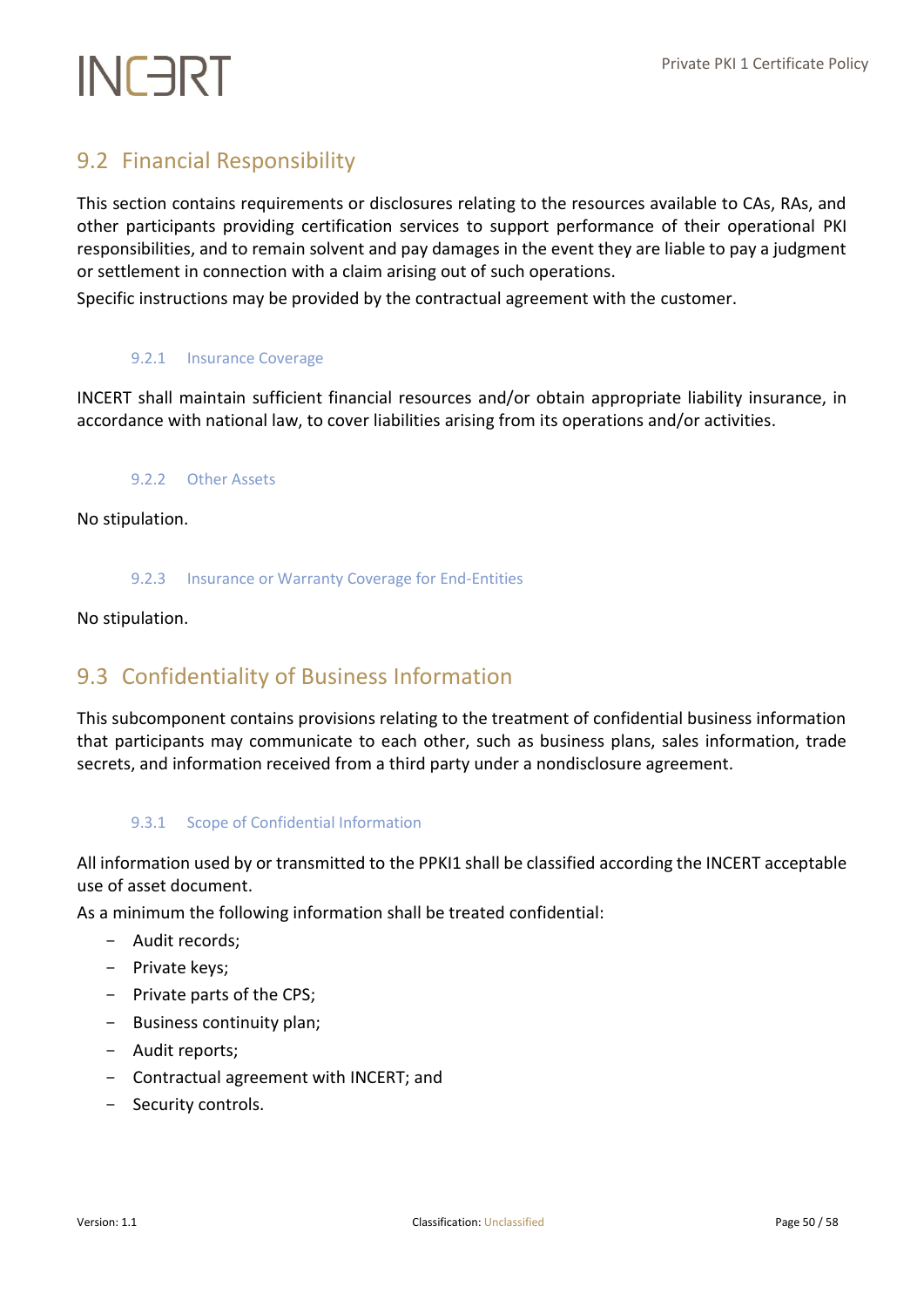#### 9.3.2 Information Not Within the Scope of Confidential Information

<span id="page-50-1"></span><span id="page-50-0"></span>Information in certificates, CRLs and other status information in the repository are not considered confidential.

#### 9.3.3 Responsibility to Protect Confidential Information

The PPKI1 and all PKI participants must ensure that confidential information be physically and/or logically protected from unauthorized viewing, modification, or deletion.

### <span id="page-50-2"></span>9.4 Privacy of Personal Information

This section relates to the protection that participants, particularly CAs, RAs, and repositories, may be required to afford to personally identifiable private information of certificate applicants, subscribers, and other participants. Specifically, this section addresses the following, to the extent pertinent under applicable law.

<span id="page-50-3"></span>Specific instructions may be provided by the contractual agreement with the customer.

#### 9.4.1 Privacy Plan

<span id="page-50-4"></span>The PPKI1 gathers and processes personal information in compliance with the European General Data Protection Regulation.

#### 9.4.2 Information Treated as Private

<span id="page-50-5"></span>Personal information that is not publicly available through the content of the issued certificate, public certificate repository and CRLs are considered private.

#### 9.4.3 Information not Deemed Private

<span id="page-50-6"></span>Personal information that is publicly available through the content of the issued certificate, public certificate repository and CRLs are not considered private.

#### 9.4.4 Responsibility to Protect Private Information

The PPKI1 and its participants shall take appropriate technical and organizational measures against unauthorized or unlawful processing of personal data and against accidental loss or destruction of, or damage to, personal data.

The confidentiality and integrity of registration data shall be protected, especially when exchanged with the subscriber/subject or between PPKI1 system components and its participant.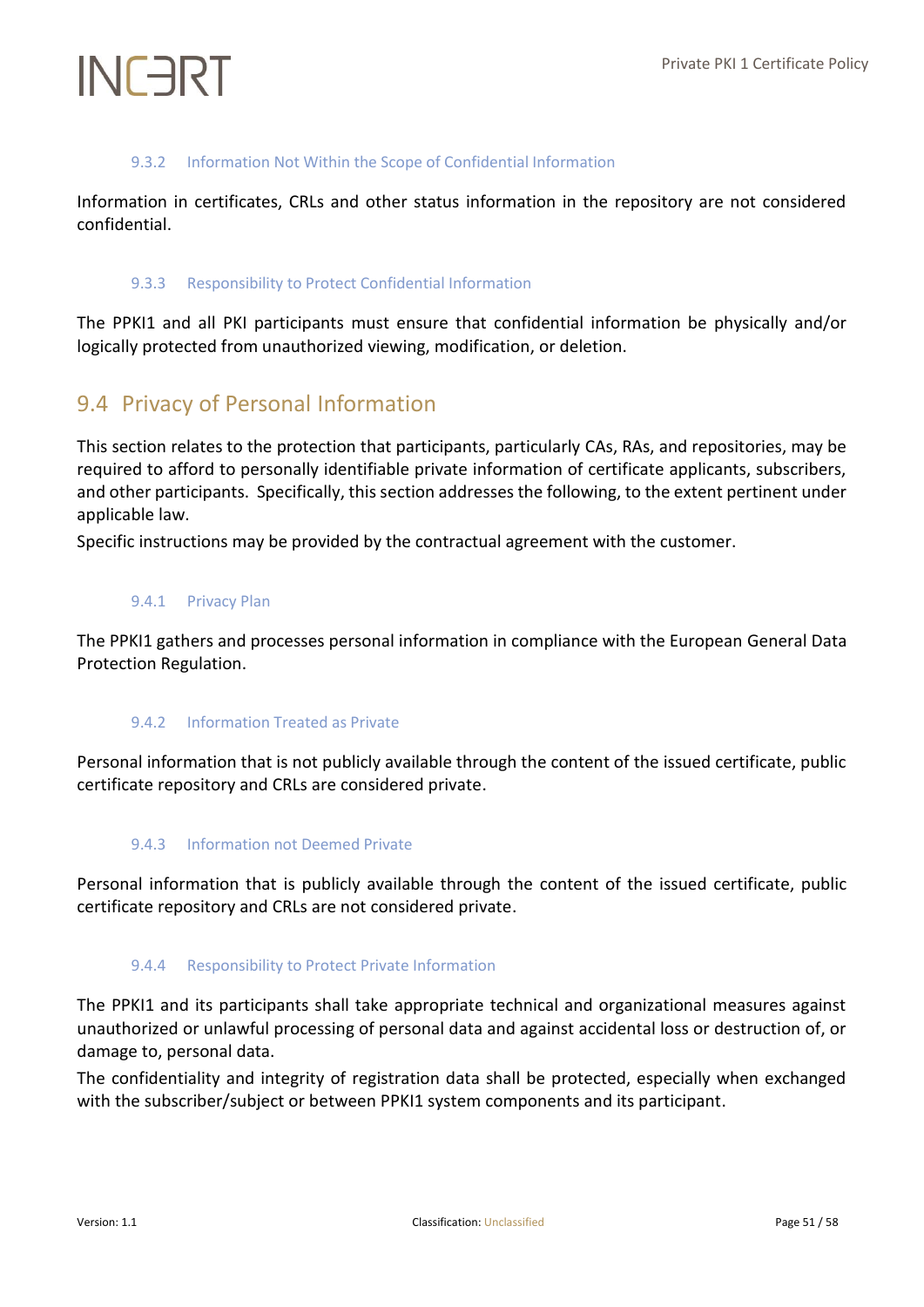#### 9.4.5 Notice and Consent to use Private Information

<span id="page-51-1"></span><span id="page-51-0"></span>The PPKI1 policy is to not disclose private personal information about its RA's Subscribers, customers, employees, and partners without their prior consent.

#### 9.4.6 Disclosure Pursuant to Judicial or Administrative Process

<span id="page-51-2"></span>Some private information may be disclosed to be used as legal proof during a legal procedure or requisition of an authorized legal or administrative authority.

#### 9.4.7 Other Information Disclosure Circumstances

<span id="page-51-3"></span>No stipulation.

### 9.5 Intellectual Property Rights

Only the private key is the sole property of the legitimate holder of the corresponding public key identified in a certificate and it may only be used for the purpose defined in the Terms and conditions agreement.

The PPKI1 retains all intellectual property rights in and to the CP, the certificates and revocation information that it issued.

<span id="page-51-4"></span>Specific instructions may be provided by the contractual agreement with the customer.

### <span id="page-51-5"></span>9.6 Representations and Warranties

#### 9.6.1 CA Representations and Warranties

The PPKI1 is in charge of:

- Validation and publication of this CP, and respective CPS;
- Conformance with the CP, procedures prescribed in its information security policy;
- <span id="page-51-6"></span>- Compliance with this CP and respective CPS.

#### 9.6.2 RA Representations and Warranties

The RAs are in charge of:

- Authentication of the applicant;
- Verification needed for certificate delivery;
- Authentication of the certificate request;
- Authentication of the revocation request;
- Issuance and validation of the Terms and Conditions document;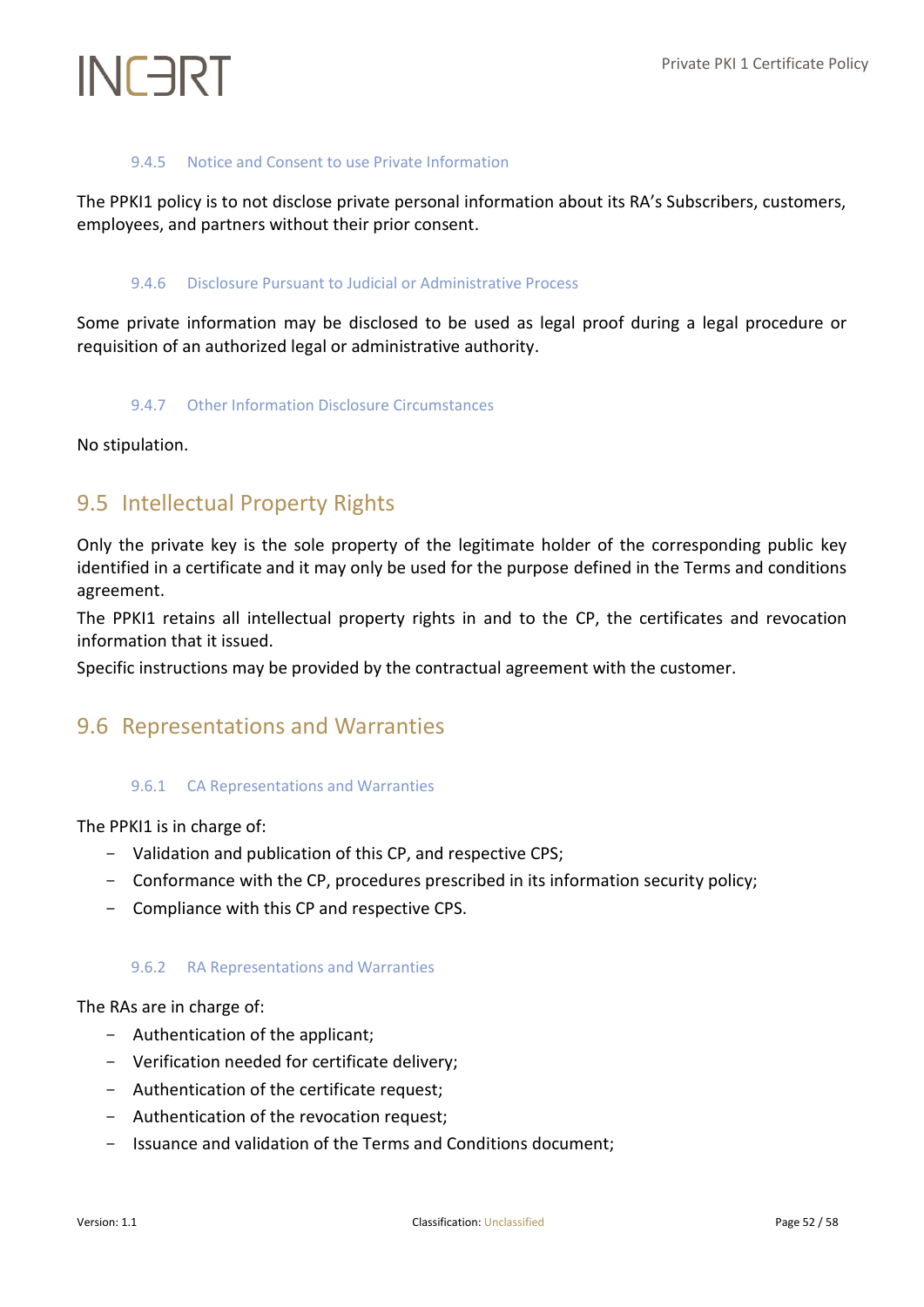- Compliance of its components with documents, regulation and standards described in section 8.4;
- Relation with the subscribers; and
- <span id="page-52-0"></span>- Communication with the subscribers.

#### 9.6.3 Subscriber Representations and Warranties

Subscribers shall agree:

- The relevant parts of CP and CPS; and
- The Terms and Conditions.

The Terms and Conditions shall contain provisions imposing the following obligations and warranties:

- Accuracy of Information An obligation and warranty to provide accurate and complete information at all times to the CA, both in the certificate request and as otherwise requested by the CA in connection with the issuance of the certificate(s) to be supplied by the CA;
- **Protection of Private Key** An obligation and warranty by the Applicant to take all reasonable measures to maintain sole control of, keep confidential, and properly protect at all times the Private Key that corresponds to the Public Key to be included in the requested Certificate(s) (and any associated activation data or device, e.g. password or token);
- **Acceptance of Certificate** An obligation and warranty that the Subscriber will review and verify the Certificate contents for accuracy;
- **Use of Certificate** An obligation and warranty to use the Certificate solely in compliance with all applicable laws and solely in accordance with the Subscriber or Terms and Conditions;
- **Reporting and Revocation** An obligation and warranty to promptly cease using a Certificate and its associated Private Key, and promptly request the CA to revoke the Certificate, in the event that:
	- o Any information in the Certificate is, or becomes, incorrect or inaccurate, or
	- o There is any actual or suspected misuse or compromise of the Subscriber's Private Key associated with the public key included in the Certificate;
- **Termination of Use of Certificate** An obligation and warranty to promptly cease all use of the Private Key corresponding to the Public Key included in the Certificate upon revocation of that Certificate for reasons of Key Compromise;
- **Responsiveness** An obligation to respond to the CA's instructions concerning Key Compromise or Certificate misuse within a specified time period; and
- **Acknowledgment and Acceptance** An acknowledgment and acceptance that the CA is entitled to revoke the certificate immediately if the Applicant were to violate the terms of the Subscriber or Terms of Use Agreement or if the CA discovers that the Certificate is being used to enable criminal activities such as phishing attacks, fraud, or the distribution of malware.

#### <span id="page-52-1"></span>9.6.4 Relying Party Representations and Warranties

Relying Parties using certificates from any CAs governed by this CP shall:

Verify and adhere to by the usage for which the certificate has been issued;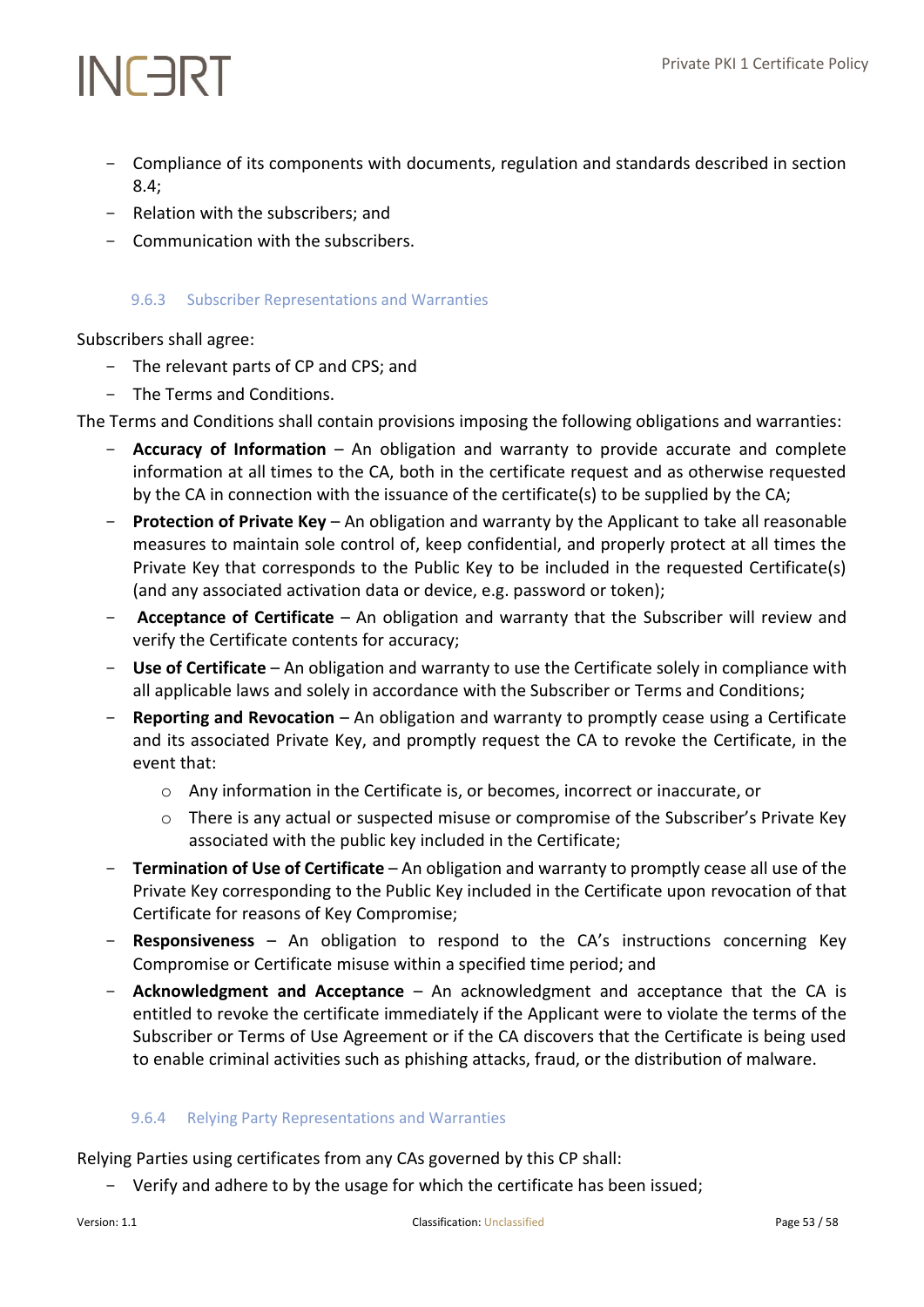- Verify the revocation status of the certificate; and
- <span id="page-53-0"></span>- Verify and adhere by obligations defined in this CP and in the Relying Party agreement.

#### 9.6.5 Representations and Warranties of other Participants

No stipulation.

### <span id="page-53-1"></span>9.7 Disclaimers of Warranties

Instructions may be described in the contractual agreement with the customer.

### <span id="page-53-2"></span>9.8 Limitations of Liability

INCERT shall be liable for damage caused intentionally or negligently to any natural or legal person due to a failure to comply with the obligations under the regulation and standards described in section 8.4.

### <span id="page-53-3"></span>9.9 Indemnities

<span id="page-53-4"></span>Instructions may be described in the contractual agreement with the customer.

### 9.10Term and Termination

This section includes the time period in which this CP or a related CPS remains in force and the circumstances under which the document, portions of the document, or its applicability to a particular participant can be terminated.

#### <span id="page-53-5"></span>9.10.1 Term

<span id="page-53-6"></span>This CP becomes effective from the date of creation of the Root CA and continues until terminated as provided in section 9.10.2.

#### 9.10.2 Termination

<span id="page-53-7"></span>Termination of this CP will be upon publication of a newer version or a replacement document, or upon termination of CA operations. In any case it will be communicated by the PPKI1, on the repository.

#### 9.10.3 Effect of Termination and Survival

End of validity of the present CP ends all the obligation and liability for the PPKI1.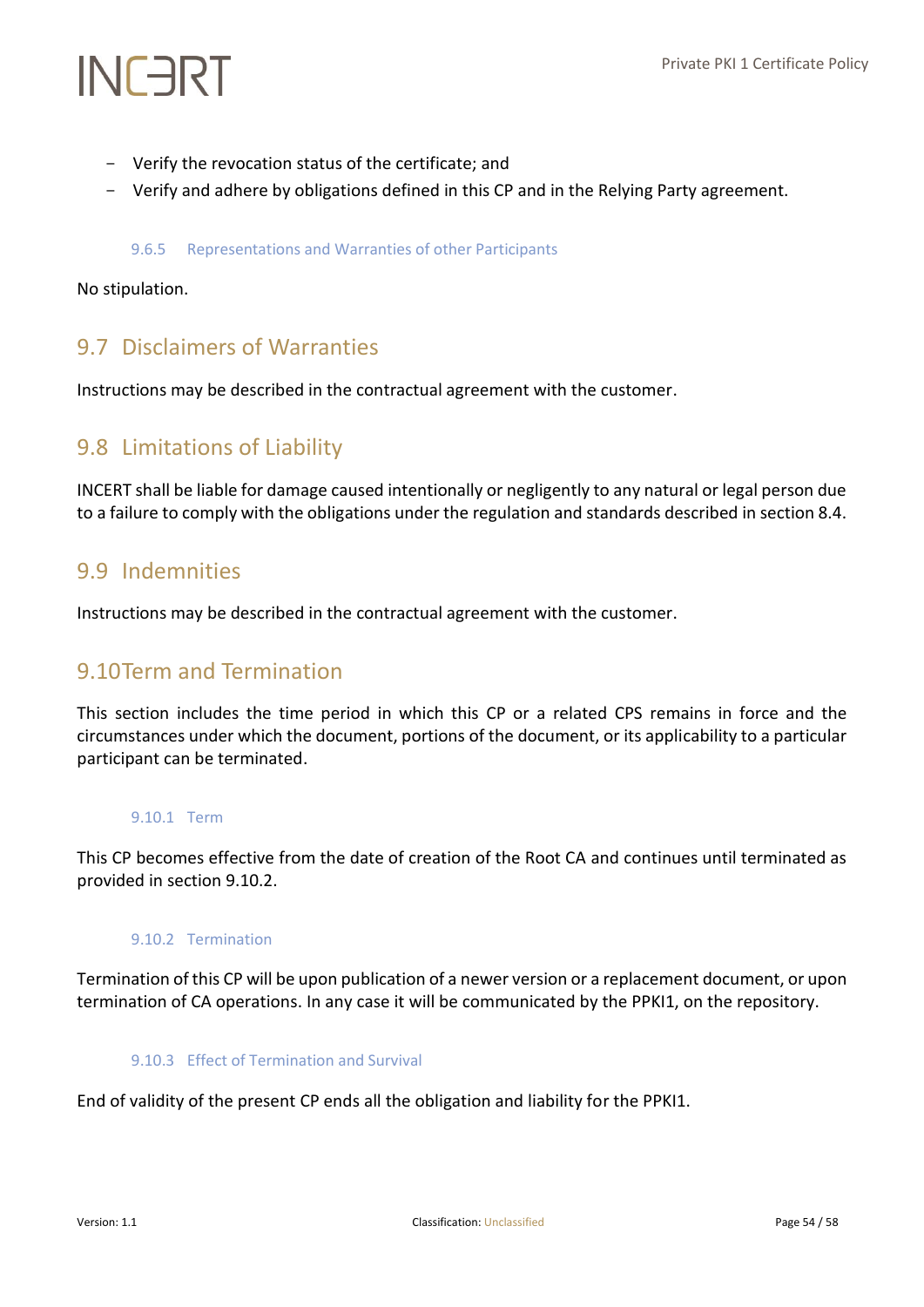## <span id="page-54-0"></span>9.11Individual Notices and Communications with Participants

Individual notices and communication shall be performed via email except as otherwise set forth in the applicable agreement.

### <span id="page-54-1"></span>9.12Amendments

INCERT is the responsible authority for reviewing and approving changes to this CP. Written and signed comments on proposed changes must be directed to the Security and operations team manager as described in section 1.5.2. Decisions about proposed changes are at the sole discretion of INCERT.

#### <span id="page-54-2"></span>9.12.1 Procedure for Amendment

INCERT shall review this CP at least once per year. Errors, updates, or suggested changes to this CP shall be communicated to the PKI participants and subscribers. Such communication shall include a description of the change, a change justification, and contact information for the person requesting the change.

#### <span id="page-54-3"></span>9.12.2 Notification Mechanism and Period

This CP and any subsequent changes shall be made available to the PKI Participants within one week of approval. INCERT reserves the right to amend this CP without notification for amendments that are not material, including without limitation corrections of typographical errors, changes to URL's, and changes to contact information. All the PKI Participants and other parties designated by INCERT shall provide their comments to INCERT in accordance with INCERT rules.

#### <span id="page-54-4"></span>9.12.3 Circumstances under Which OID Must be changed

The policy OID shall only change if the change in the CP results in a material change to the trust by the relying parties, as determined by INCERT, in its sole discretion or if a new version of this CP is provided.

### <span id="page-54-5"></span>9.13Dispute Resolution Provisions

PKI participants' agreements shall contain a conflict resolution clause to the extent permitted by applicable law.

The complaint management procedure details the procedure to follow for any dispute resolution associated with the present CP.

### <span id="page-54-6"></span>9.14Governing Law

The Laws of Grand-Duchy of Luxembourg governs the CP/CPS, according to all relevant European Directive that could apply.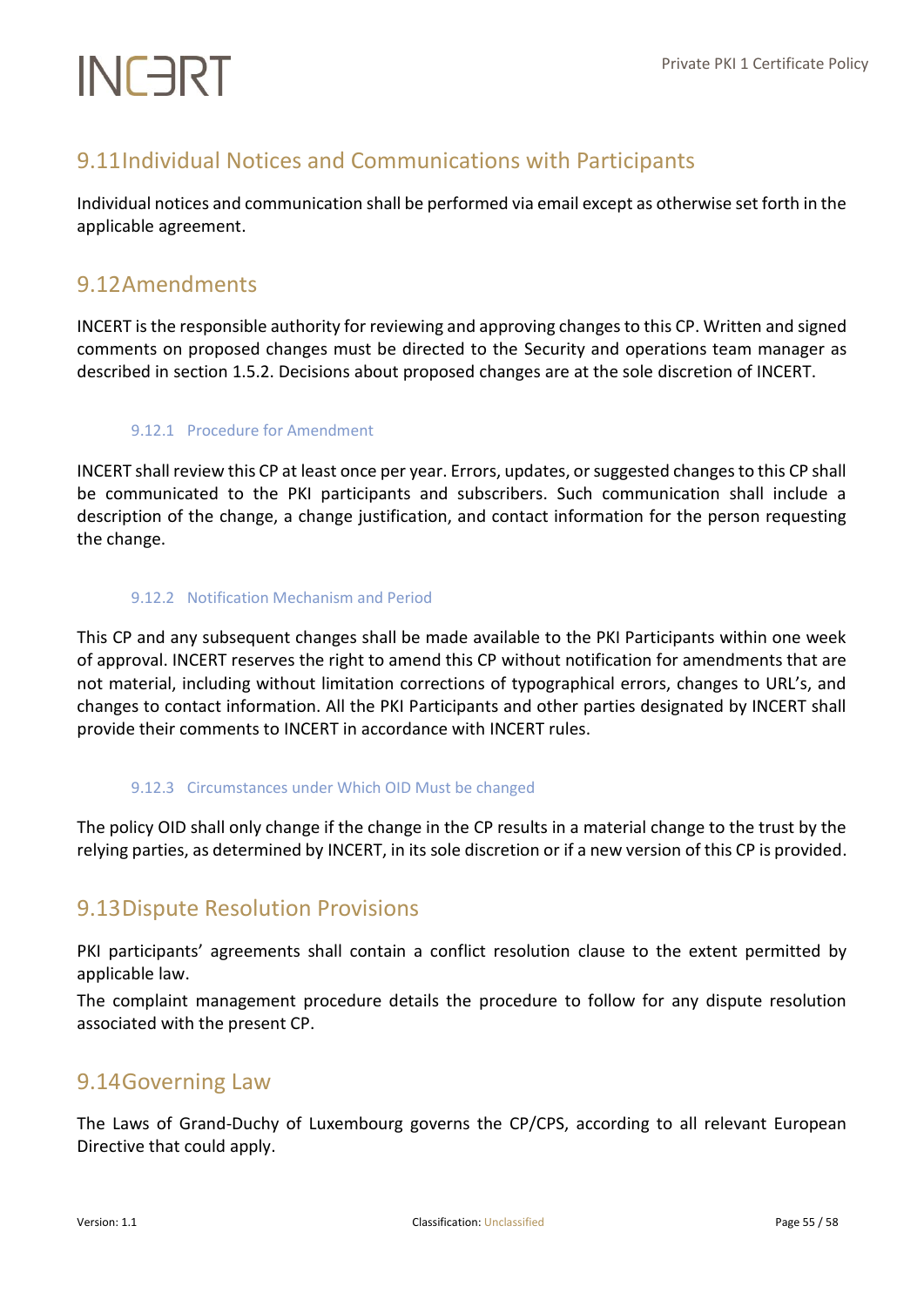## <span id="page-55-0"></span>9.15Compliance with Applicable Law

<span id="page-55-1"></span>The CP/CPS is subject to the applicable Laws of Grand-Duchy of Luxembourg.

### 9.16Miscellaneous Provisions

This section contains miscellaneous provisions, sometimes called "boilerplate provisions," in contracts. The clauses covered in this subcomponent may appear in a CP, CPS, or agreements.

<span id="page-55-2"></span>INCERT acting as trust service operator, this CP, the relevant CPS, the Terms and conditions and any other relevant documents are in charge of the CA which is, in a real case, the customer.

#### 9.16.1 Entire Agreement

The PPKI1 shall contractually obligate every RA involved in Certificate issuance to comply with this CP and applicable policies. The PPKI1 will also require parties using its products and services, such as Subscribers and Relying Parties, to accept agreements. No third party may rely on or bring action to enforce any such agreement.

#### <span id="page-55-3"></span>9.16.2 Assignment

<span id="page-55-4"></span>Except where specified by other contracts, no party may assign or delegate this CP or any of its rights or duties under this CP, without the prior written consent of INCERT.

#### 9.16.3 Severability

<span id="page-55-5"></span>Should it be determined that one section of this CP is incorrect or invalid, the other sections of this CP shall remain in effect until the CP is updated.

#### 9.16.4 Enforcement (Attorneys' Fees and Waiver of Rights)

<span id="page-55-6"></span>No stipulation.

#### 9.16.5 Force Majeure

The PPKI1 is not to be held responsible for any delay or failure in performance of its obligations if such delay or failure is caused by fire, flood, strike, civil, governmental or military authority, acts of terrorism or war, an act of God, or other similar causes beyond its reasonable control, and without the fault or negligence of the delayed or non-performing party or of its subcontractors.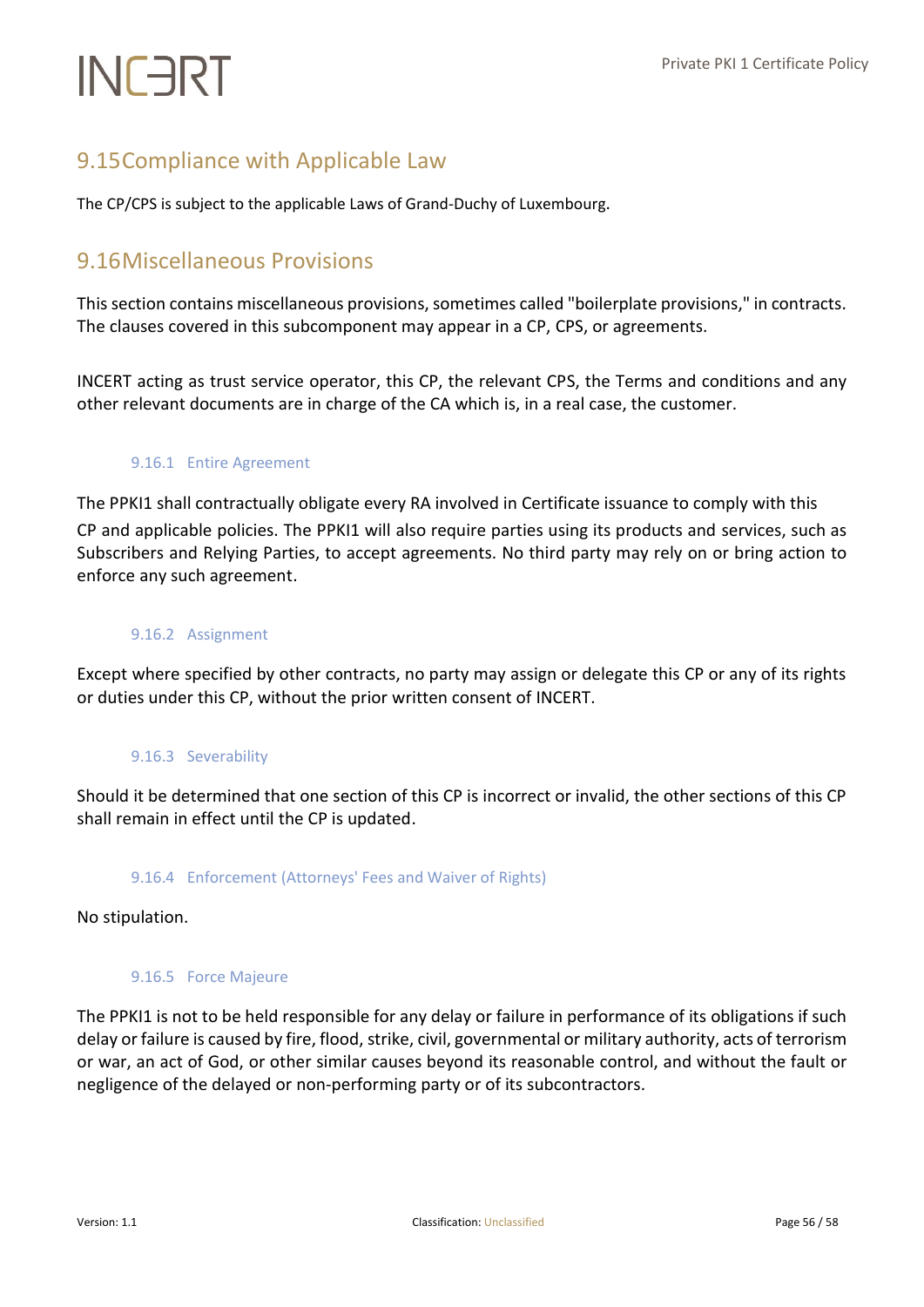### <span id="page-56-1"></span><span id="page-56-0"></span>9.17Other Provisions

#### 9.17.1 Organizational

The parts of the PPKI1 concerned with certificate generation and revocation management shall be independent of other organizations for its decisions relating to the establishing, provisioning and maintaining and suspending of services in conformance with the applicable certificate policies; in particular its senior executive, senior staff and staff in trusted roles, shall be free from any commercial, financial and other pressures which might adversely influence trust in the services it provides.

<span id="page-56-2"></span>Detailed instructions may be described in the "Code of Ethics" document.

#### 9.17.2 Additional testing

The PPKI1 should provide the capability to allow third parties to check and test all the certificates types that the PPKI1 issues.

Any test certificates should clearly indicate that they are for testing purposes by the subject name.

## <span id="page-56-3"></span>**10REFERENCES**

**Document A** – RFC 3647 Internet X.509 Public Key Infrastructure Certificate Policy and Certification Practices Framework, November 2003

**Document B** – RFC 5280 Internet X.509 Public Key Infrastructure Certificate and Certificate Revocation List (CRL) Profile, May 2008

**Document C** – RFC 6960 X.509 Internet Public Key Infrastructure Online Certificate Status Protocol – OCSP, June 2013

**Document D** – eIDAS Regulation (EU) N°910/2014 on electronic identification and trust services for electronic transactions in the internal market

**Document E** – ETSI EN 319 411-1 Electronic Signatures and Infrastructures (ESI); Policy and security requirements for Trust Service Providers issuing certificates; Part1: General requirements V1.1.1, February 2016